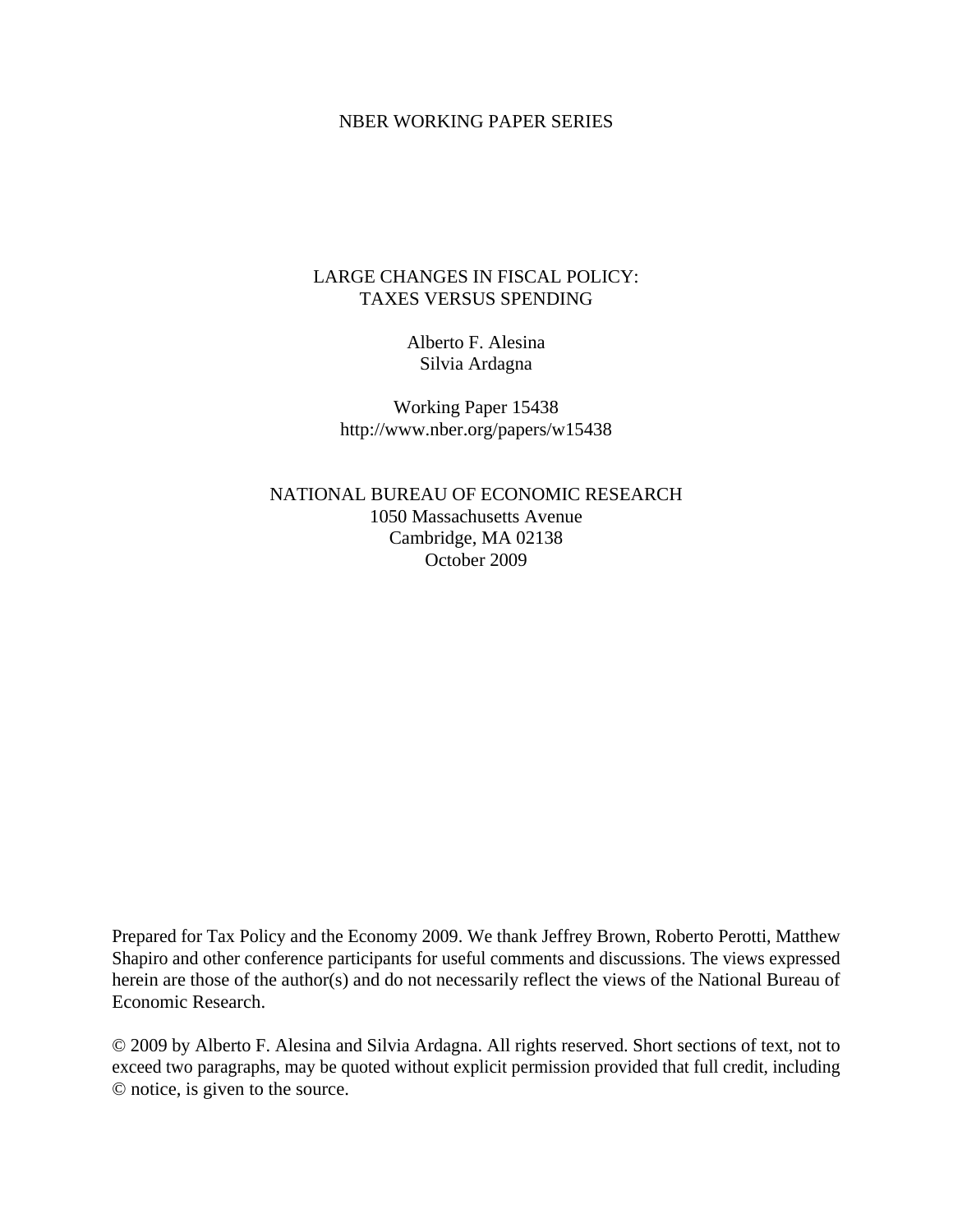Large Changes in Fiscal Policy: Taxes Versus Spending Alberto F. Alesina and Silvia Ardagna NBER Working Paper No. 15438 October 2009 JEL No. H2,H3

### **ABSTRACT**

We examine the evidence on episodes of large stances in fiscal policy, both in cases of fiscal stimuli and in that of fiscal adjustments in OECD countries from 1970 to 2007. Fiscal stimuli based upon tax cuts are more likely to increase growth than those based upon spending increases. As for fiscal adjustments, those based upon spending cuts and no tax increases are more likely to reduce deficits and debt over GDP ratios than those based upon tax increases. In addition, adjustments on the spending side rather than on the tax side are less likely to create recessions. We confirm these results with simple regression analysis.

Alberto F. Alesina Department of Economics Harvard University Littauer Center 210 Cambridge, MA 02138 and NBER aalesina@harvard.edu

Silvia Ardagna Department of Economics Harvard University Littauer Center Cambridge, MA 02138 sardagna@fas.harvard.edu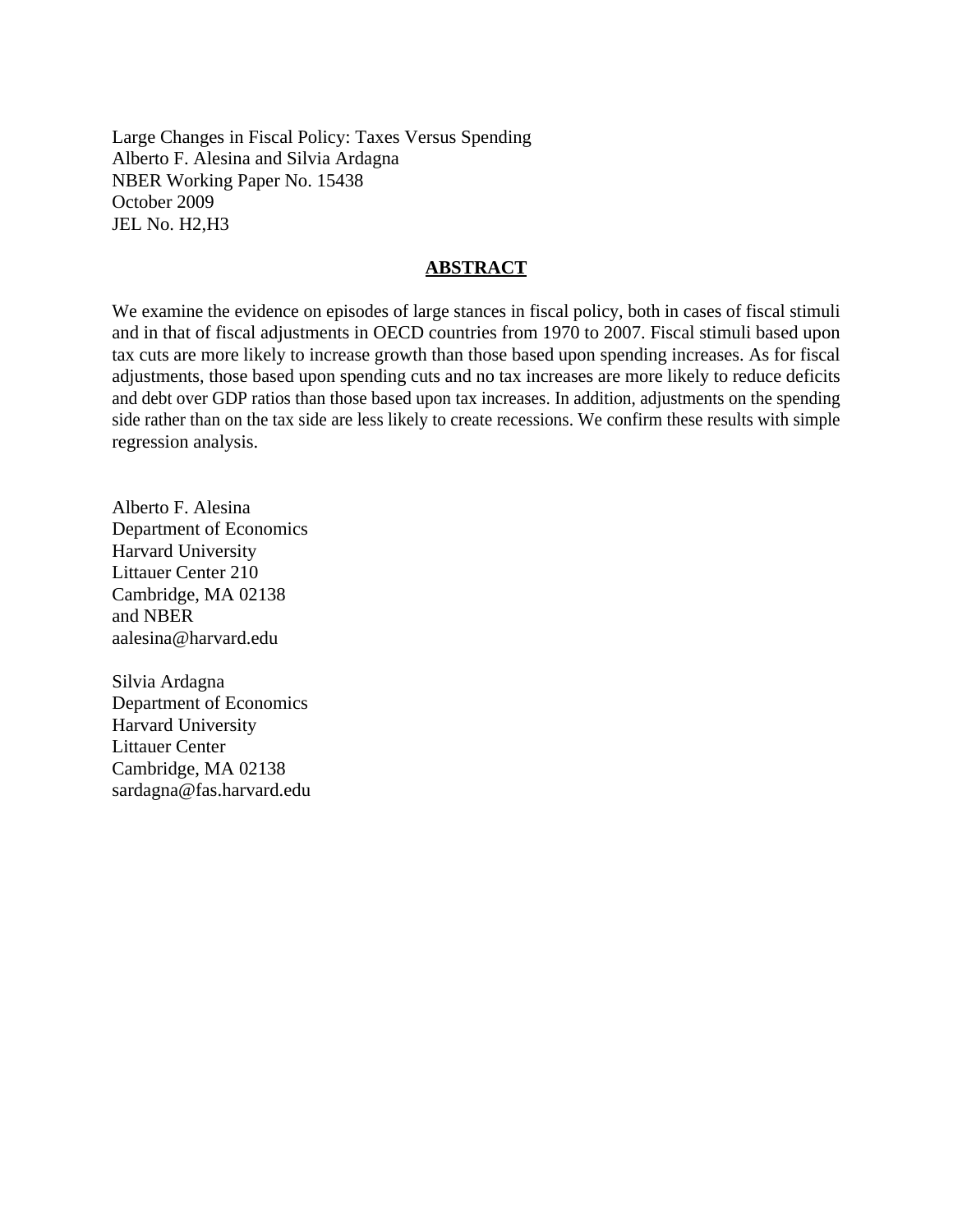# Large changes in fiscal policy: taxes versus spending.

Alberto Alesina and Silvia Ardagna

August 2009 Revised: October 2009

#### **Abstract**

We examine the evidence on episodes of large stances in fiscal policy, both in cases of fiscal stimuli and in that of fiscal adjustments in OECD countries from 1970 to 2007. Fiscal stimuli based upon tax cuts are more likely to increase growth than those based upon spending increases. As for fiscal adjustments those based upon spending cuts and no tax increases are more likely to reduce deficits and debt over GDP ratios than those based upon tax increases. In addition, adjustments on the spending side rather than on the tax side are less likely to create recessions. We confirm these results with simple regression analysis.

**Acknowledgement** *Prepared for Tax Policy and the Economy 2009. We thank Jeffrey Brown, Roberto Perotti, Matthew Shapiro and other conference participants for useful comments and discussions.*

## **1 Introduction**

As a result of the fiscal response to the financial crisis of 2007-2009 the US will experience the largest increases in deficits and debt accumulation in peacetime. Virtually all other OECD countries will also face fiscal imbalances of various sizes. After the large reduction in government deficits of the nineties and early new century, public finances in the OECD are back in the deep red.

Only a few months ago the key policy question was whether tax cuts or spending increases were a better recipe for the stimulus plan in the US and other countries as well. By and large these decisions have been taken, and we are in the process of observing the results. The next question which governments all over the world will face next year, assuming, as it seems likely, that a recovery next year will be under way, is how to stop the growth of debt and return to more "normal" public finances.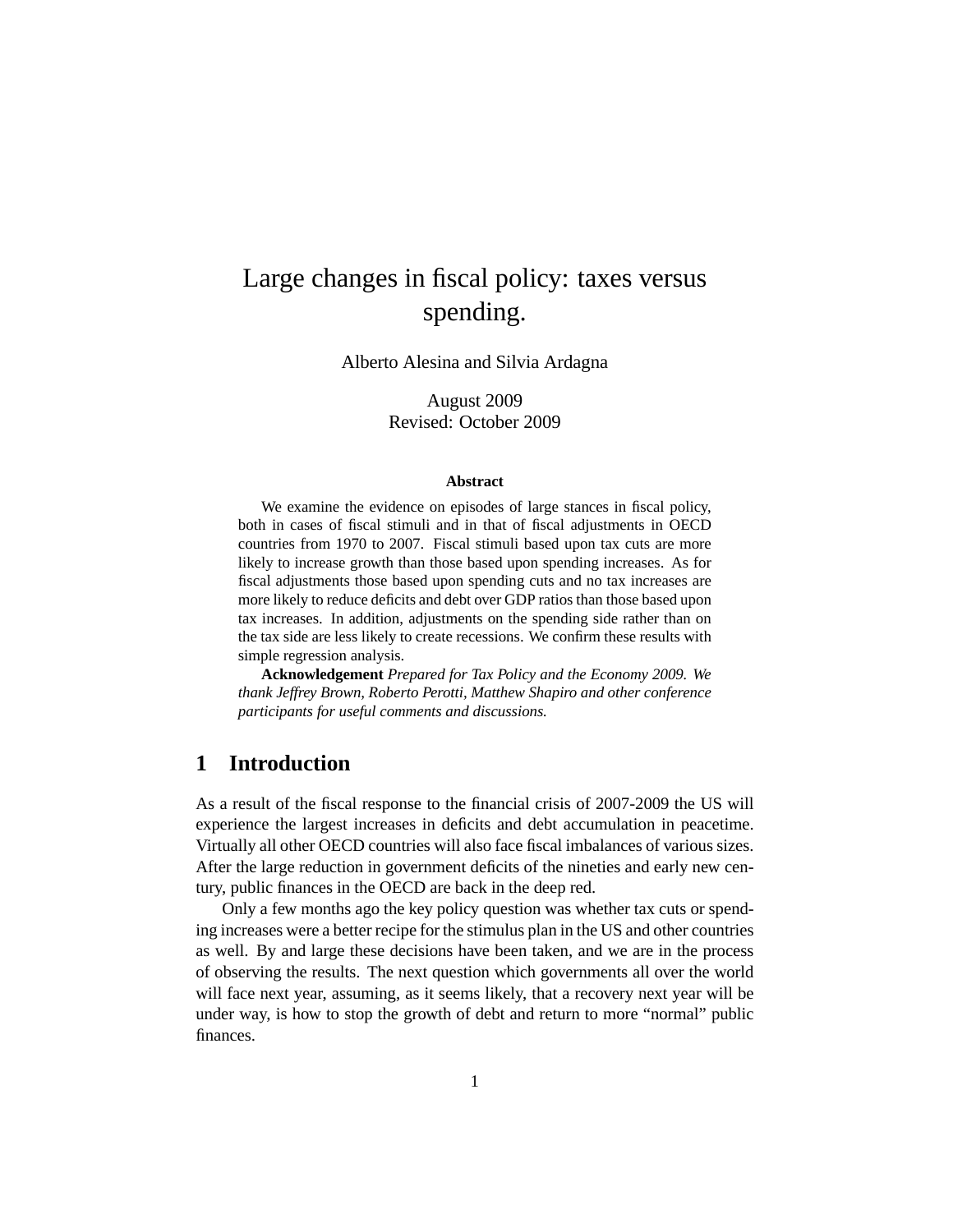The first question, namely whether tax cuts or spending increases are more expansionary is a critical one, and economists strongly disagree about the answer. It is fair to say that we know relatively little about the effect of fiscal policy on growth and in particular about the so called fiscal multipliers, namely how much one dollar of tax cuts or spending increases translates in terms of GDP. The issue is very politically charged as well, since right of center economists and policymakers believe in tax cuts and the left of center ones believe in spending increases. While the differences are often rooted in different views about the role of government and inequality, not so much about the size of fiscal multipliers, both sides also wish to "sell" their prescription as growth enhancing and more so than the other policy. Unfortunately both sides can't be right at the same time!

As far as reduction of large public debts the lesson from history is reasonably optimistic. Large debt/GDP ratios have been cut relatively rapidly by sustained growth. This was the case of post WWII public debts in belligerent countries; it was also the case of the US in the nineties when without virtually any increase in tax rates or significant spending cuts, a large deficit turned in a large surplus.<sup>1</sup> In the UK the debt over GDP ratio at the end of WWII was over 200 percent but that country did not suffer a financial crisis due to its historically credible fiscal stance and the debt was gradually and relatively rapidly reduced. However, it would be probably too optimistic to expect another decade like the nineties ahead of us; that kind of sustained growth would certainly do a lot to reduce the debt/GDP ratio but the lower growth which we will most likely experience will do much less. Inflation also has the effect of chipping away the real value of the debt but it may be a medicine worse than the disease. A period of controlled and moderate inflation would be a good debt deflating tool, but the risk of losing control of inflation is too big to try that strategy. It took a sharp recession in the early eighties to eliminate the great inflation of the seventies, and the last thing we need is another major recession in the medium run. The post WWI hyperinflations are certainly not in the horizon, but we should keep them in the back of our mind as an extreme case of debt induced runaway inflation.

If growth alone cannot do it and inflation should not be used, we are left with the accumulation of budget surpluses to reign in the debt in the next several years in the post crisis era. But then the same question return: is it better to reduce deficits by rasing taxes or by cutting spending?

This is precisely what this papers is about. We focus upon large changes in fiscal policy stance, namely large increase or reduction of budget deficits and we look at what effects they had on both the economy and the dynamics of the debt. In particular, for the case of budget expansions (increase in deficits or reduction of

<sup>&</sup>lt;sup>1</sup>See Alesina (1998) for a discussion of the budget surplus in the nineties in the US.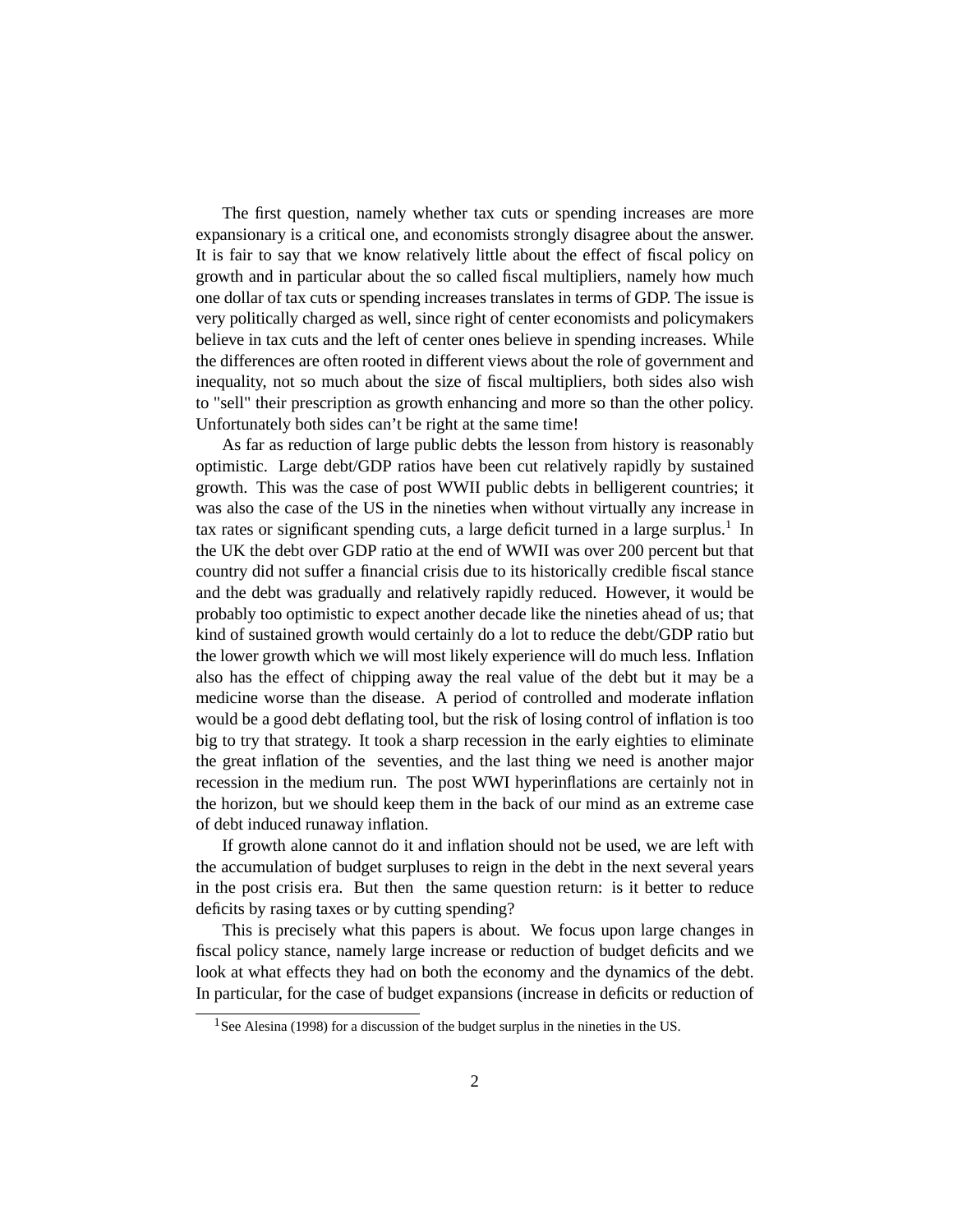surpluses) we look at which have been more expansionary on growth. On fiscal adjustments (deficit reductions) we consider their effect on a medium term stabilization/reduction of the debt over GDP level and their cost in terms of a downturn in the economy. We focus only on large fiscal changes because we try to isolate changes in fiscal policy which are policy induced as opposed to cyclical fluctuations of the deficits, which in any event we try to cyclically adjust. Our methodology is rather simple. We identify episodes of large changes in fiscal policy. Obviously the decision of when to engage is such policy changes is not exogenous to the state of public finances and of the economy. But up to a point the decision of whether to act upon the spending side or the revenue side is largely political and due to bargaining amongst political and pressure groups. The uncertainty about the size of fiscal multipliers make this discussion even less constrained by solid economic arguments. Thus we cannot offer new measures of fiscal multipliers, but we can look at what effects have different approaches (spending versus revenue side) have had during and after large fiscal changes.

Our results suggest that tax cuts are more expansionary than spending increases in the cases of a fiscal stimulus. Based upon these correlations we would argue that the current stimulus package in the US is too much tilted in the direction of spending rather than tax cuts. For fiscal adjustments we show that spending cuts are much more effective than tax increases in stabilizing the debt and avoiding economic downturns. In fact, we uncover several episodes in which spending cuts adopted to reduce deficits have been associated with economic expansions rather than recessions. We also investigate which components of taxes and spending affect the economy more in these large episodes and we try uncover channels running through private consumption and/or investment.

The present paper is more directly related to several ones written in the early nineties using a similar approach to ours. Giavazzi and Pagano (1990) were the first to argue that fiscal adjustments (deficit reductions) large, decisive and on the spending side could be expansionary. This was the case of Ireland and Denmark in the eighties which were the episodes studied by Giavazzi and Pagano (1990), but there were others as then discussed and analyzed by Alesina and Ardagna (1998). The same authors and Alesina and Perotti (1997) investigate various episodes of fiscal adjustments reaching conclusions similar to that of the present paper. But in this paper we have many more episodes and we use more compelling techniques. There is quite a rich literature that studies the determinants and economic outcomes of large fiscal adjustments. A non exhaustive-list includes Ardagna (2004), Giavazzi, Jappelli and Pagano (2000), Huges and McAdam (1999), Lambertini and Tavares (2000), McDermott and Wescott (1996), Von Hagen and Strauch (2001), Von Hagen, Hughes, and Strauch (2002), and more recently, OECD (2008) and IMF (2009). Theoretically, expansionary effects of fiscal adjustments can go through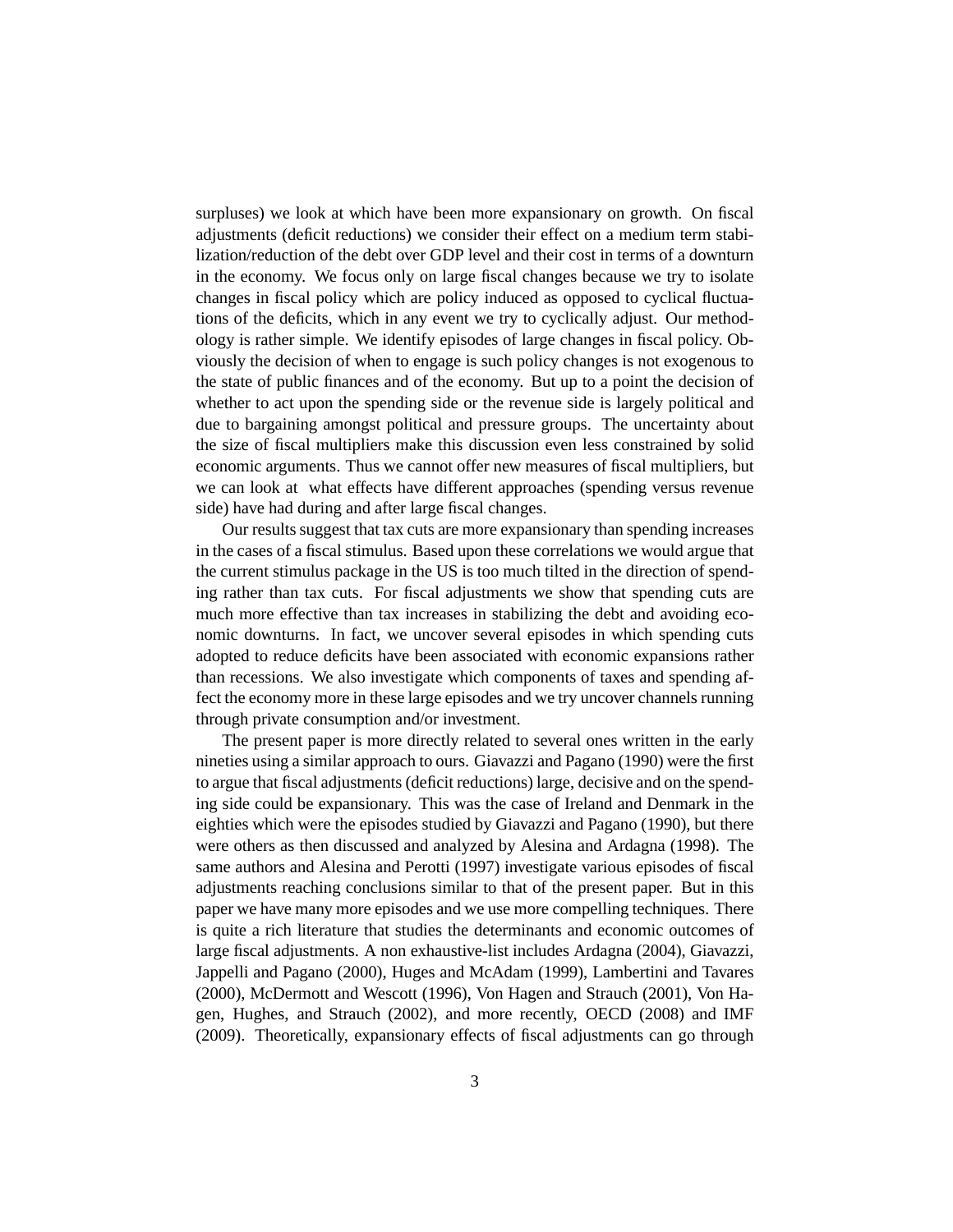both the demand and the supply side. On the demand side, a fiscal adjustment may be expansionary if agents believe that the fiscal tightening generates a change in regime that "eliminates the need for larger, maybe much more disruptive adjustments in the future" (Blanchard  $(1990)$ ).<sup>2</sup> Current increases in taxes and/or spending cuts perceived as permanent, by removing the danger of sharper and more costly fiscal adjustments in the future, generate a positive wealth effect. Consumers anticipate a permanent increase in their lifetime disposable income and this may induce an increase in current private consumption and in aggregate demand. The size of the increase in private consumption would depend, however, on the presence or absence of "liquidity constrained" consumers. An additional channel through which current fiscal policy can influence the economy via its effect on agents' expectations is the interest rate. If agents believe that the stabilization is credible and avoids a default on government debt, they can ask for a lower premium on government bonds. Private demand components sensitive to the real interest rate can increase if the reduction in the interest rate paid on government bonds leads to a reduction in the real interest rate charged to consumers and firms. The decrease in interest rate can also lead to the appreciation of stocks and bonds, increasing agents' financial wealth, and triggering a consumption/investment boom.

On the supply side, expansionary effects of fiscal adjustments work via the labor market and via the effect that tax increases and/or spending cuts have on the individual labor supply in a neoclassical model, and on the unions' fall-back position in imperfectly competitive labor markets (see Alesina and Ardagna (1998) and Alesina et al. (2000) for a review of the literature). In the latter context, the composition of current fiscal policy (whether the deficit reduction is achieved through tax increases or through spending cuts) is critical for its effect on the economy. On the one hand, a decrease in government employment reduces the probability of finding a job if not employed in the private sector, and a decrease in government wages decreases the worker's income if employed in the public sector. In both cases, the reservation utility of the union members goes down and the wage demanded by the union for private sector workers decreases, increasing profits, investment and competitiveness. On the other hand, an increase in income taxes or social security contributions that reduces the net wage of the worker leads to an increase in the pre-tax real wage faced by the employer, squeezing profits, investment, and competitiveness.

This is not the place to review in detail the large literature on the effect of fiscal policy on the economy. It is worth mentioning that Romer and Romer (2007) also follow an event approach even though they identify events of large discretionary changes in fiscal policy in a very different way from ours. Using a variety

 ${}^{2}$ For models that highlight this channel, see Bertola and Drazen (1993) and Sutherland (1997).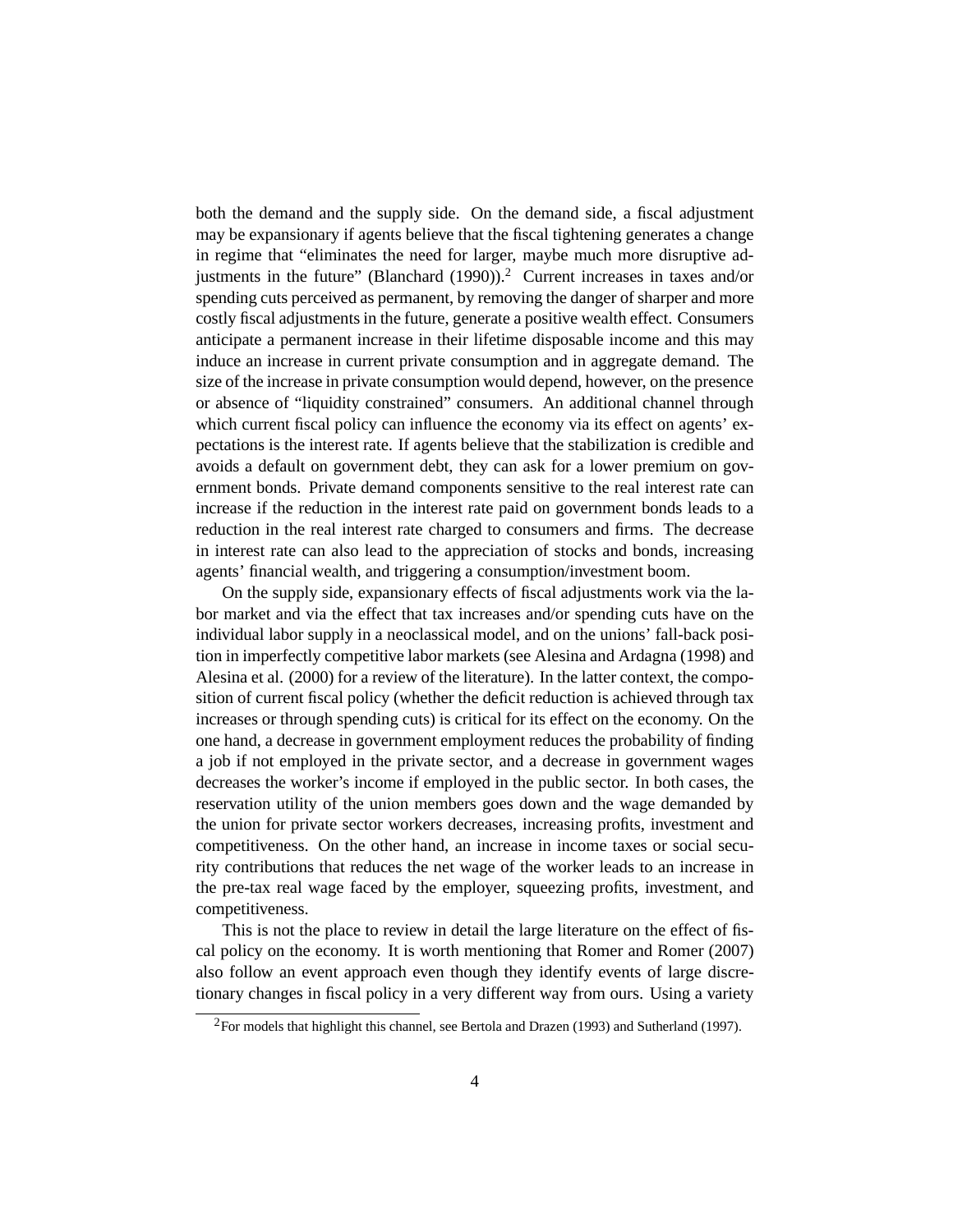of narrative sources, they identify changes in the US federal tax legislation that are undertaken either to solve an inherited budget deficit problem or to achieve long-run goals and estimate the effect of such changes on real output in a VAR framework. They find that an increase in taxation by 1% of GDP reduces output in the next three years by a maximum of about 3% and that the effect is smaller when the only changes in taxes considered are those taken to reduce past budget deficits. As Romer and Romer (2007), we also find that tax increases are contractionary, but the magnitudes of our results are difficult to compare to theirs. In our estimates, we find that a 1% increase in the cyclically adjusted tax revenue decreases real growth by less than one-third of a percentage point. However, we estimate a very different specification and, contrary to Romer and Romer (2007), our approach also controls for changes in government spending undertaken to reduce budget deficits as well as for changes in taxation.

Blanchard and Perotti (2002) use structurally VAR techniques to identify exogenous changes in fiscal policy and estimate fiscal multipliers both on the tax and on the spending side of the government. They find that positive government spending shocks increase output, consumption and decrease investment, while positive tax shocks have a negative effect on output, consumption and investment. Mountford and Uhlig (2008) use a very different identification approach and, while they also find that both taxes and spending increases have a negative effect on private investment (as previously shown by Alesina et al. (2002)), they show that spending increases do not generate an increase in consumption and that deficit-financed tax cuts are the most effective way to stimulate the economy. The result of a positive effect of government spending shocks on private consumption is also challenged by Ramey (2008). She finds that, capturing the timing of the news about government spending increases with a narrative approach and not with delay as in a VAR approach, consumption declines after increases in government spending. Our results on the negative correlation between both spending and tax increases on GDP growth are clearly consistent with the results of these papers using quite different methodological approaches than ours.

A substantial literature has investigated political and institutional effects on fiscal policy and in particular on the propensity of different parties in different institutional settings to prolong fiscal imbalances, or to reign them in promptly. On delayed fiscal adjustments see Alesina and Drazen (1999), on politico institutional effects, like the role of electoral laws, on the occurrence of loose or tight fiscal policy see Persson and Tabellini (2003) and Milesi Ferretti, Perotti and Rostagno (2002). Alesina Perotti and Tavares (1998) using an approach similar to that of the present paper and based upon "episodes", investigate which parties are more or less likely to run in fiscal stimuli or fiscal adjustments. One criticism that one could raise to the literature on voting rules and institutions on fiscal imbalances is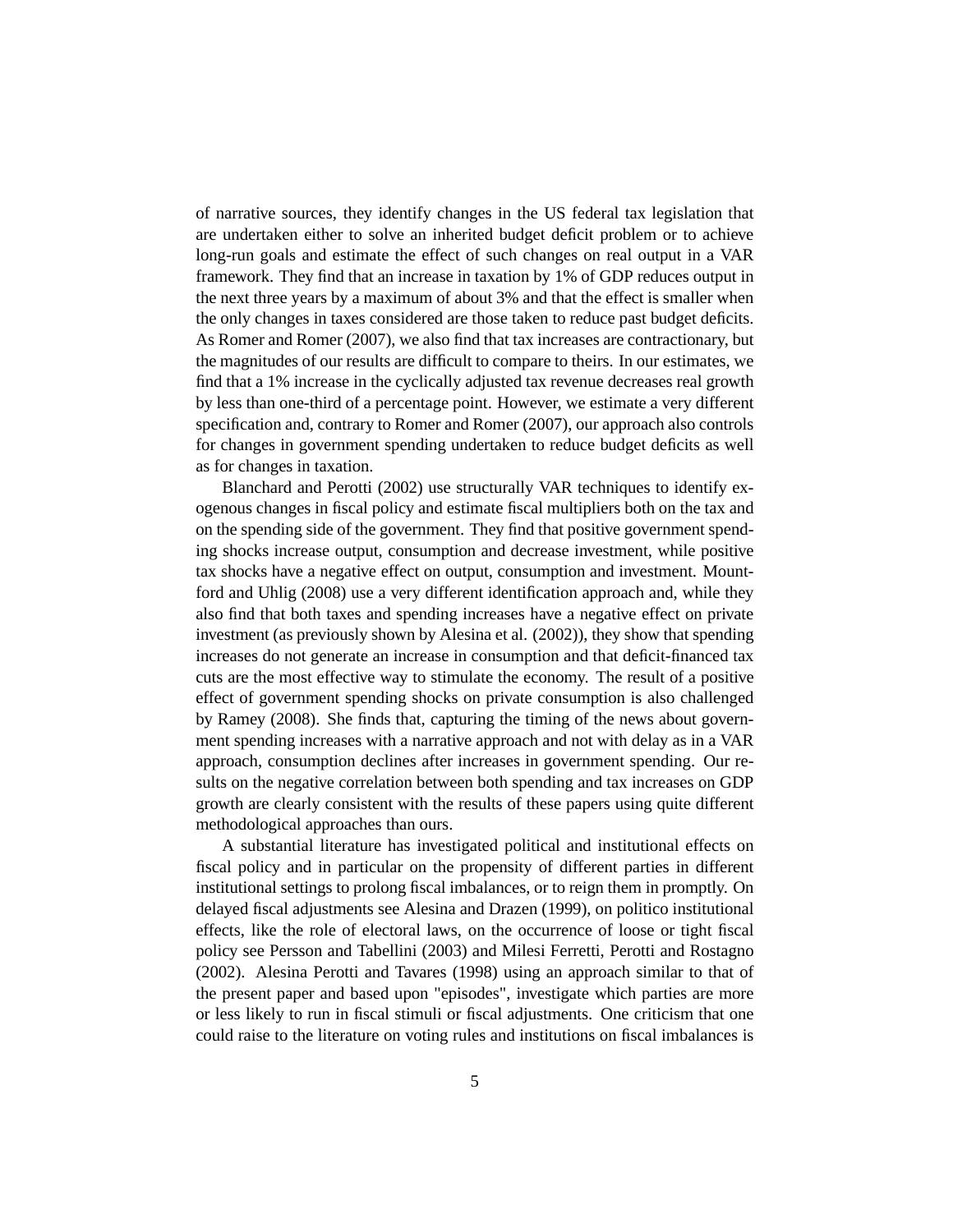that rules are not exogenous and third factors may indeed explain both the adoption of certain voting rule (like proportional representation) and fiscal policy, a point discussed in Alesina and Glaeser (2004) informally and Aghion Alesina and Trebbi (2007) more formally. We do not pursue in the present paper this politico economic analysis.

This paper is organized as follows. Section 2 discusses our data and the definition of episode which we adopt. Section 3 presents basis statistics on the episodes showing rather striking results. Section 4 shows some regression analysis, which although it has no pretence of having solved causality problems reinforces the results obtained by the simple statistics of Section 3. The last section concludes.

## **2 Data, Methodology and definitions**

#### **2.1 Methodology**

Our approach is very simple. We identify major changes in fiscal policy, either expansionary (deficit increases or surplus reductions) or the opposite. Obviously the decision about whether to engage in this policy changes is endogenous to the state of the economy and of the finances However we assume that at least up to a point the decision of whether or not to act on the spending side or the revenue side of the government is dictated by political preferences and political bargain which is, at least to a point, exogenous to the economy and generated by ideological or policy preferences. Looking at the debates proceeding major fiscal changes, and considering the high degree of uncertainty about the size of fiscal multipliers this assumption holds some water. Thus our only emphasis is on the effects of different composition of fiscal stimuli and adjustments. We cannot and do not compute the size of fiscal multipliers. We only compare the effects of different compositions of major fiscal changes.

#### **2.2 Data and Sources**

We use a panel of OECD countries for a maximum time period from 1970 to 2007. The countries included in the sample are: Australia, Austria, Belgium, Canada, Denmark, Finland, France, Germany, Greece, Ireland, Italy, Japan, Netherlands, New Zealand, Norway, Portugal, Spain, Sweden, Switzerland, United Kingdom, and United States. All fiscal and macroeconomic data are from the OECD Economic Outlook Database no. 84.

Our approach identifies episodes of large changes in the fiscal stance and studies the behavior of fiscal and macroeconomic variables around those episodes to investigate whether different characteristics of fiscal packages are correlated with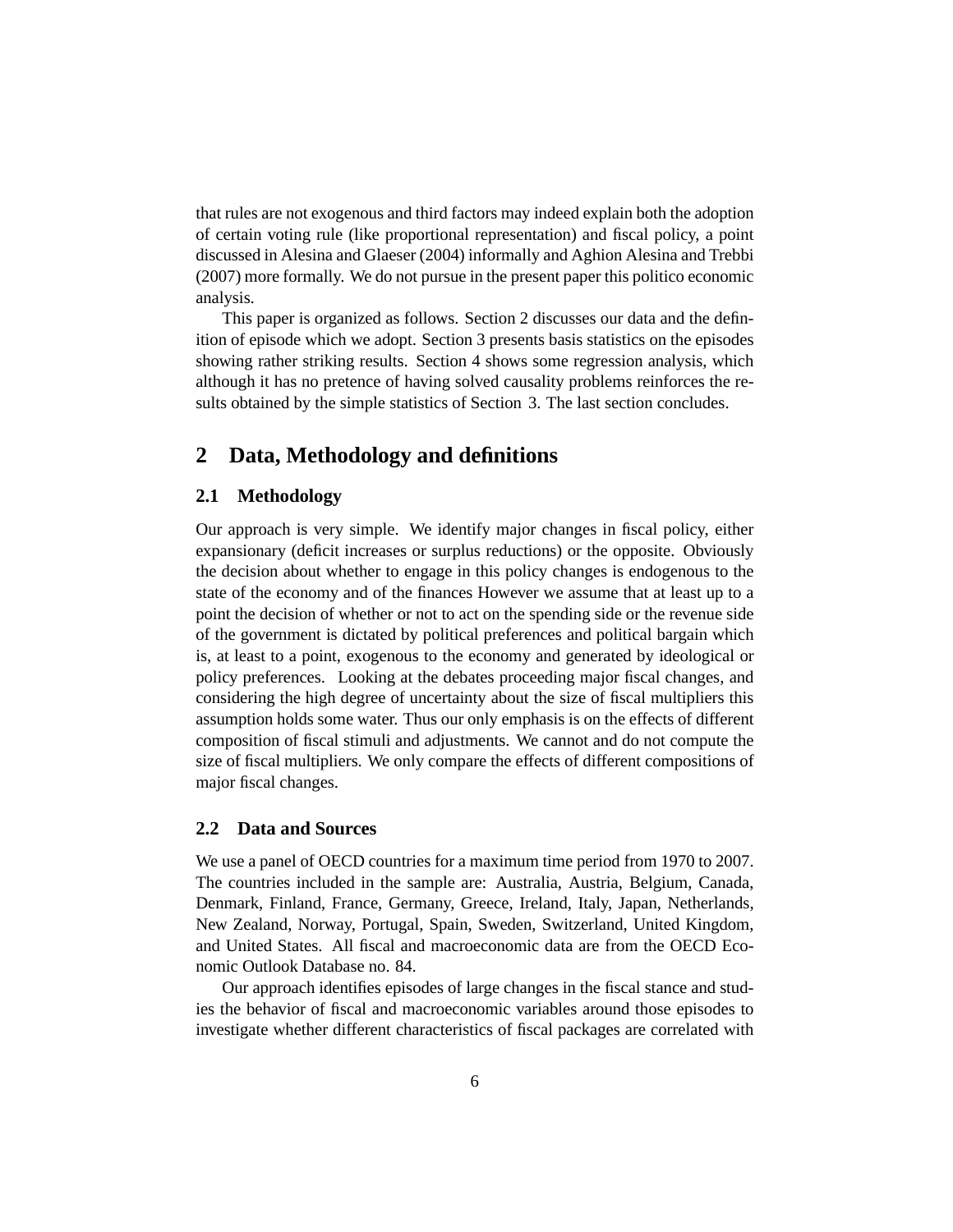different macroeconomic outcomes. More specifically, we focus both on the size of the fiscal packages (i.e.: the magnitude of the change of the government deficit) and on its composition (i.e.: the percentage change of the main government budget items relative to the total change) and we investigate whether large fiscal stimuli and adjustments that differ in size and composition are associated with booms or economic recessions (as defined below) and whether governments that implement different types of fiscal adjustments are successful / unsuccessful in reducing government debt.

We use a cyclically adjusted value of the fiscal variables to leave aside variations of the fiscal variables induced by business cycle fluctuations. The cyclical adjustment is based on the method proposed by Blanchard (1993). It is a simple method and rather transparent, which corrects various component of the government budget for year to year changes in the unemployment rate. More precisely, the cyclically adjusted value of the change in a fiscal variable is the difference between a measure of the fiscal variable in period *t* computed as if the unemployment rate were equal to the one in  $t - 1$  and the actual value of the fiscal variable in year  $t - 1$ <sup>3</sup>. We prefer this method to more complicated measures like those produced by the OECD because the latter are a bit of a black box based upon many assumptions about fiscal multipliers upon which there is much uncertainty. Based on our previous work (Alesina and Ardagna (1998)) we are confident that for the large episodes which we consider the details of how to adjust for the cycle do not matter much for the qualitative nature of the results. In fact, even not correcting at all would give similar results.<sup>4</sup>

#### **2.3 Definition of the episodes**

To identify episodes of fiscal adjustments and fiscal stimuli we focus on large changes of fiscal policy and use the following rule.

#### **Definition 1** *Fiscal adjustments and stimuli*

A period of fiscal adjustment (stimulus) is a year in which the cyclically adjusted primary balance improves (deteriorates) by at least 1.5 per cent of GDP.

 $3$ To calculate the measure of the fiscal variable in period  $t$  as if the unemployment rate were equal to the one in *<sup>t</sup>* <sup>−</sup> 1, we follow the procedure in Alesina and Perotti (1995). Specifically, for each country in the sample, we regress the fiscal policy variable as share of GDP, on a time trend and on the unemployment rate. Then, using the coefficients and the residuals from the estimated regressions, we predict what the value of the fiscal variable as a share of GDP in period t would have been if the unemployment rate were the same as in the previous year.

<sup>&</sup>lt;sup>4</sup>More on this is available from the authors.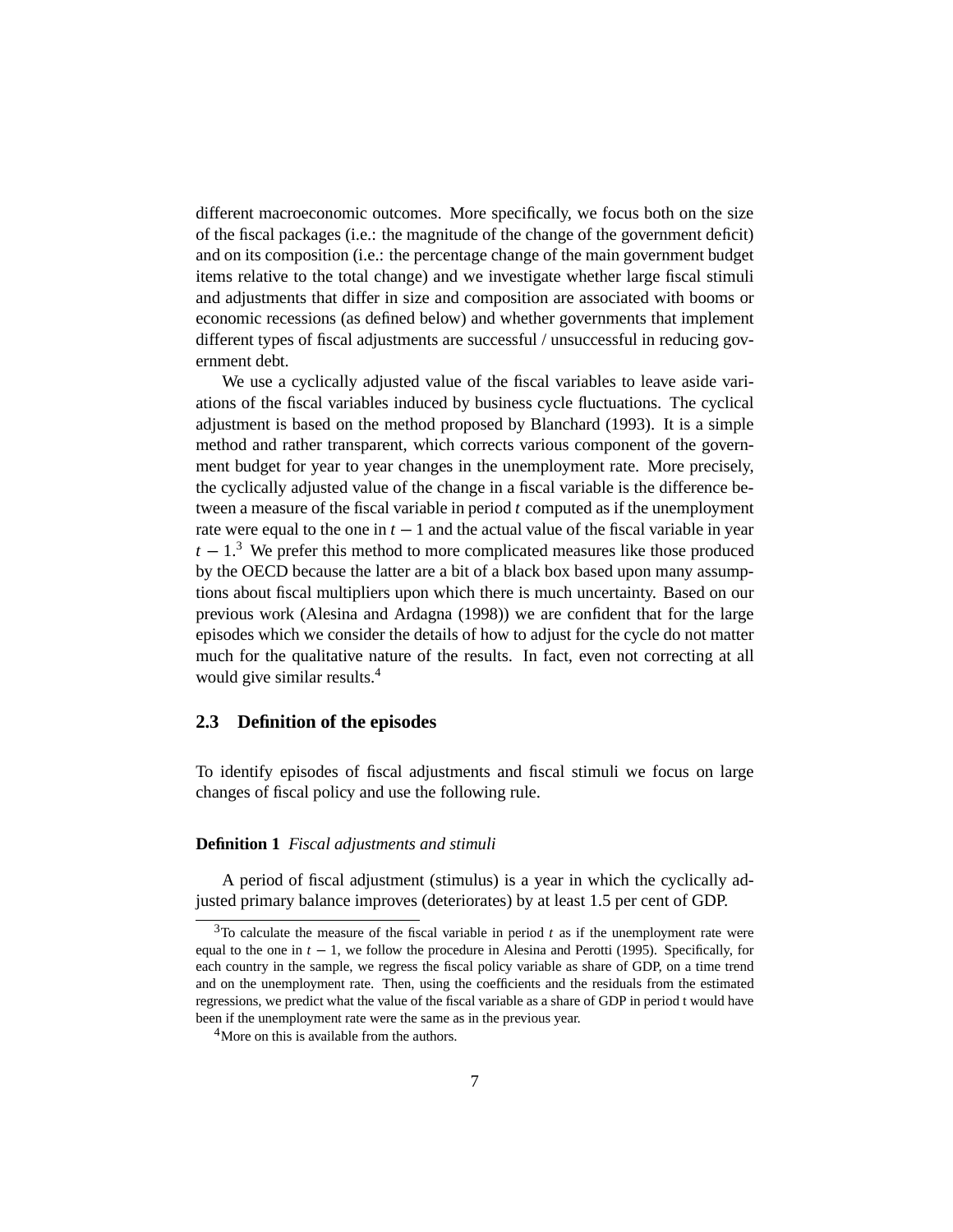These are rather demanding criteria, which rule out small, but prolonged, adjustments/stimuli. We have chosen them because we are particularly interested in episodes which are very sharp and large and clearly indicate a change in the fiscal stance. This definition misses fiscal adjustments and stimuli which are small in each year but prolonged for several years. It would be quite difficult to come up with a definition that captured the many possible pattern of multi years small adjustments. Thus, the study of these episodes gives a clue on what happens with sharp and brief changes in the fiscal stance.

We use the primary deficit, (i.e.: the difference between current and capital spending, excluding interest rate expenses paid on government debt, and total tax revenue) $<sup>5</sup>$  rather than the total deficit, to avoid that episodes selected result from the</sup> effect that changes in interest rates have on total government expenditures. Using these criteria we try to focus as much as possible on episodes that do not result from the automatic response of fiscal variables to economic growth or monetary policy induced changes on interest rates, but they should reflect discretionary policy choices of fiscal authorities. Needless to say, there can still be an endogeneity issue related to the occurrence of fiscal adjustments and expansions, because, in principle, discretionary policy choices of fiscal authorities can be affected by countries' macroeconomic conditions. However, note that the budget for the current year is approved during the second half of the previous year and, even though additional measures can be taken during the course of the year, they usually become effective with some delay, generally toward the end of the fiscal year.

Definition 1 selects 107 periods of fiscal adjustments (15.1% of the observations in our sample) and 91 periods of fiscal stimuli (12.9% of the observations in our sample). Table A1 in appendix lists all of them. Of the 107 episodes of fiscal adjustments, 65 last only for one period, while the rest are multiperiods adjustments. The majority of the latter (13) last for two consecutive years, 4 are three years adjustments and the Denmark 1983-1986 fiscal stabilization is the only episode lasting 4 consecutive years. As for fiscal stimuli, 52 episodes last one period, in 12 cases the stimulus continues in the second year as well, and in 5 cases definition 1 selects fiscal stimuli that last for 3 consecutive years.

We are interested in two outcomes of very tight and very loose fiscal policies: whether they are associated with an expansion in economic activity during and in their immediate aftermath and whether they are associated with a reduction in the public debt-to-GDP ratio. Thus, an episode is defined expansionary according to definition 2 and successful according to definition 3; we define contractionary/unsuccessful all the episodes of fiscal stimuli and adjustments that are not expansionary/successful according to these definitions.

<sup>5</sup>See the appendix for a detail definition of each variable used in the empirical analysis.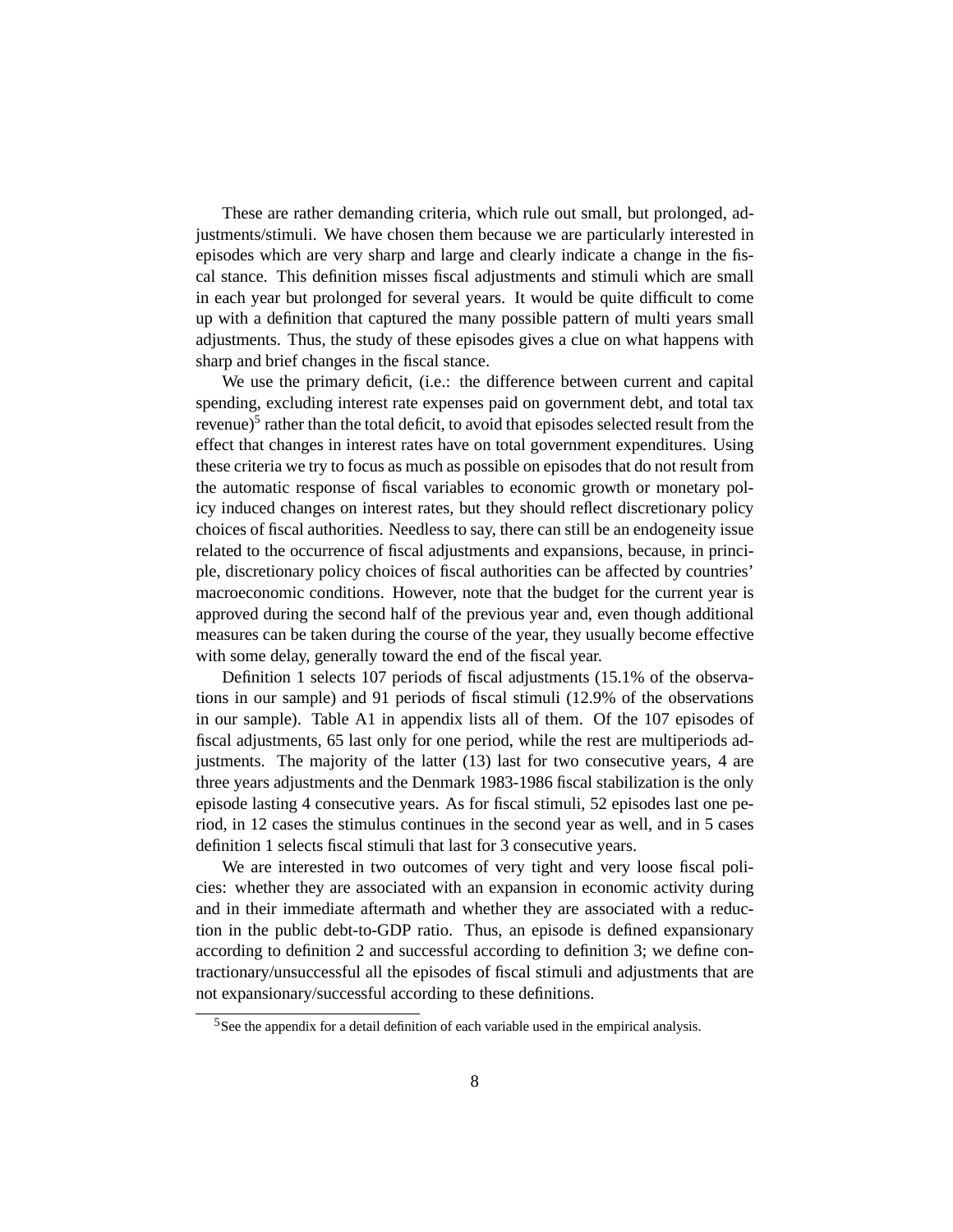#### **Definition 2** *Expansionary fiscal adjustments and fiscal stimuli*

An episode of fiscal adjustment (fiscal stimulus) is expansionary if the average growth rate of GDP, in difference from the G7 average (weighted by GDP weights), in the first period of the episode and in the two years after is greater than the value of 75th percentile of the same variable empirical density in all episodes of fiscal adjustments (fiscal stimuli). This definitions selects 26 years of expansionary periods during fiscal adjustments (3.7% of the observations of the entire OECD sample) and 20 years of expansionary periods during fiscal stimuli (2.8% of the observations of the entire OECD sample). See table A2 for a list.

#### **Definition 3** *Successful fiscal adjustments*

A period of fiscal adjustment is successful if the cumulative reduction of the debt to GDP ratio three years after the beginning of a fiscal adjustment is greater than 4.5 percentage points (the value of 25th percentile of the change of the debt-to-GDP ratio empirical density in all episodes of fiscal adjustments).<sup>6</sup> This definitions selects 17 periods of successful fiscal adjustments (2.7% of the observations of the entire OECD sample). In Table A3 in Appendix we list all the episodes.

We have experimented with variation of the threshold of these definitions but the results are robust, that is they do not change significantly as result of small changes of the definitions. A value of 1.5 change in deficits in a year is sufficiently high to eliminate years of "business as usual" in which fluctuations of the deficits may just be only cyclical. However it is not so large as to have very few data points. Also, our "horizon" for the definition of "expansionary" and "success" is relatively short. Choosing a longer horizon has two problems. First, one looses many observations at the end of the sample; second, and more importantly, choosing a longer horizon makes the connection between the episodes and economic outcomes several years later more tenuous, given the extent of intervening factors. Finally, note that according to definition 2 and 3, multiyears fiscal adjustments and stimuli are considered as a "single" episode because the length of the time horizon chosen for the definition of "expansionary" and "success" starts from the first year of the episode. Alesina and Ardagna (1998), Alesina, Perotti and Tavares (1998), instead, consider each year of a multiyear period as a single episode. This implies

 $<sup>6</sup>$ If an episode of tight fiscal policy takes place in 2005, the cumulative change of the debt-to-</sup> GDP ratio is computed over a two years horizon, not to loose too many observations at the end of the sample. If the episode occurs after 2005, we cannot determine whether it is a successful or an unsuccessful one.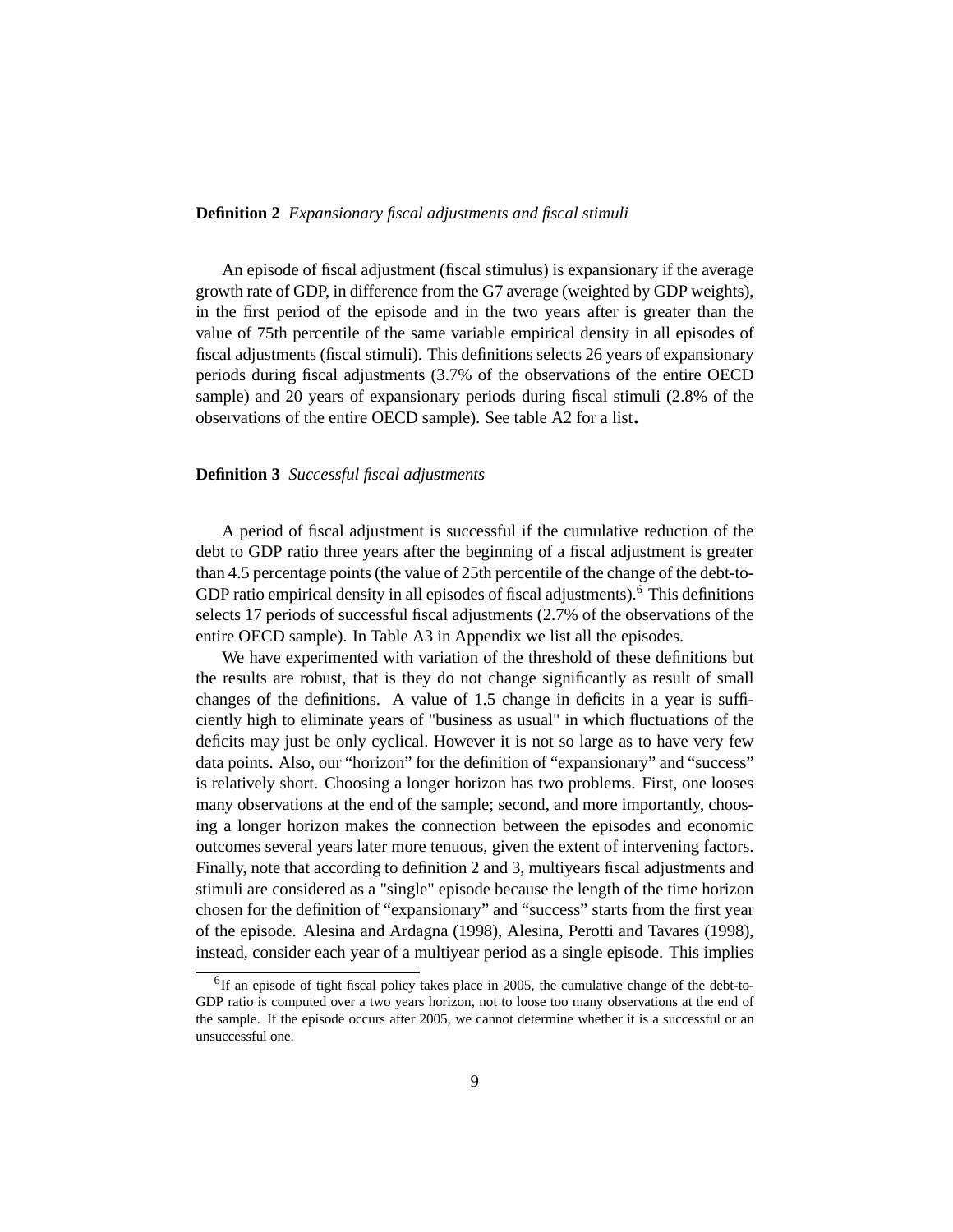that, in a multiyear episode, some years can be expansionary, some contractionary, some can be successful, some unsuccessful. While we have no reason to prefer one choice over the other, we find reassuring that results are robust to these alternative methods used to select expansionary and successful episodes that last more than one consecutive year.7

## **3 Basic Statistics**

#### **3.1 Fiscal stimuli**

Let's begin by analyzing what happens with fiscal stimuli, namely whether we can detect differences in the effects of fiscal packages depending on their composition on the economy. Table 1 shows the composition in terms of spending components and revenue components of the 20 years of expansionary fiscal stimulus packages versus the others. In Tables 1-6, the period  $[T - 2, T - 1]$  is the two year period preceding the first year of a fiscal stimulus/adjustment. The period [*T* ] is the first year and the period  $[T + 1, T + 2]$  is the two year period following the beginning of an episode.<sup>8</sup> All the variables in the tables are yearly averages.

The most striking result of this table is that in expansionary episodes total spending increases by roughly 1 per cent of GDP while revenues fall by more than 2.5 per cent of GDP. In contractionary episodes total spending goes up by close to 3 per cent of GDP while revenues are roughly constant in terms of GDP. This correlation seems to suggest that stimulus packages used upon the spending side do not work or at least not as well as those based upon spending increases. In terms of components of spending we note that there is no difference between expansionary and contractionary episodes regarding public investment which goes up by roughly the same amount in ratios of GDP. All the other components of primary spending and, in particular transfers, go up much more in contractionary episodes. This suggests that the non public investment components of the budget are those which explain the different correlation with growth. As for revenues note the large cut in income taxes in expansionary stimuli and the slight increase in contractionary ones. Not surprisingly the debt over GDP ratio goes up less in expansionary episodes since the denominator increases more.

Figure 1 offers a striking visual image of the different compositions in terms

 $7$ More details on these sensitivity analysis are available from the authors.

<sup>&</sup>lt;sup>8</sup>The Denmark fiscal contraction is the only episode lasting 4 years. We have included the values of the variables in 1986 in the column  $[T + 1, T + 2]$ . We checked and confirm that the qualitative nature of the results does not change if the period [*T* ] inlcudes all the years of a tight/expansionary episode of fiscal policy and the period  $[T + 1, T + 2]$  is the two year period following the last year of an episode.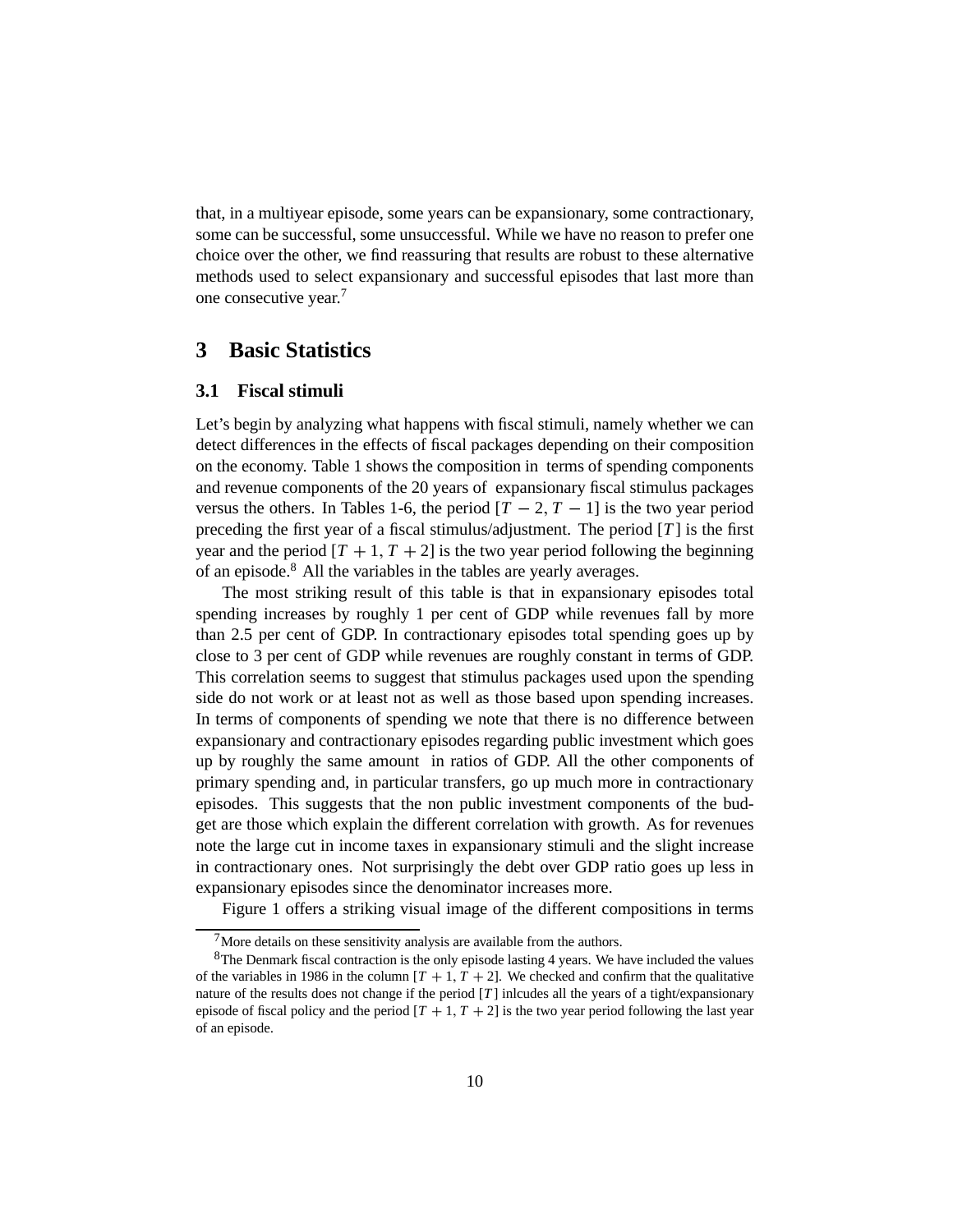of revenues and spending of expansionary and contractionary episodes. The first two comparison of total spending and revenues are rather striking even visually. In Table 2 we look at the different components of GDP to check whether there are difference in composition between expansionary and contractionary episodes. The first two lines which refer to GDP growth are somewhat obvious since they reflect the selection criteria of these episodes. All the components of aggregate demand grow more after the stimulus in expansionary episodes. This result is a bit different than that reported in Alesina and Ardagna (1998). In that sample the difference between the two types of episodes seemed concentrated on investment rather than consumption.<sup>9</sup> In this sample both consumption and investment behave differently, both increasing in expansionary cases and declining in contractionary ones. This table also allows us to check whether the state of the economy before the adjustments was different in the two groups. In terms of domestic growth and relative to G7 average, expansionary episodes occurred when growth was higher. As for the other components the only significant difference seem to be in the trade balance. It is obviously cavalier to draw broad conclusions from this but enormous differences in the preexisting state of the economy do not jump out from this table.

#### **3.2 Fiscal adjustments**

Fiscal adjustments can be judged in two ways, as discussed above. One is about whether they have been successful in significantly reducing deficits and the debt over GDP ratios and second whether they have been associated with a reduction in growth or not. Obviously, the two criteria are correlated since a growth enhancing adjustment is more likely to be successful. However, the correlation is not perfect since a successful fiscal adjustment may lead to a sharp reduction of the debt/GDP ratio because the numerator drops faster than the denominator. Episodes with this characteristic, that is of being successful but contractionary exist, for example Netherlands in 1993, Norway in 1989, and Sweden in 1986-1987.

Table 3 is organized in the same way as Table 1 above. The expansionary episodes of fiscal adjustments are mostly characterized by spending cuts. Primary spending as a percent of GDP falls by more than 2 per cent. Total revenues instead increase slightly by about 0.34 per cent of GDP. On the other hand, in the case of contractionary fiscal adjustments primary spending is cut by about 0.7 per cent of GDP, while revenues increase by about 1.2 per cent of GDP. Thus, fiscal adjustments occurring on the spending side have superior effects on growth than those based upon increases in tax revenues. As far as the composition in components probably the most striking difference between the two types of adjustments

<sup>&</sup>lt;sup>9</sup>See Also Alesina, Ardagna Perotti and Schiantarelli (2002) for related work on the effect of fiscal policy on investment.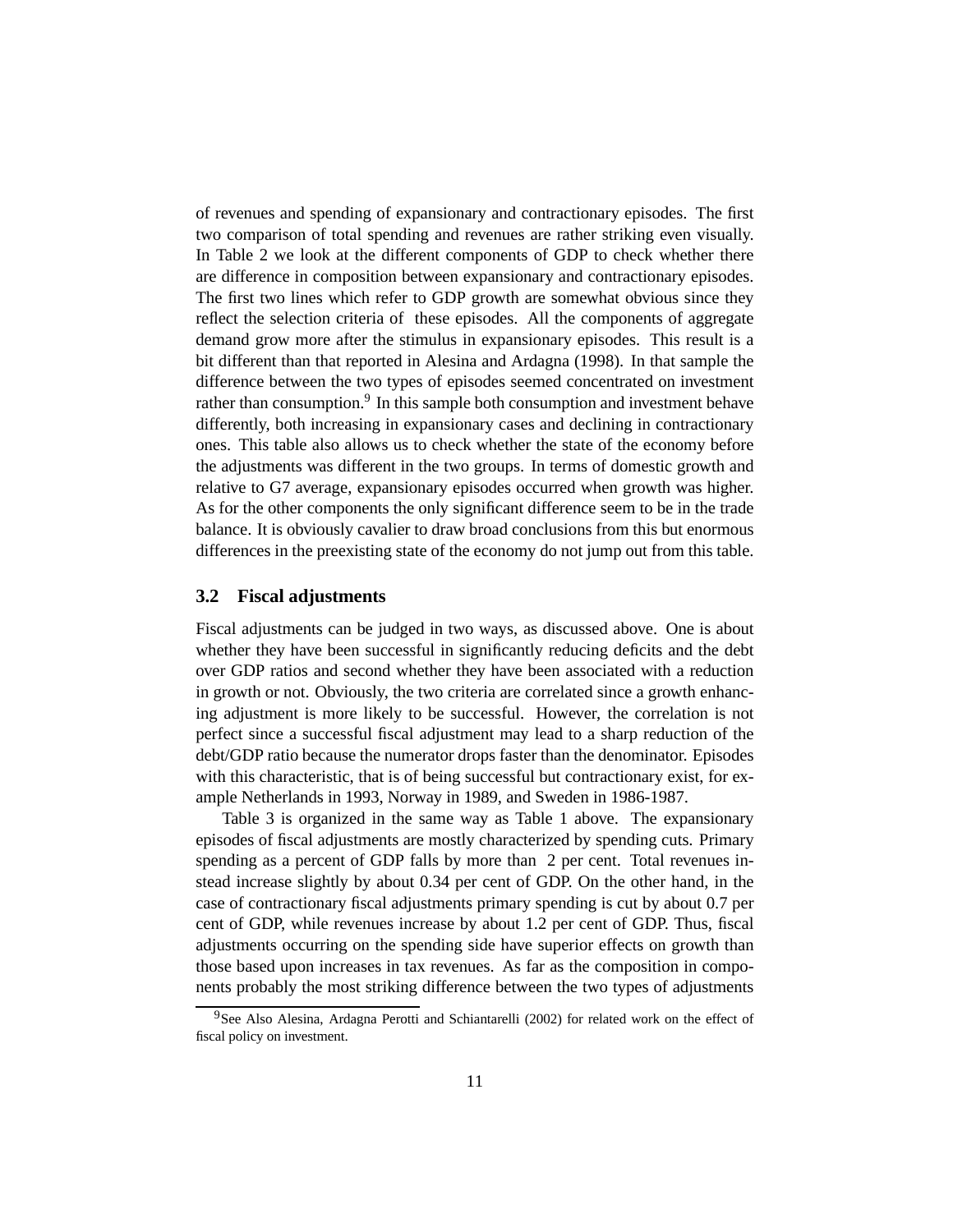has to do with the role of transfers. In contractionary cases transfers continue to growth as a percentage of GDP of almost half of a percentage point. In expansionary episodes, instead, transfers fall by roughly the same amount. Thus, in between the two types of episodes there is a very large difference of 1 per cent of GDP in the share of transfers. Looking at the composition of revenues one is struck by income taxes: they go down quite significantly in expansionary adjustments and go up in contractionary ones. The difference between the two is almost 1 percentage point of GDP. This difference is by far the largest among revenue components.

Figure 2 is organized in the same way as figure 1 and even in this case visually the contrast between the two types of fiscal adjustments is quite obvious. When we look at the different components of GDP, we find that both consumption and investment grow more during expansionary episodes. We did not uncover any remarkable composition effects, along the same line a Table 2 displayed for fiscal stimuli. These sample statistics are reported in Table 4 which is organized as Table 2. The other interesting observation is that at least in terms of GDP growth and growth of its components the preexisting conditions of expansionary and contractionary episodes look remarkably similar. One rather remarkable observation comes from comparing the growth performance during expansionary stimuli and expansionary adjustments: they are quite similar!

Let's now consider successful versus unsuccessful adjustments as shown in Table 5. The comparison between the two is especially striking. In successful episodes total primary spending as a percentage of GDP falls by about 2 per cent of GDP. Total revenues actually decline of about half of percentage point of GDP. Thus, successful fiscal adjustments are completely based on spending cuts accompanied by modest tax cuts! On the contrary, in unsuccessful adjustments total revenue goes up by almost 1.5 per cent of GDP and primary spending are cut by about 0.8 of GDP. Once again this comparison points in the direction of spending cuts as the more successful ways of fixing budget problems.

Regarding the composition of spending and revenue the most striking comparison is given by the transfers item. In successful adjustments transfers fall by 0.83 per cent of GDP, while in unsuccessful adjustments they grow at about 0.4 per cent, a huge difference between the two episodes of 1.2 percent of GDP. This comparison points in a clear direction: it is very difficult if not impossible to fix public finances when in trouble without solving the question of automatic increases in entitlements. Regarding the composition of revenues, again as above the most striking difference is on income taxes. Figure 3, once again, gives a striking visual image of these results.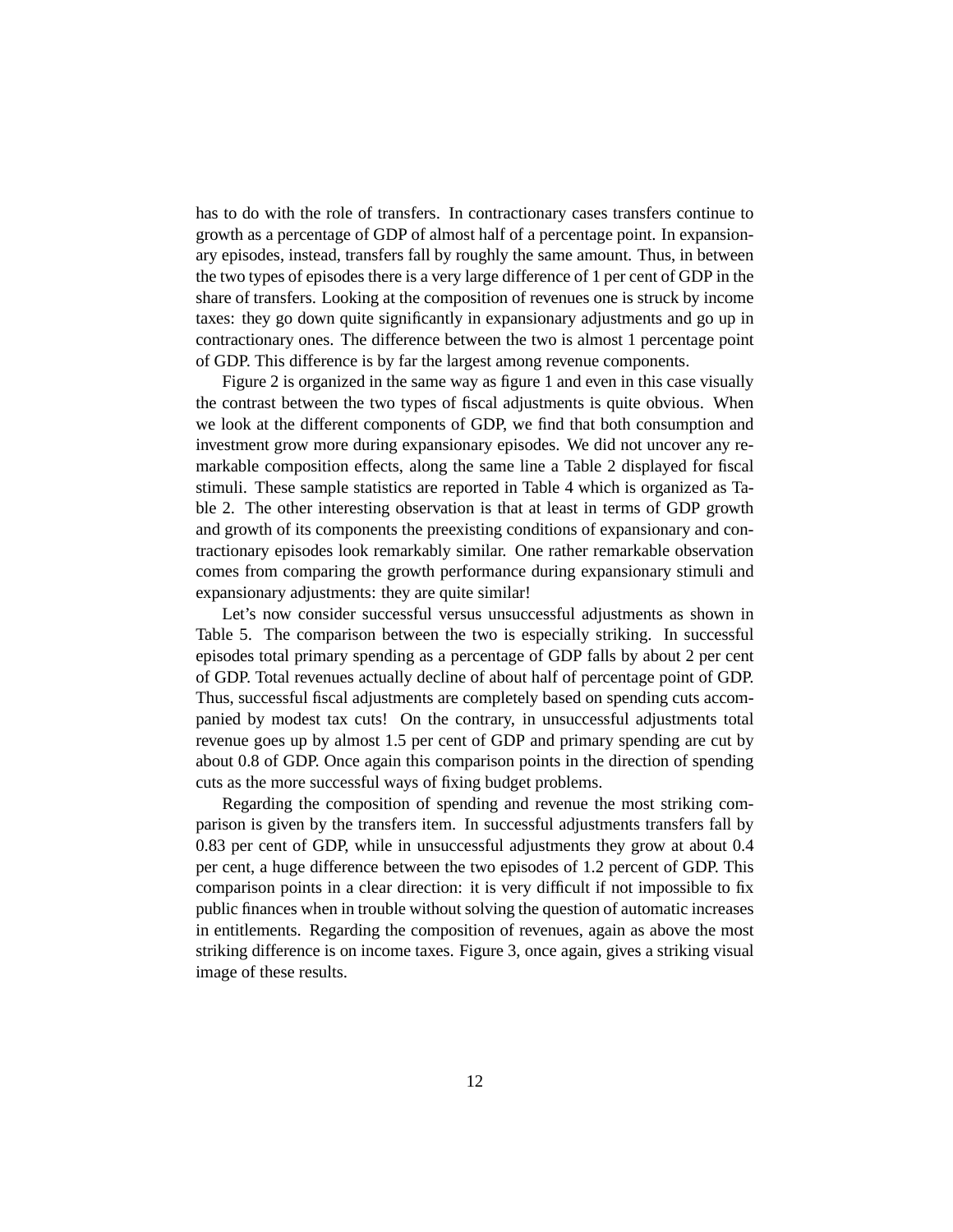## **4 Some regressions**

In this section we present some simple regressions on GDP growth as a function of changes of fiscal policy in the recent past. We should put up-front the fact that causality issues are all over the place here and we do not claim to have solved them. These regressions should be viewed as correlations, but we find them instructive and the message which they send is on the same line of that emerging from our descriptive analysis above.

Let's begin with fiscal stimuli. In Table 7, columns 1-4, we regress real GDP growth in a year of fiscal stimulus on its one period and two period lagged values, on the lagged value of the weighted average of the real GDP growth of the G7 countries, on the lagged value of the ratio of public debt to GDP ratio and on a set of fiscal policy variables measuring the size and the composition of the fiscal stimulus. Columns 5-8 are analogous to the previous 4 columns except for the lhs variable, now equal to the average of real GDP growth in a year of fiscal stimulus and in the two following ones.

We find that, controlling for initial conditions, a one percentage point higher increase in the current spending to GDP ratio is associated with a 0.75 percentage point lower growth. The effect is statistically significant at the 5% level. Instead, larger increases in spending on capital goods or larger cuts in taxes do not have statistically significant effects on growth (see column 2). When we try to investigate whether the size of the fiscal stimulus or its composition is relevant for economic growth, we find more evidence in favor of the composition. We measure the size of the fiscal stimulus with the change in the cyclically adjusted primary balance. We measure the composition of fiscal stimuli with two different variables: (i) the ratio between the change in current spending to GDP ratio and the change in the primary balance (columns 3 and 7), and (ii) the sum of the change in current spending and tax revenue to GDP ratios (column 4 and 8) to account for the fact that both current spending increases and tax increases can be negatively associated with growth. Both measures of composition are statistically significant at the 5% level in all specifications. In column 3, the sign of the ratio between the change in current spending to GDP ratio and the change in the primary balance indicates that the larger the share of the worsening in the primary balance due to spending increases the lower GDP growth. On average, during years of fiscal stimuli about 54% of the deterioration in the primary balance is due to increases in current spending items. A one standard deviation increase in this variable (equal to 51%, undoubtedly a very large number) would reduce growth by 1 percentage point. Finally, a larger increase in the primary deficit to GDP ratio is associated with lower growth, however, the effect is statistically significant only in column 3.

Table 8 is very similar to Table 7 but we replace the change in current spend-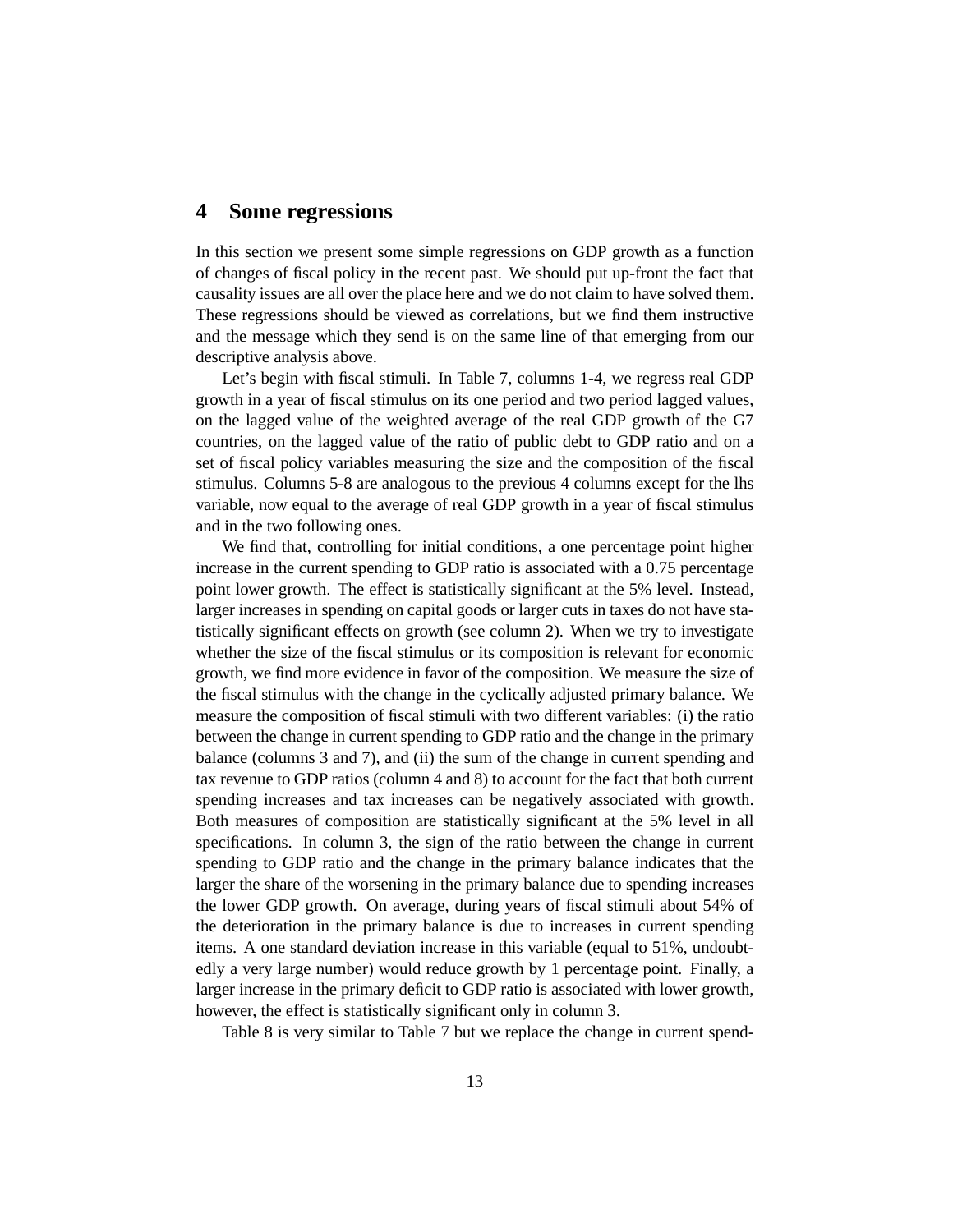ing and taxes with their respective components. Consistent with the evidence in Table 7, our regressions show that fiscal stimuli more heavily based on increases in current spending items (government wage and non-wage components, subsidies) are associated with lower growth, while fiscal stimulus packages based on cuts in income, business and indirect taxes are more likely to be expansionary.

When we turn to the sample of fiscal adjustments (Tables 9 and 10), our results still point in the same direction: namely, the composition of the fiscal adjustment, more than its size, matters for growth and fiscal adjustments associated with higher GDP growth are those in which a larger share of the reduction of the primary deficit-to-GDP ratio is due to cuts in current spending, to the government wage and non-wage components, and to subsidies. All this evidence is consistent with the previous literature on fiscal stabilizations and is robust if we introduce among the regressors the change in the short-term interest rate as a control for the stance of monetary policy or the rate of change of the nominal exchange rate to control for exchange rate devaluations that can occur at the same time of large changes in the fiscal stance (results are not shown but are available upon request).

Finally, we have estimated the same specifications as in Tables 7 and 9, columns 1, 2, and 4 for the entire sample of OECD data that, hence, includes episodes of fiscal adjustments, stimuli and years in which the cyclically adjusted primary balance changes between -1.5% and 1.5%. We have also checked whether there are non-linearities associated with times of large fiscal adjustments and stimuli. Table 11 shows the results.10 Results are in line with the evidence shown so far: we find that larger reductions in current spending and in taxation are associated with higher GDP growth, while changes in capital spending do not show any significant effect on growth. Moreover, the specifications in columns 4-9, do not support any evidence of non-linearities in episodes of fiscal adjustments or stimuli. Both the coefficients of the dummy variables *Tight* and *Loose* and the coefficients between the interaction terms of these variables and the fiscal policy indicators are not statistically significant. As suggested by Alesina, Ardagna, Perotti, and Schiantarelli (2002), there seems to be nothing special around such episodes that can explain the behavior of growth relatively to normal times.

## **5 Conclusions**

Rather than reviewing again our result it is worth elaborating, or perhaps speculating on the current and future fiscal stance in the US. As we well know a very large portion of the current astronomical 12 percent of GDP deficit is the result of bailout of various types of the financial sector. This is an issue on which this

 $10$ Regressions in Table 11 include country and year dummies among the rhs variables.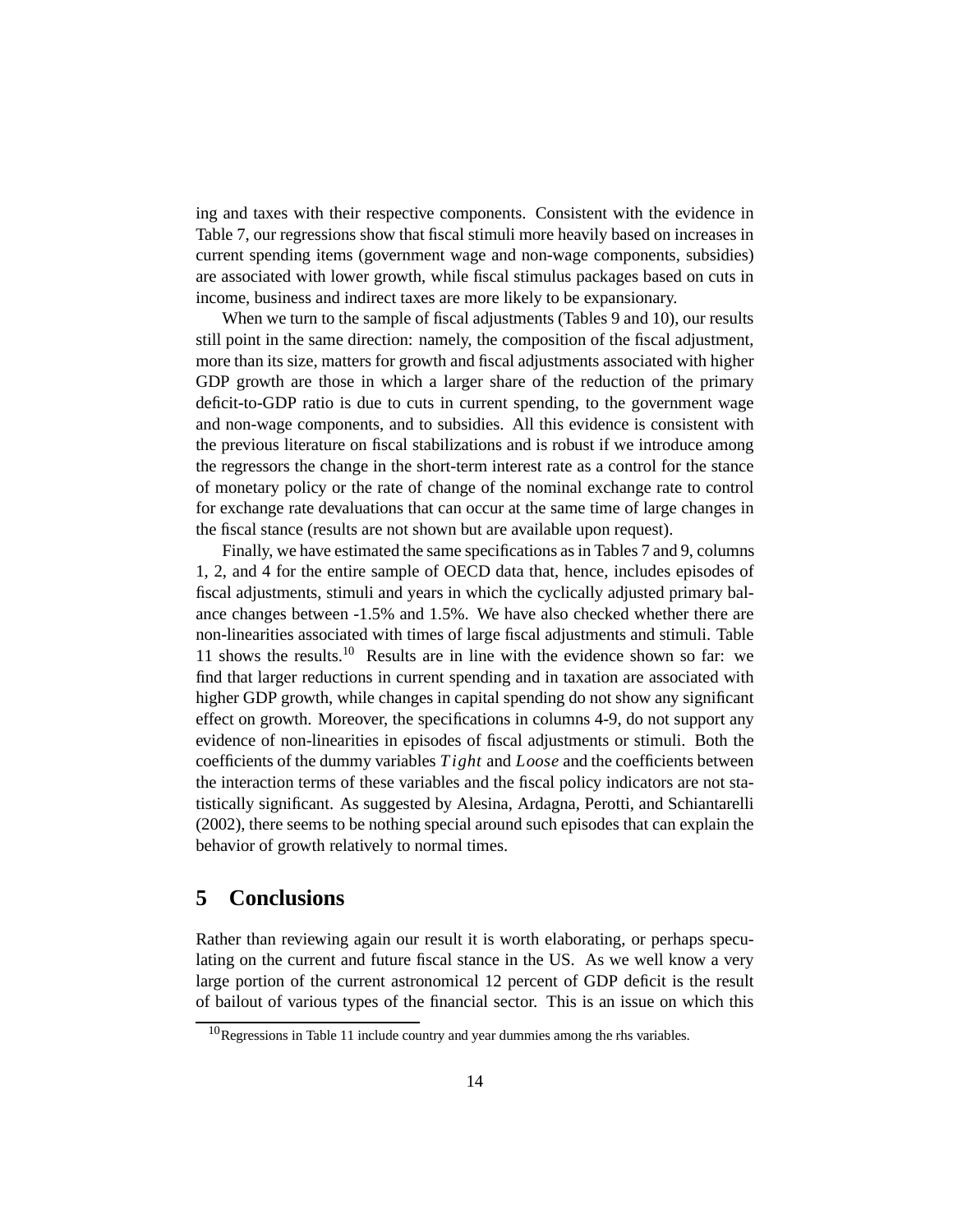paper has nothing to say. But part of the deficit is the result of the stimulus package that was passed to lift the economy out of the recession. About two third of this fiscal package is constituted by increases in spending, including public investment, transfers and government consumption. According to our results fiscal stimuli based upon tax cut are much more likely to be growth enhancing than those on the spending side. In this respect the US stimulus plan seems too much based upon spending. Needless to say when considering a single episode many other factors jump to mind, factors which are difficult to capture in a multi country regressions. For instance, American families were saving too little before the crisis. An income tax cut might have just simply been saved and might have had not a big impact on aggregate consumption. However, more saving might have reinforced the financial sector, think of the credit card crisis for instance. In addition, one could have though of tax cuts that stimulate investment. Also, given the gravity of the crisis an increase in the generosity of unemployed benefits seems quite warranted both in terms of social justice and in terms of sustaining aggregate demand, since the unemployed probably save very little anyway. The benefit of infrastructure projects which have "long and variable lags" is much more questionable.

After the "perfect storm" of this current crisis the US will emerge with an unprecedented (for peace time) increase in government debt. As we argued in the introduction it is unlikely that these deficits and debt will disappear simply because growth will resume at very rapid pace very soon. Primary suppresses would be needed since interest rates cannot go other than up from the close to zero actual levels. The analysis of the present paper suggests that primary spending needs to be kept under tight control otherwise increasing taxes running after ever increasing spending will not work. But what can be cut? Hopefully improvements in the peace process in Afghanistan and Iraq might allow a reduction of military expenditure, but given the instability in the region one cannot count on that for sure. Health care reforms seem to imply large increases in spending, the retirement of the baby boomers is not too far, and in the pressing time of the crisis the issue of Social Security has been in the background, but it has not disappeared A relatively high unemployment for a couple of more years will require spending on subsidies. The budget outlook looks rather grim on the spending side. The Congressional Budget Office predicts deficit of 7 per cent of GDP up to 2020. This is not a rosy scenario.

## **References**

[1] Aghion Philippe, Alberto Alesina and Francesco Trebbi (2004) "Endogenous Political Institutions" *Quarterly Journal of Economics, 119, 565-612*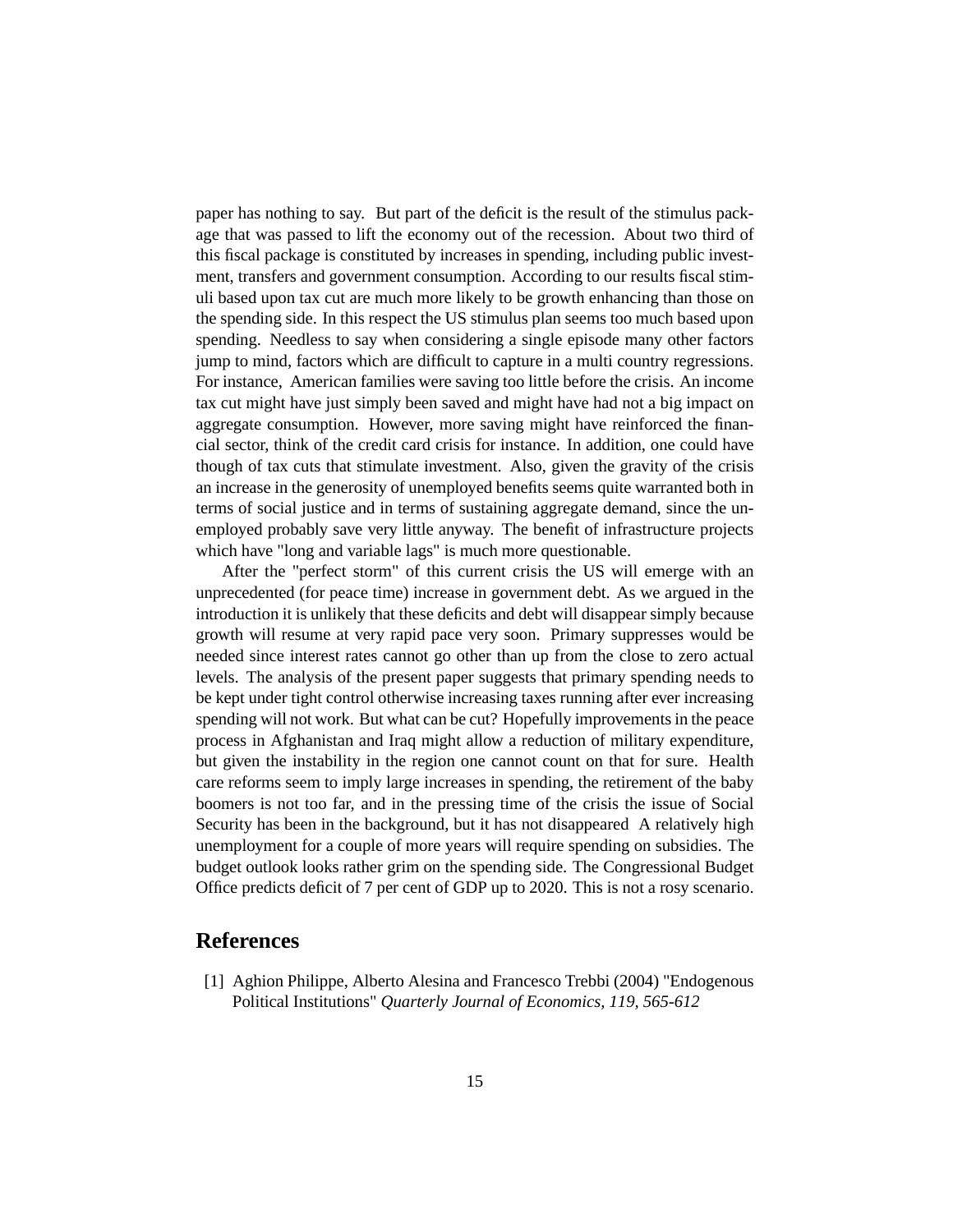- [2] Alesina Alberto (1988) "The End of Large Public Debts" in F. Giavazzi and L. Spaventa (eds.), *High Public Debt: The Italian Experience,* Cambridge, Cambridge University Press.
- [3] Alesina A., and S. Ardagna, 1998, Tales of Fiscal Adjustments, *Economic Policy*, October 1998, 489-545.
- [4] Alesina A., S. Ardagna, R. Perotti, and F. Schiantarelli, 2002, Fiscal Policy, Profits, and Investment, *American Economic Review*, vol. 92, no. 3, June 2002, 571-589.
- [5] Alesina, Alberto and Allan Drazen (1991) "Why are Stabilizations Delayed?," *American Economic Review,* 81, 1170-1188.
- [6] Alesina, Alberto and Edward Glaeser (2004) *Fighting Poverty in the US and Europe: A World of Difference* (Oxford University Press, Oxford, UK).
- [7] Alesina A., R. Perotti, and J. Tavares, 1998, The Political Economy of Fiscal Adjustments, *Brookings Papers on Economic Activity*, Spring 1998.
- [8] Alesina A., and R. Perotti, 1997, The Welfare State and Competitiveness, *American Economic Review*, 1997, 87, 921-939.
- [9] Alesina A., and R. Perotti, 1995, Fiscal Expansions and Adjustments in OECD Countries, *Economic Policy*, n.21, 207-247.
- [10] Ardagna Silvia (2004), "Fiscal Stabilizations: When Do They Work and Why", *European Economic Review*, vol. 48, No. 5, October 2004, pp. 1047- 1074.
- [11] Blanchard O., 1993, Suggestion for a New Set of Fiscal Indicators, OECD Working paper.
- [12] Blanchard O., 1990, Comment on Giavazzi and Pagano, *NBER Macroeconomics Annual*, MIT Press, Cambridge, MA, 1990.
- [13] Blanchard, O.J.. and R. Perotti, (2002), "An Empirical Investigation of the Dynamic Effects of Changes in Government Spending and Revenues on Output", *Quarterly Journal of Economics*, November, pp. 1329-1368.
- [14] Bertola, G., Drazen, A., 1993. Trigger Points and Budget Cuts: Explaining the effects of Fiscal Austerity. *American Economic Review* 83 (1), 11–26.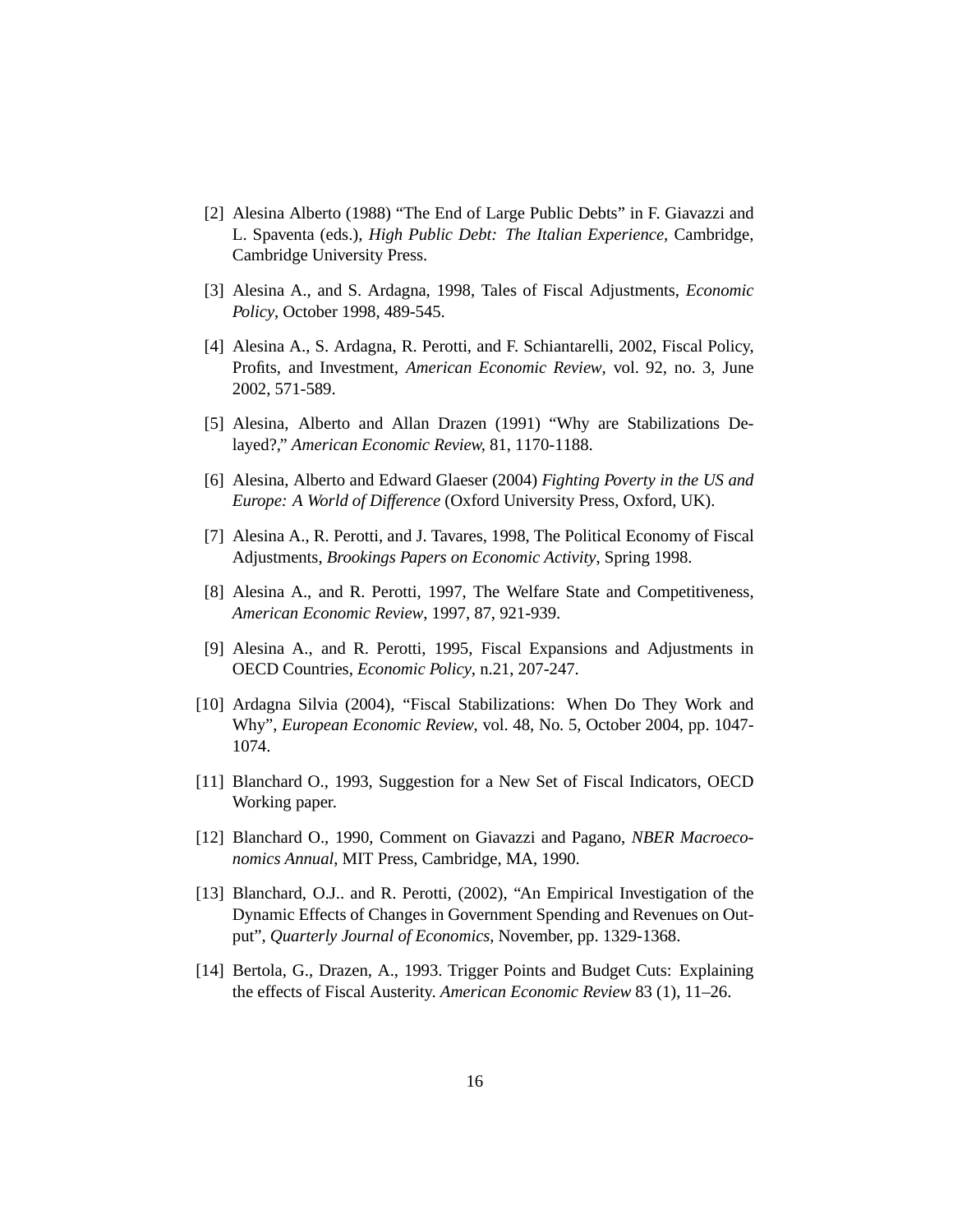- [15] Giavazzi, F., T. Jappelli, and M. Pagano, 2000, Searching for Non-Linear Effects of Fiscal Policy: Evidence from Industrial and Developing Countries, *European Economic Review*, 2000, vol. 44, n.7, 1259-1289.
- [16] Giavazzi F., and M. Pagano, 1996, Non-Keynesian Effects of Fiscal Policy Changes: International Evidence and the Swedish Experience, *Swedish Economic Policy Review*, vol. 3, n.1, Spring, 67-112.
- [17] Giavazzi F., and M. Pagano, 1990, Can Severe Fiscal Contractions Be Expansionary? Tales of Two Small European Countries, *NBER Macroeconomics Annual,* MIT Press, (Cambridge, MA), 1990, 95-122.
- [18] Lambertini L., and J. Tavares, 2001, Exchange Rates and Fiscal Adjustments: Evidence from the ECD and Implications for EMU.
- [19] McDermott J., and R. Wescott, 1996, An Empirical Analysis of Fiscal Adjustments, *IMF Staff papers,* vol. 43, n.4, 723-753.
- [20] Milesi-Ferretti Gian Maria, Roberto Perotti, and Massimo Rostagno (2002) "Electoral Systems And Public Spending", *The Quarterly Journal of Economics*, vol. 117(2), 609-657.
- [21] Mountford A., H. Uhlig, (2008), "What Are the Effects of Fiscal Plicy Shocks?" NBER working paper 14551.
- [22] Perotti, Roberto, 1999, Fiscal Policy When Things are Going Badly, *Quarterly Journal of Economics*, 114, November 1999, 1399-1436.
- [23] Persson Torsten and Guido Tabellini, (2003), "The Economic Effects of Constitutions", MIT Press, Munich Lectures in Economics.
- [24] Ramey V., (2008), "Identifying Government Spending Shocks: It's All in the Timing"
- [25] Romer Christina and David Romer, (2007), The Macroeconomics Effects of Tax Change: Estimates Based on a New Measure of Fiscal Shocks", NBER working paper 13264.
- [26] Sutherland, A., 1997. Fiscal Crises and Aggregate Demand: Can High Public Debt Reverse the Effects of Fiscal Policy? Journal of Public Economics 65, 147–162.
- [27] von Hagen J., A. H. Hallett, R. Strauch, (2002), "Budgetary Consolidation in Europe: Quality, Economic Conditions, and Persistence", *Journal of the Japanese and International Economics*, vol. 16, pp. 512-535.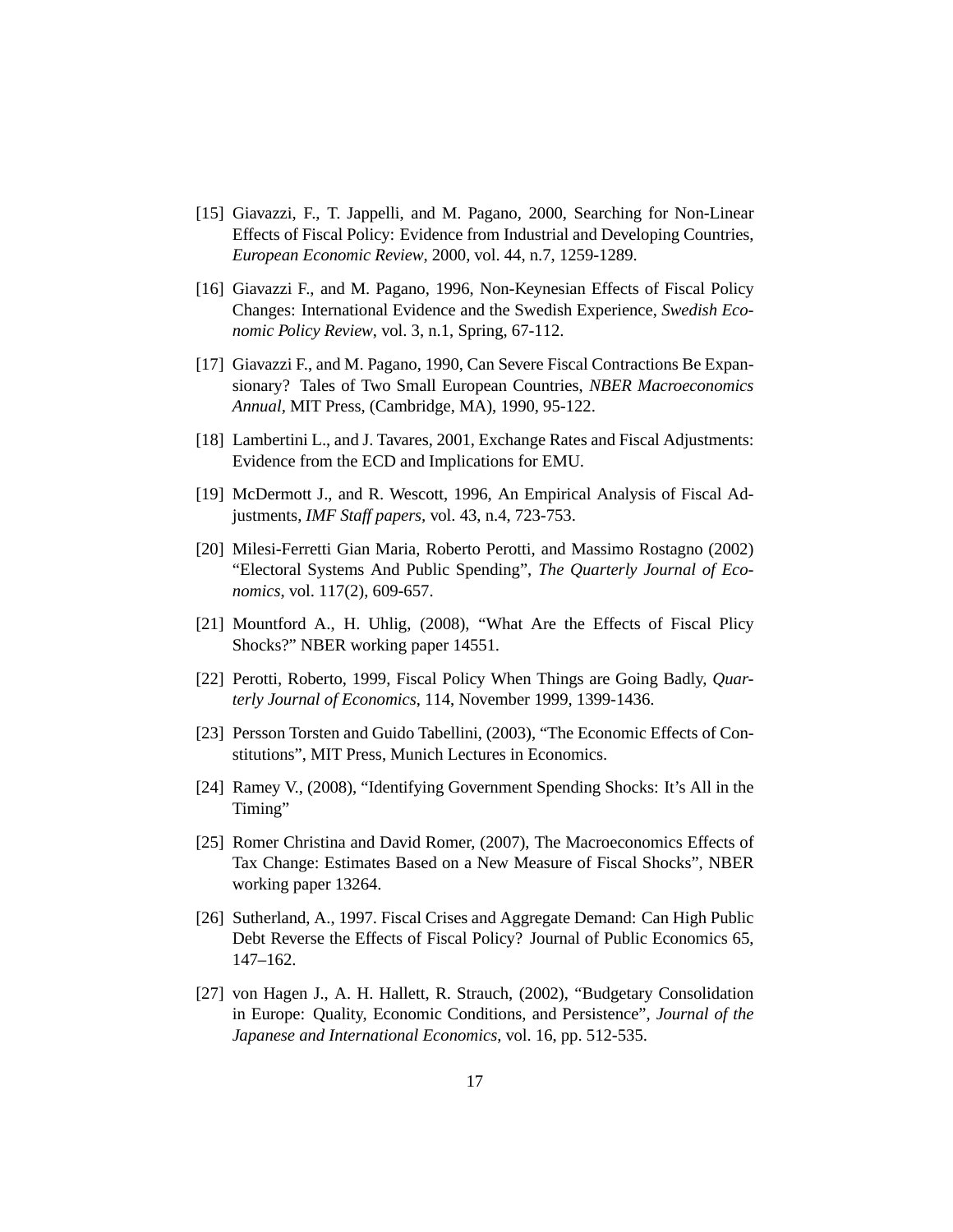[28] von Hagen J., R. Strauch, (2001), "Fiscal Consolidations: Quality, Economic Conditions, and Success, *Public Choice*, vol. 109, no.3-4, pp 327-346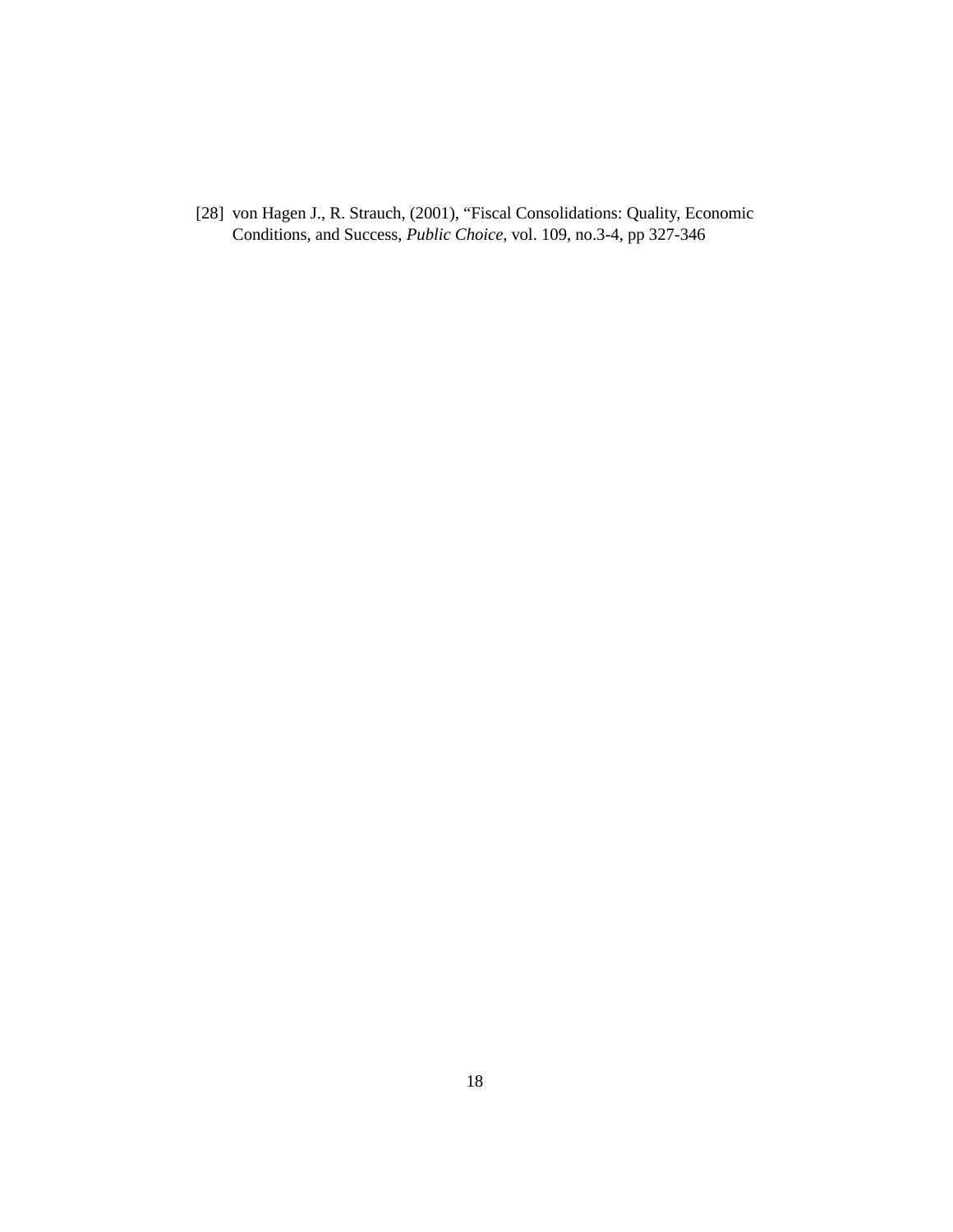# **6 Data Appendix**

- *Debt*.= government gross debt as a share of GDP
- *Total deficit* = cyclically adjusted total deficit as a share of GDP = *primary deficit +* (interest expenses on government debt/GDP)
- *Primary deficit* = cyclically adjusted primary deficit as a share of GDP = *Primary expenses - Total revenue*
- *Primary expenses =* cyclically adjusted primary expenditure as a share of GDP = *Transfers + ((Government wage expenditures + Government non wage expenditures + Subsidies + Government investment)/GDP)*
- *Curr. G =* cyclically adjusted current expenditure as a share of GDP = *Transfers + ((Government wage expenditures + Government non wage expenditures + Subsidies)/GDP)*
- *Transfers =* cyclically adjusted transfers as a share of GDP
- *Government wage expenditures =* government wage bill expenditures
- *Government non wage expenditures =* government non wage bill expenditures
- *Subsidies* = subsidies to firms
- *Government investment =* gross government consumption on fixed capital
- *Total revenue = Tax = cyclically adjusted total revenue as a share of GDP = Income taxes + Business taxes + Indirect taxes + Social security contributions + (Other taxes/GDP)*
- *Income taxes =* cyclically adjusted income taxes as a share of GDP *<sup>=</sup>* cyclically adjusted direct taxes on household as a share of GDP
- *Business taxes =* cyclically adjusted business taxes as a share of GDP = cyclically adjusted direct taxes on businesses as a share of GDP
- *Indirect taxes* = cyclically adjusted indirect taxes as a share of GDP = cyclically adjusted indirect taxes as a share of GDP
- *Social security contributions =* cyclically adjusted social security contributions paid by employers and employees as a share of GDP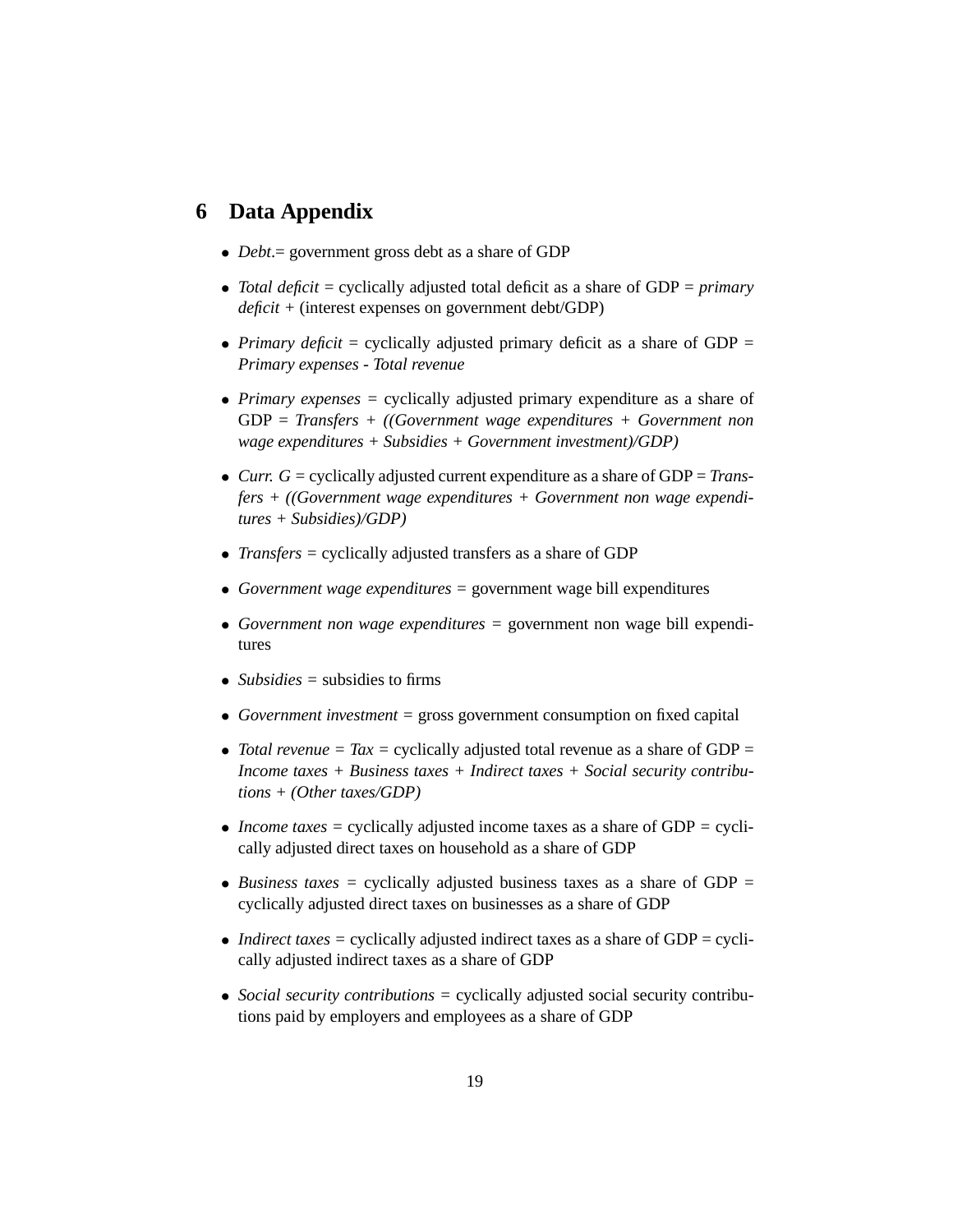- $\Delta$ Curr.G/ $\Delta$ Pr.Deficit;  $\Delta$ Gov.Inv/ $\Delta$ Pr.Deficit;  $\Delta$ Spending item/ $\Delta$ Pr.Deficit;  $=$  an increase in these variables means that a larger share of the increase (reduction) of the primary deficit is obtained by increasing (cutting) current spending/gov. investment/spending item
- $\Delta$ Tax Revenue Item/ $\Delta$ Pr.Deficit = an increase in these variables means that a larger share of the increase (reduction) of the primary deficit is obtained by cutting (increasing) a revenue item of the government budget
- $\Delta$ Curr.G+ $\Delta$ Tax is actually equal to the negative of this variable. If both taxes and spending are cut during the episode of loose or tight fiscal policy, the variable has the "highest positive" value. If, instead, both spending and taxes increase the variable has the "highest negative value".
- *G7 GDP Growth =* average growth rate of real GDP (with GDP weights) of the seven major industrial countries
- *GDP Growth =* growth rate of real capita GDP
- *Trade Balance* = Trade balance as a share of GDP = (Exports of goods and services - Imports of goods and services)/GDP.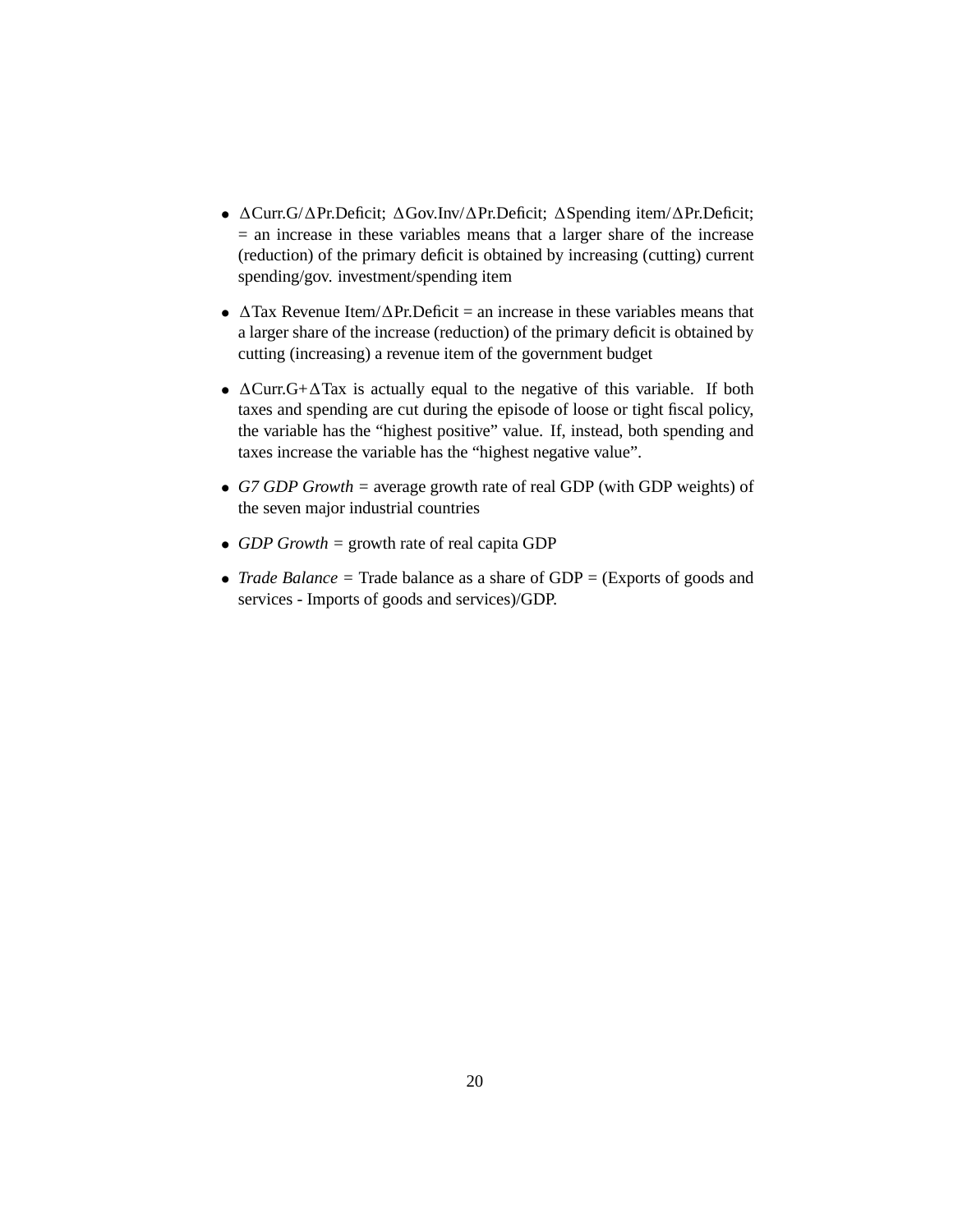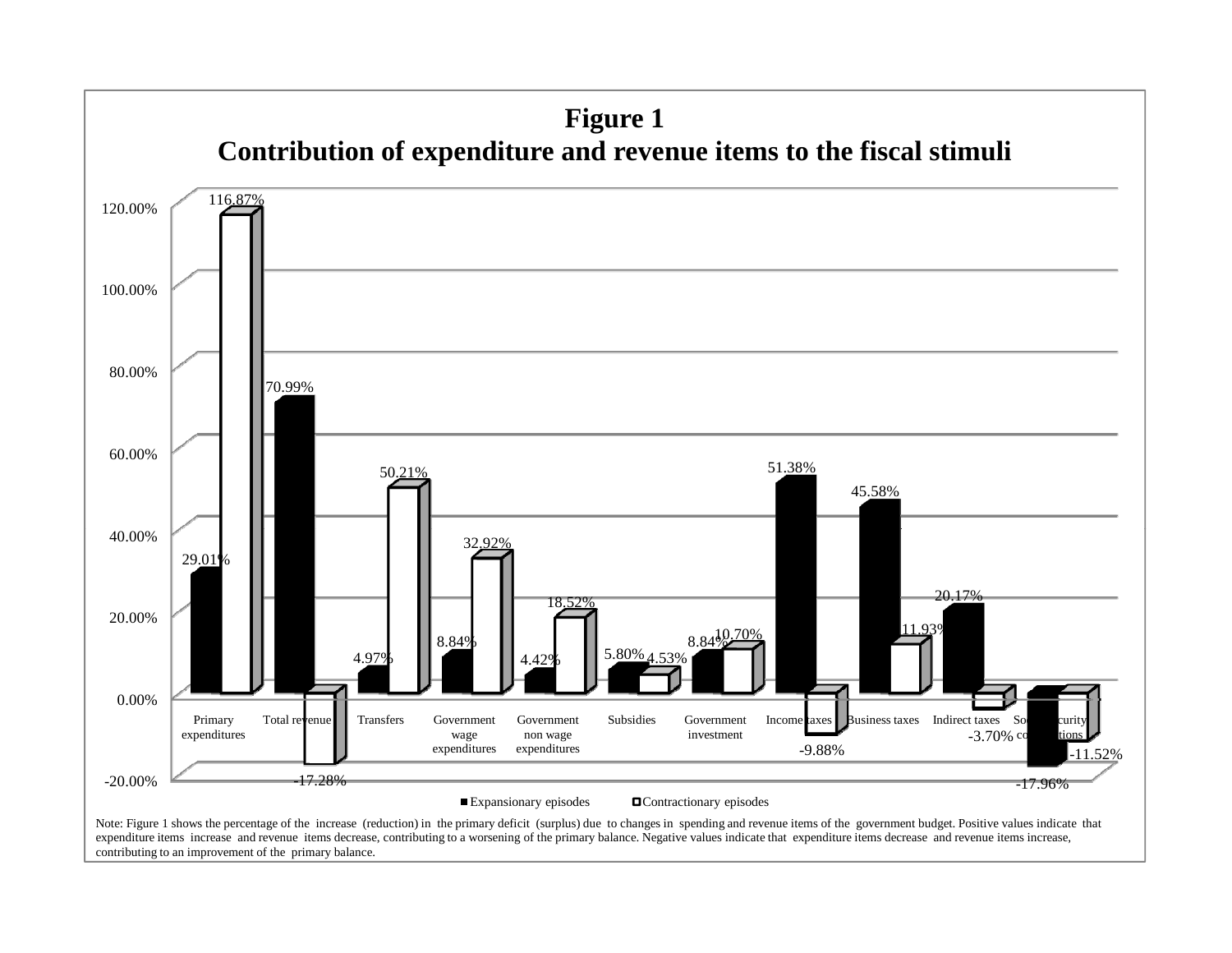

contributing to a worsening of the primary balance.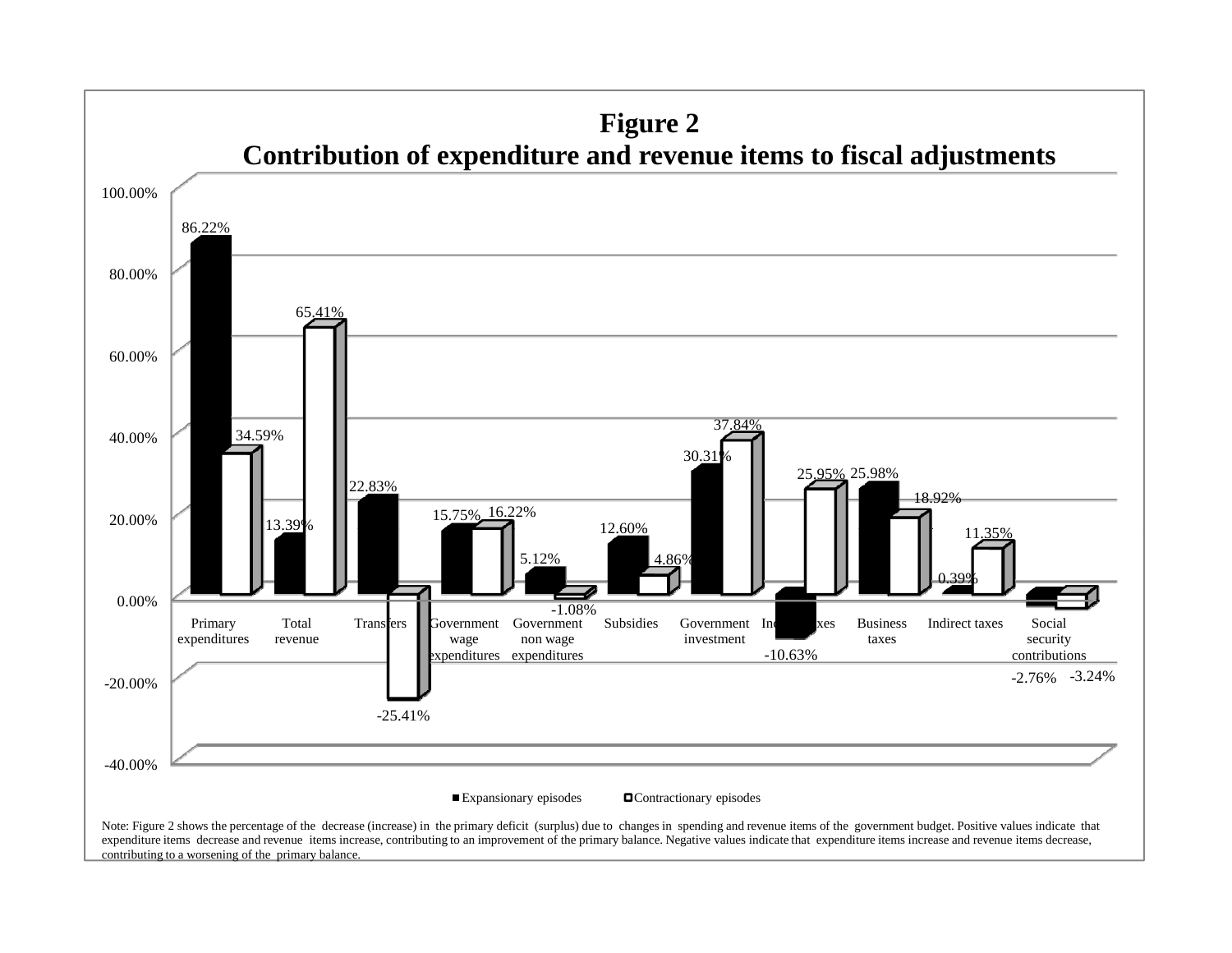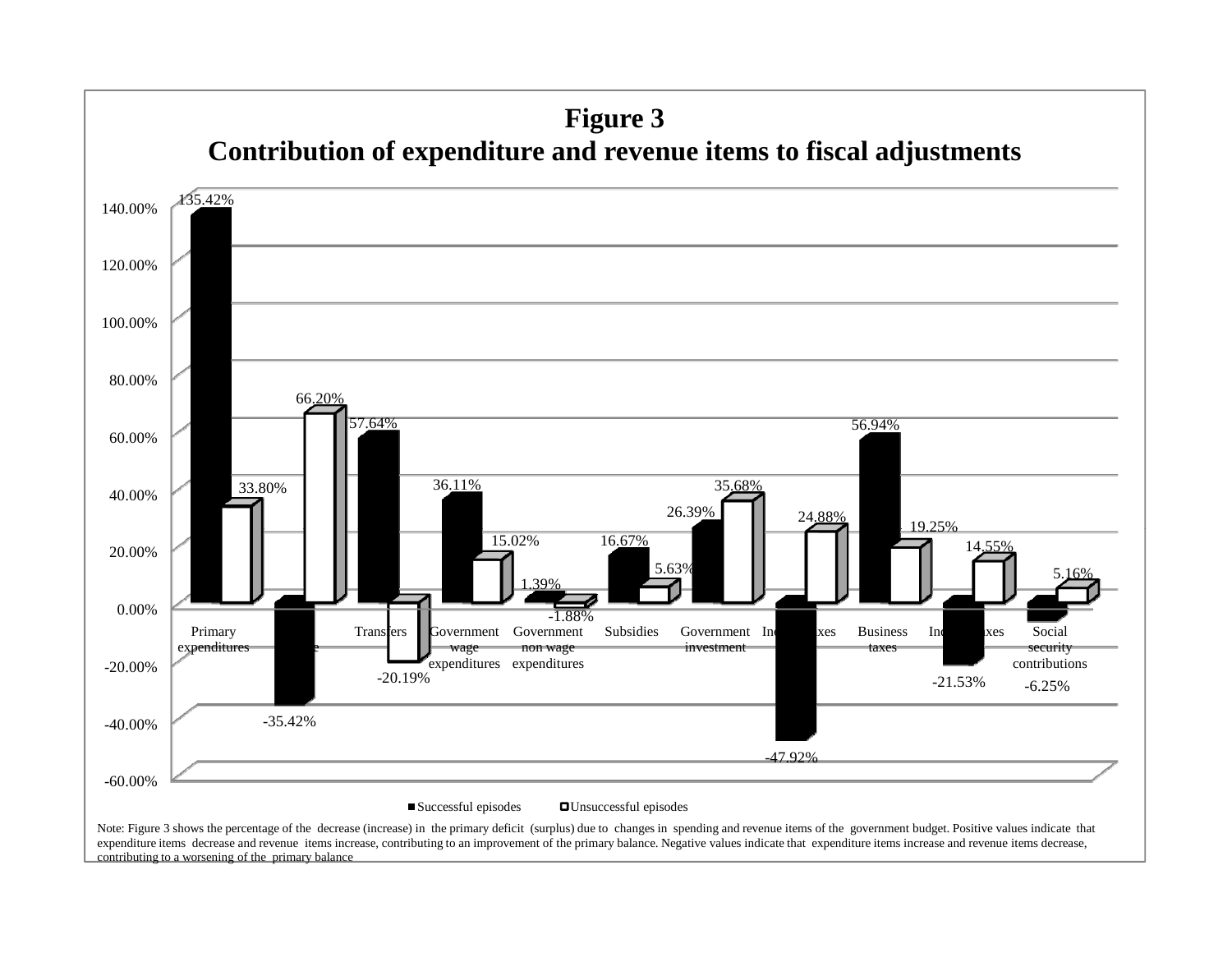#### Table 1: Fiscal stimuli: size and composition

|                                  |                      |          | Expansionary         |             |                      |                    | Contractionary       |             |
|----------------------------------|----------------------|----------|----------------------|-------------|----------------------|--------------------|----------------------|-------------|
|                                  | $[T-2 - T-1]$<br>(a) | T<br>(b) | $[T+1 - T+2]$<br>(c) | $(c) - (a)$ | $[T-2 - T-1]$<br>(a) | $\mathbf T$<br>(b) | $[T+1 - T+2]$<br>(c) | $(c) - (a)$ |
| Debt                             | 50.28                | 50.52    | 51.1                 | 0.82        | 60.79                | 62.38              | 63.3                 | 2.51        |
|                                  | (9.03)               | (9.09)   | (9.48)               |             | (5.18)               | (5.18)             | (4.46)               |             |
| Change in debt                   | $-1.02$              | 0.48     | 0.53                 | 1.55        | $-0.29$              | 2.24               | 2.21                 | 2.50        |
|                                  | (1.47)               | (1.12)   | (1.24)               |             | (0.59)               | (0.67)             | (0.68)               |             |
| Total deficit                    | $-1.04$              | 2.19     | 3.27                 | 4.31        | 1.5                  | 3.79               | 3.97                 | 2.47        |
|                                  | (1.62)               | (1.65)   | (1.24)               |             | (0.72)               | (0.74)             | (0.71)               |             |
| Primary deficit                  | $-2.01$              | 1.16     | 1.61                 | 3.62        | $-0.3$               | 1.99               | 2.13                 | 2.43        |
|                                  | (0.82)               | (0.92)   | (0.91)               |             | (0.45)               | (0.48)             | (0.41)               |             |
| Primary expenditures             | 36.79                | 37.72    | 37.84                | 1.05        | 40.08                | 42.22              | 42.92                | 2.84        |
|                                  | (1.73)               | (1.64)   | (1.66)               |             | (0.94)               | (0.94)             | (1.00)               |             |
| Transfers                        | 14.93                | 14.88    | 15.11                | 0.18        | 16.83                | 17.28              | 18.05                | 1.22        |
|                                  | (1.03)               | (1.01)   | (1.04)               |             | (0.60)               | (0.58)             | (0.57)               |             |
| Government wage expenditures     | 10.62                | 10.74    | 10.94                | 0.32        | 11.78                | 12.2               | 12.58                | 0.80        |
|                                  | (0.52)               | (0.47)   | (0.50)               |             | (0.41)               | (0.43)             | (0.46)               |             |
| Government non wage expenditures | 6.81                 | 6.96     | 6.97                 | 0.16        | 7.73                 | 8.15               | 8.18                 | 0.45        |
|                                  | (0.49)               | (0.49)   | (0.55)               |             | (0.29)               | (0.28)             | (0.31)               |             |
| Subsidies                        | 2.03                 | 2.09     | 2.24                 | 0.21        | 1.82                 | 1.93               | 1.93                 | 0.11        |
|                                  | (0.33)               | (0.32)   | (0.37)               |             | (0.13)               | (0.14)             | (0.15)               |             |
| Government investment            | 2.26                 | 3.05     | 2.58                 | 0.32        | 1.95                 | 2.67               | 2.21                 | 0.26        |
|                                  | (0.37)               | (0.38)   | (0.37)               |             | (0.19)               | (0.27)             | (0.21)               |             |
| Total revenue                    | 38.8                 | 36.56    | 36.23                | $-2.57$     | 40.38                | 40.23              | 40.8                 | 0.42        |
|                                  | (1.90)               | (1.83)   | (2.00)               |             | (1.15)               | (1.12)             | (1.07)               |             |
| Income taxes                     | 10.89                | 9.2      | 9.03                 | $-1.86$     | 11.02                | 11.21              | 11.26                | 0.24        |
|                                  | (1.10)               | (0.98)   | (1.08)               |             | (0.74)               | (0.71)             | (0.67)               |             |
| <b>Business taxes</b>            | 4.25                 | 3.37     | 2.6                  | $-1.65$     | 3.03                 | 2.78               | 2.74                 | $-0.29$     |
|                                  | (0.83)               | (0.63)   | (0.33)               |             | (0.25)               | (0.20)             | (0.22)               |             |
| Indirect taxes                   | 13.33                | 12.57    | 12.6                 | $-0.73$     | 12.67                | 12.5               | 12.76                | 0.09        |
|                                  | (0.61)               | (0.61)   | (0.69)               |             | (0.39)               | (0.40)             | (0.36)               |             |
| Social security contributions    | 8.7                  | 8.93     | 9.35                 | 0.65        | 11.08                | 11.17              | 11.36                | 0.28        |
|                                  | (0.94)               | (0.82)   | (0.89)               |             | (0.69)               | (0.68)             | (0.70)               |             |

Source: OECD. Variables are in share of GDP. Total deficit, Primary deficit, Primary expenditures, Transfers, Total revenues, and all revenue items are cyclically adjusted variables. Standard deviations of the means in parenthesis. See the Data Appendix for the exact definition of the variables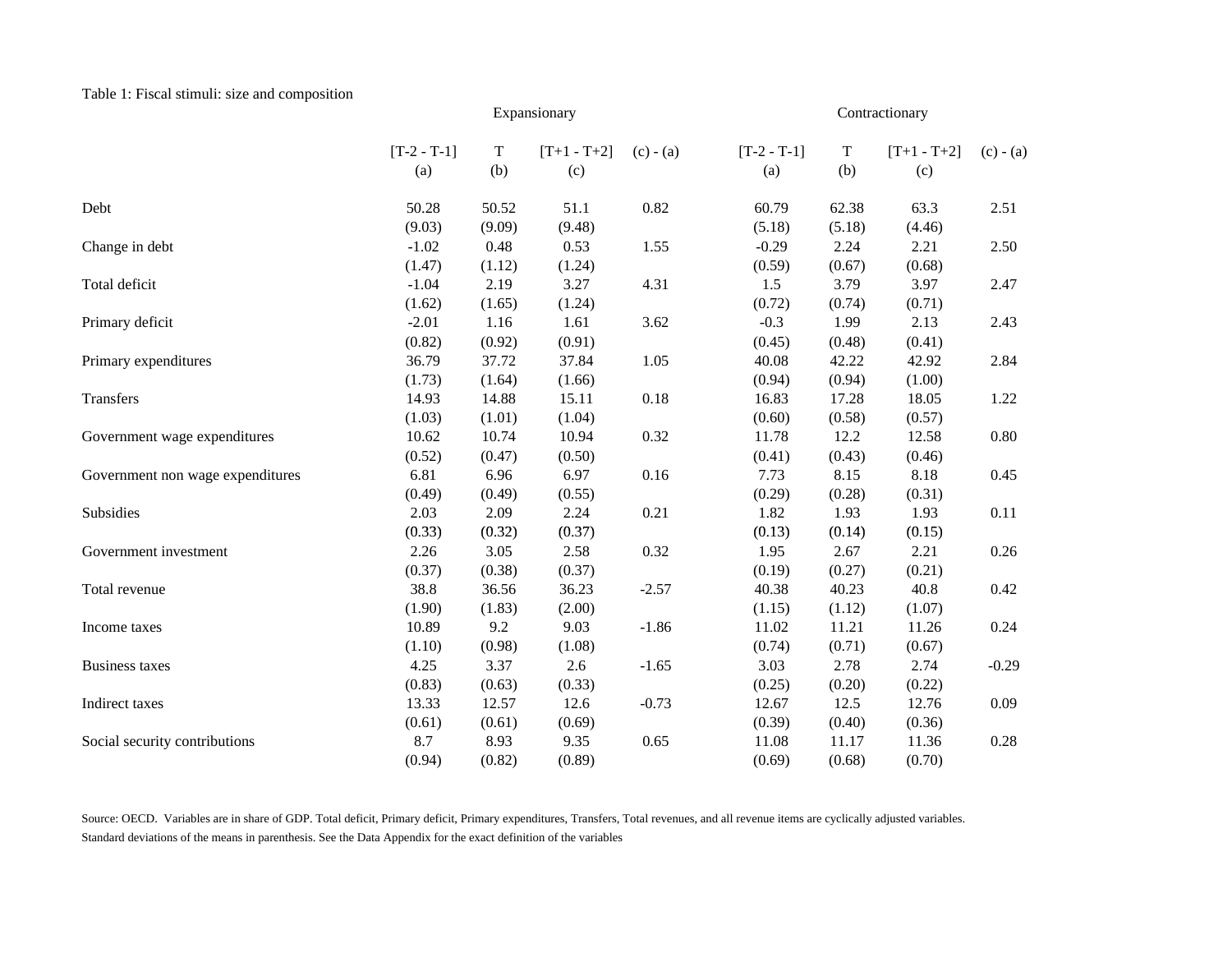|                                   |               |        | Expansionary  |             |               | Contractionary |               |             |  |
|-----------------------------------|---------------|--------|---------------|-------------|---------------|----------------|---------------|-------------|--|
|                                   | $[T-2 - T-1]$ | T      | $[T+1 - T+2]$ | $(c) - (a)$ | $[T-2 - T-1]$ | T              | $[T+1 - T+2]$ | $(c) - (a)$ |  |
|                                   | (a)           | (b)    | (c)           |             | (a)           | (b)            | (c)           |             |  |
| G7 GDP Growth                     | 0.39          | 1.6    | 2.03          | 1.64        | 0.2           | $-0.7$         | $-0.74$       | $-0.94$     |  |
|                                   | (0.66)        | (0.53) | (0.32)        |             | (0.23)        | (0.23)         | (0.19)        |             |  |
| <b>GDP</b> Growth                 | 3.9           | 3.77   | 4.37          | 0.47        | 2.89          | 0.93           | 1.79          | $-1.1$      |  |
|                                   | (0.65)        | (0.35) | (0.32)        |             | (0.22)        | (0.26)         | (0.27)        |             |  |
| Private Consumption Growth        | 3.49          | 3.47   | 3.72          | 0.23        | 3.08          | 1.54           | 1.86          | $-1.22$     |  |
|                                   | (0.7)         | (0.61) | (0.32)        |             | (0.22)        | (0.3)          | (0.29)        |             |  |
| <b>Total Investment Growth</b>    | 3.44          | 2.58   | 6.55          | 3.11        | 2.9           | $-1.39$        | 0.04          | $-2.86$     |  |
|                                   | (1.81)        | (1.63) | (1.00)        |             | (0.59)        | (0.82)         | (0.64)        |             |  |
| Private Investment Growth         | 3.5           | 1.14   | 7.49          | 3.99        | 3.36          | $-1.9$         | 0.07          | $-3.29$     |  |
|                                   | (2.05)        | (2.04) | (1.25)        |             | (0.73)        | (1.02)         | (0.82)        |             |  |
| <b>Business Investment Growth</b> | 5.51          | 2.5    | 7.64          | 2.13        | 6.73          | $-0.34$        | $-0.78$       | $-7.51$     |  |
|                                   | (2.06)        | (3.21) | (1.53)        |             | (1.44)        | (1.34)         | (1.07)        |             |  |
| <b>Trade Balance</b>              | 0.53          | 0.61   | $-1.9$        | $-2.43$     | 0.19          | $-0.2$         | 0.14          | $-0.05$     |  |
|                                   | (2.07)        | (2.2)  | (2.11)        |             | (0.7)         | (0.65)         | (0.69)        |             |  |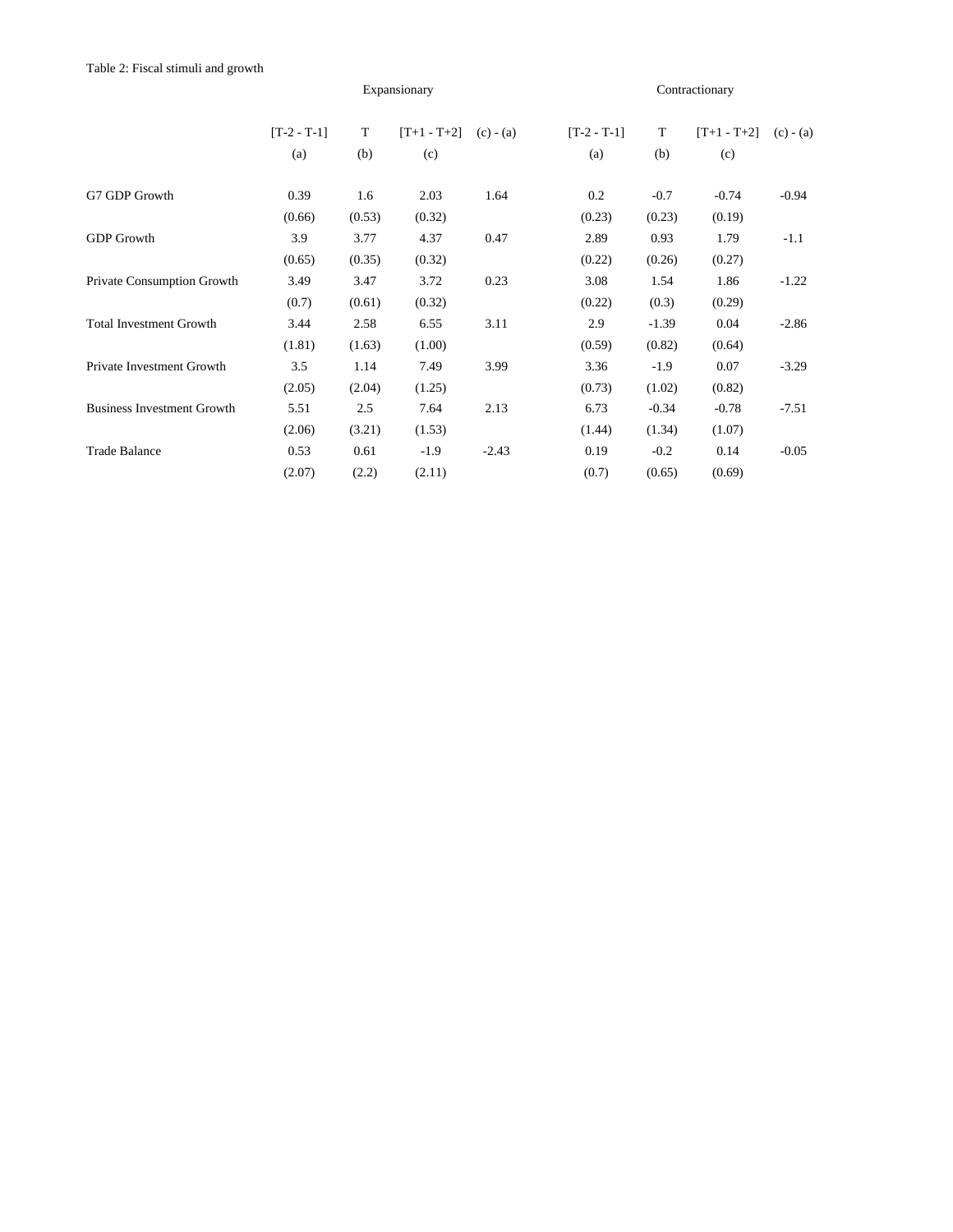# Table 3: Expansionary and contractionary fiscal adjustments: size and composition

|                                  |                      |                    | Expansionary         |             | Contractionary       |                    |                      |             |  |
|----------------------------------|----------------------|--------------------|----------------------|-------------|----------------------|--------------------|----------------------|-------------|--|
|                                  | $[T-2 - T-1]$<br>(a) | $\mathbf T$<br>(b) | $[T+1 - T+2]$<br>(c) | $(c) - (a)$ | $[T-2 - T-1]$<br>(a) | $\mathbf T$<br>(b) | $[T+1 - T+2]$<br>(c) | $(c) - (a)$ |  |
|                                  |                      |                    |                      |             |                      |                    |                      |             |  |
| Debt                             | 59.86                | 57.53              | 54.1                 | $-5.76$     | 69.15                | 71.8               | 69.52                | 0.37        |  |
|                                  | (5.52)               | (5.22)             | (5.07)               |             | (4.04)               | (4.23)             | (4.25)               |             |  |
| Change in debt                   | $-1.46$              | $-2.42$            | $-2.3$               | $-0.84$     | 3.28                 | 1.97               | 1.28                 | $-2.00$     |  |
|                                  | (1.03)               | (1.14)             | (0.54)               |             | (0.62)               | (0.54)             | (0.52)               |             |  |
| Total deficit                    | 3.61                 | 1.33               | 0.56                 | $-3.05$     | 5.67                 | 3.89               | 4.14                 | $-1.53$     |  |
|                                  | (1.09)               | (1.18)             | (0.98)               |             | (0.63)               | (0.70)             | (0.72)               |             |  |
| Primary deficit                  | 1.31                 | $-0.84$            | $-1.23$              | $-2.54$     | 2.7                  | 0.74               | 0.85                 | $-1.85$     |  |
|                                  | (0.77)               | (0.74)             | (0.60)               |             | (0.40)               | (0.43)             | (0.39)               |             |  |
| Primary expenditures             | 41.32                | 39.71              | 39.13                | $-2.19$     | 43.22                | 42.47              | 42.58                | $-0.64$     |  |
|                                  | (2.04)               | (1.80)             | (1.59)               |             | (0.98)               | (0.95)             | (0.93)               |             |  |
| Transfers                        | 18.1                 | 17.66              | 17.52                | $-0.58$     | 17.95                | 18.21              | 18.42                | 0.47        |  |
|                                  | (1.37)               | (1.21)             | (1.08)               |             | (0.54)               | (0.54)             | (0.54)               |             |  |
| Government wage expenditures     | 11.65                | 11.41              | 11.25                | $-0.40$     | 12.46                | 12.25              | 12.16                | $-0.30$     |  |
|                                  | (0.53)               | (0.51)             | (0.46)               |             | (0.40)               | (0.38)             | (0.36)               |             |  |
| Government non wage expenditures | 7.03                 | 6.91               | 6.9                  | $-0.13$     | 8.09                 | 8.1                | 8.11                 | 0.02        |  |
|                                  | (0.53)               | (0.49)             | (0.48)               |             | (0.27)               | (0.28)             | (0.28)               |             |  |
| Subsidies                        | 2.17                 | 1.95               | 1.85                 | $-0.32$     | 2.07                 | 1.98               | 1.98                 | $-0.09$     |  |
|                                  | (0.33)               | (0.30)             | (0.28)               |             | (0.13)               | (0.13)             | (0.14)               |             |  |
| Government investment            | 2.38                 | 1.77               | 1.61                 | $-0.77$     | 2.66                 | 1.95               | 1.96                 | $-0.70$     |  |
|                                  | (0.29)               | (0.27)             | (0.25)               |             | (0.18)               | (0.17)             | (0.14)               |             |  |
| Total revenue                    | 40.02                | 40.56              | 40.36                | 0.34        | 40.52                | 41.73              | 41.73                | 1.21        |  |
|                                  | (1.99)               | (1.90)             | (1.84)               |             | (0.98)               | (0.94)             | (0.96)               |             |  |
| Income taxes                     | 10.62                | 10.59              | 10.35                | $-0.27$     | 11.45                | 11.79              | 11.93                | 0.48        |  |
|                                  | (1.04)               | (1.07)             | (0.97)               |             | (0.63)               | (0.63)             | (0.63)               |             |  |
| <b>Business taxes</b>            | 2.92                 | 3.49               | 3.58                 | 0.66        | 2.55                 | 2.88               | 2.9                  | 0.35        |  |
|                                  | (0.41)               | (0.51)             | (0.50)               |             | (0.17)               | (0.22)             | (0.25)               |             |  |
| Indirect taxes                   | 13.52                | 13.61              | 13.53                | 0.01        | 12.44                | 12.69              | 12.65                | 0.21        |  |
|                                  | (0.46)               | (0.40)             | (0.40)               |             | (0.31)               | (0.30)             | (0.30)               |             |  |
| Social security contributions    | 9.63                 | 9.52               | 9.56                 | $-0.07$     | 11.44                | 11.52              | 11.38                | $-0.06$     |  |
|                                  | (1.01)               | (0.92)             | (0.89)               |             | (0.61)               | (0.62)             | (0.66)               |             |  |

Source: OECD. Variables are in share of GDP. Total deficit, Primary deficit, Primary expenditures, Transfers, Total revenues, and all revenue items are cyclically adjusted variables. Standard deviations of the means in parenthesis. See the Data Appendix for the exact definition of the variables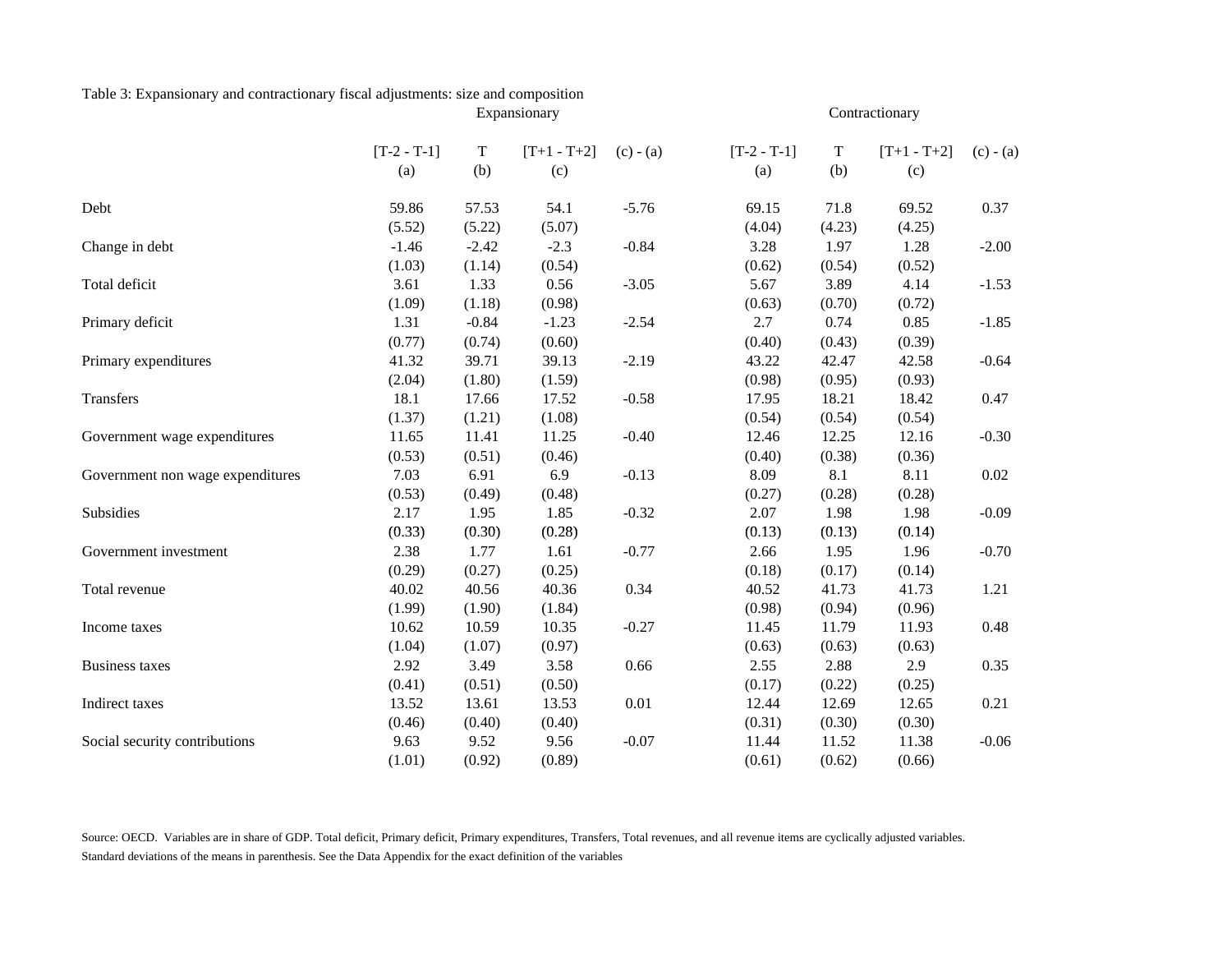Table 4: Expansionary and contractionary fiscal adjustments and growth

|                                   |               |        | Expansionary  |             |               |         | Contractionary |             |
|-----------------------------------|---------------|--------|---------------|-------------|---------------|---------|----------------|-------------|
|                                   | $[T-2 - T-1]$ | T      | $[T+1 - T+2]$ | $(c) - (a)$ | $[T-2 - T-1]$ | T       | $[T+1 - T+2]$  | $(c) - (a)$ |
|                                   | (a)           | (b)    | (c)           |             | (a)           | (b)     | (c)            |             |
| G7 GDP Growth                     | 0.57          | 1.49   | 1.98          | 1.41        | $-0.32$       | $-0.42$ | $-0.49$        | $-0.17$     |
|                                   | (0.55)        | (0.37) | (0.24)        |             | (0.2)         | (0.2)   | (0.17)         |             |
| <b>GDP</b> Growth                 | 3.14          | 4.73   | 4.68          | 1.54        | 2.03          | 2.36    | 2.25           | 0.22        |
|                                   | (0.56)        | (0.39) | (0.33)        |             | (0.2)         | (0.18)  | (0.18)         |             |
| Private Consumption Growth        | 2.82          | 4.12   | 4.34          | 1.52        | 1.94          | 2.27    | 2.27           | 0.33        |
|                                   | (0.49)        | (0.47) | (0.42)        |             | (0.26)        | (0.24)  | (0.19)         |             |
| <b>Total Investment Growth</b>    | 1.44          | 7.72   | 7.91          | 6.47        | 1             | 1.91    | 2.5            | 1.5         |
|                                   | (1.68)        | (0.98) | (1.12)        |             | (0.61)        | (0.54)  | (0.72)         |             |
| Private Investment Growth         | 1.41          | 9.6    | 7.81          | 6.4         | 1.04          | 2.92    | 3.15           | 2.11        |
|                                   | (1.86)        | (1.22) | (1.33)        |             | (0.75)        | (0.69)  | (0.89)         |             |
| <b>Business Investment Growth</b> | 2.23          | 10.88  | 4.98          | 2.75        | 2.97          | 3.23    | 5.17           | 2.2         |
|                                   | (1.9)         | (1.76) | (2.62)        |             | (1)           | (1.18)  | (1)            |             |
| <b>Trade Balance</b>              | 0.71          | 1.85   | 1.56          | 0.85        | $-0.54$       | 0.15    | 0.95           | 1.49        |
|                                   | (1.58)        | (1.61) | (1.81)        |             | (0.58)        | (0.64)  | (0.65)         |             |
|                                   |               |        |               |             |               |         |                |             |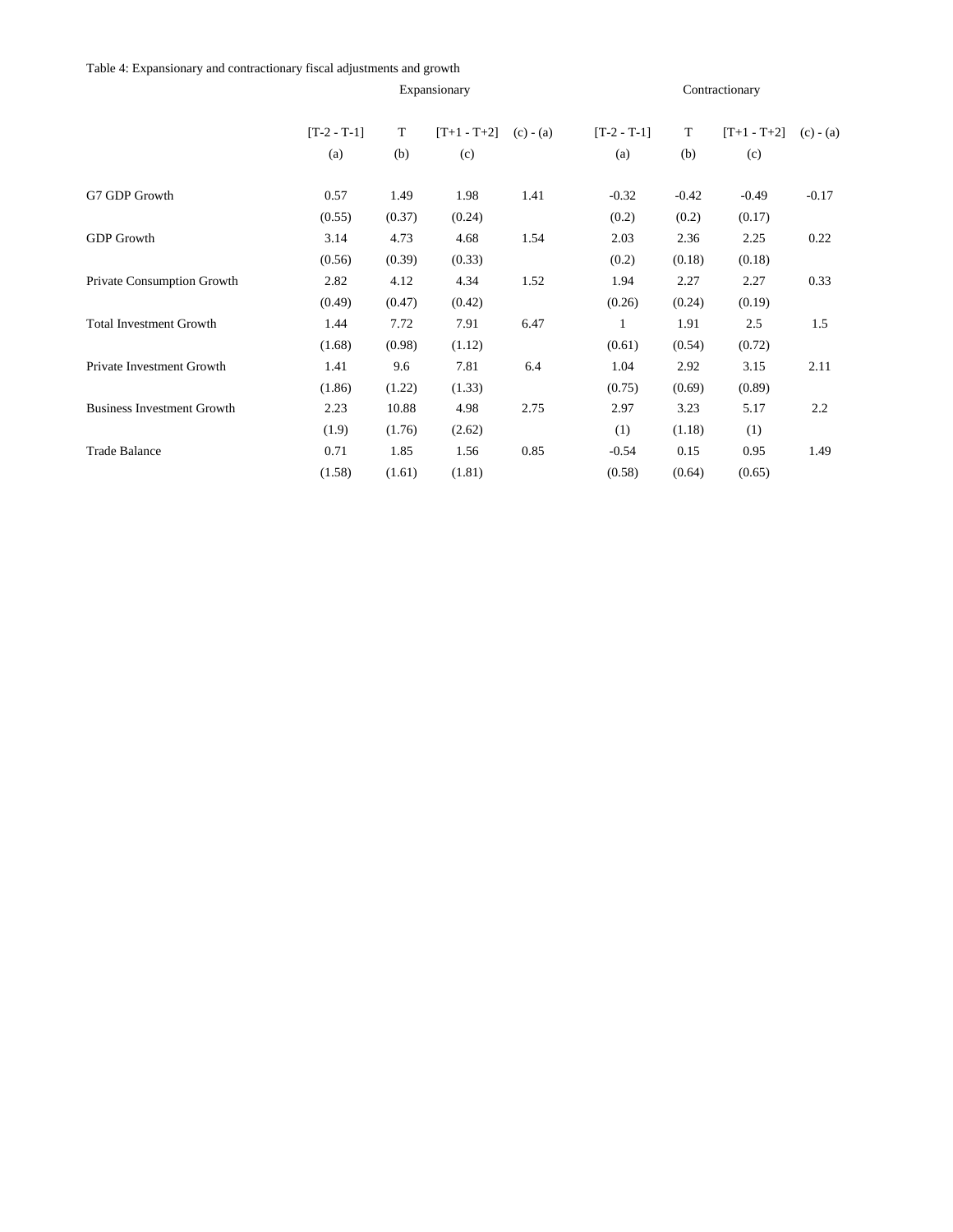#### Table 5: Successful and unsuccessful fiscal adjustments: size and composition Successful

|                                  | $[T-2 - T-1]$ | $\mathbf T$ | $[T+1 - T+2]$ | $(c) - (a)$ | $[T-2 - T-1]$ | $\mathbf T$ | $[T+1 - T+2]$ | $(c) - (a)$ |
|----------------------------------|---------------|-------------|---------------|-------------|---------------|-------------|---------------|-------------|
|                                  | (a)           | (b)         | (c)           |             | (a)           | (b)         | (c)           |             |
| Debt                             | 61.92         | 59.63       | 53.18         | $-8.74$     | 68.29         | 71.4        | 72.06         | 3.77        |
|                                  | (4.32)        | (4.50)      | (4.16)        |             | (4.32)        | (4.53)      | (4.48)        |             |
| Change in debt                   | $-1.6$        | $-1.97$     | $-3.88$       | $-2.28$     | 3.68          | 2.29        | 2.14          | $-1.54$     |
|                                  | (0.72)        | (1.14)      | (0.34)        |             | (0.64)        | (0.53)      | (0.43)        |             |
| Total deficit                    | 2.5           | 0.29        | 0.66          | $-1.84$     | 5.6           | 3.77        | 3.69          | $-1.91$     |
|                                  | (1.00)        | (1.06)      | (1.09)        |             | (0.71)        | (0.83)      | (0.85)        |             |
| Primary deficit                  | 0.8           | $-1.2$      | $-0.64$       | $-1.44$     | 2.7           | 0.71        | 0.57          | $-2.13$     |
|                                  | (0.68)        | (0.64)      | (0.69)        |             | (0.45)        | (0.51)      | (0.46)        |             |
| Primary expenditures             | 45.78         | 43.67       | 43.83         | $-1.95$     | 43.46         | 42.68       | 42.74         | $-0.72$     |
|                                  | (1.76)        | (1.60)      | (1.46)        |             | (1.10)        | (1.10)      | (1.03)        |             |
| Transfers                        | 19.86         | 19.07       | 19.03         | $-0.83$     | 18.38         | 18.59       | 18.81         | 0.43        |
|                                  | (1.11)        | (0.94)      | (0.89)        |             | (0.63)        | (0.64)      | (0.61)        |             |
| Government wage expenditures     | 12.82         | 12.5        | 12.3          | $-0.52$     | 12.51         | 12.3        | 12.19         | $-0.32$     |
|                                  | (0.69)        | (0.67)      | (0.63)        |             | (0.44)        | (0.42)      | (0.40)        |             |
| Government non wage expenditures | 8.73          | 8.62        | 8.71          | $-0.02$     | 7.96          | 8.01        | 8             | 0.04        |
|                                  | (0.49)        | (0.47)      | (0.45)        |             | (0.30)        | (0.31)      | (0.30)        |             |
| Subsidies                        | 2.29          | 2.14        | 2.05          | $-0.24$     | 2.05          | 1.94        | 1.93          | $-0.12$     |
|                                  | (0.36)        | (0.35)      | (0.34)        |             | (0.14)        | (0.14)      | (0.15)        |             |
| Government investment            | 2.12          | 1.34        | 1.74          | $-0.38$     | 2.57          | 1.85        | 1.81          | $-0.76$     |
|                                  | (0.38)        | (0.34)      | (0.27)        |             | (0.19)        | (0.18)      | (0.16)        |             |
| Total revenue                    | 44.98         | 44.86       | 44.47         | $-0.51$     | 40.76         | 41.97       | 42.17         | 1.41        |
|                                  | (1.61)        | (1.57)      | (1.67)        |             | (1.04)        | (1.04)      | (1.03)        |             |
| Income taxes                     | 13.69         | 13.43       | 13            | $-0.69$     | 11.02         | 11.35       | 11.55         | 0.53        |
|                                  | (1.18)        | (1.17)      | (1.16)        |             | (0.64)        | (0.65)      | (0.64)        |             |
| <b>Business taxes</b>            | 2.77          | 3.37        | 3.59          | 0.82        | 2.69          | 3.08        | 3.1           | 0.41        |
|                                  | (0.26)        | (0.31)      | (0.35)        |             | (0.22)        | (0.28)      | (0.31)        |             |
| Indirect taxes                   | 13.77         | 13.6        | 13.46         | $-0.31$     | 12.32         | 12.51       | 12.63         | 0.31        |
|                                  | (0.68)        | (0.61)      | (0.62)        |             | (0.33)        | (0.32)      | (0.33)        |             |
| Social security contributions    | 10.82         | 10.73       | 10.73         | $-0.09$     | 12.04         | 12.25       | 12.15         | 0.11        |
|                                  | (1.26)        | (1.15)      | (1.20)        |             | (0.62)        | (0.62)      | (0.64)        |             |

Unsuccessful

Source: OECD. Variables are in share of GDP. Total deficit, Primary deficit, Primary expenditures, Transfers, Total revenues, and all revenue items are cyclically adjusted variables. Standard deviations of the means in parenthesis. See the Data Appendix for the exact definition of the variables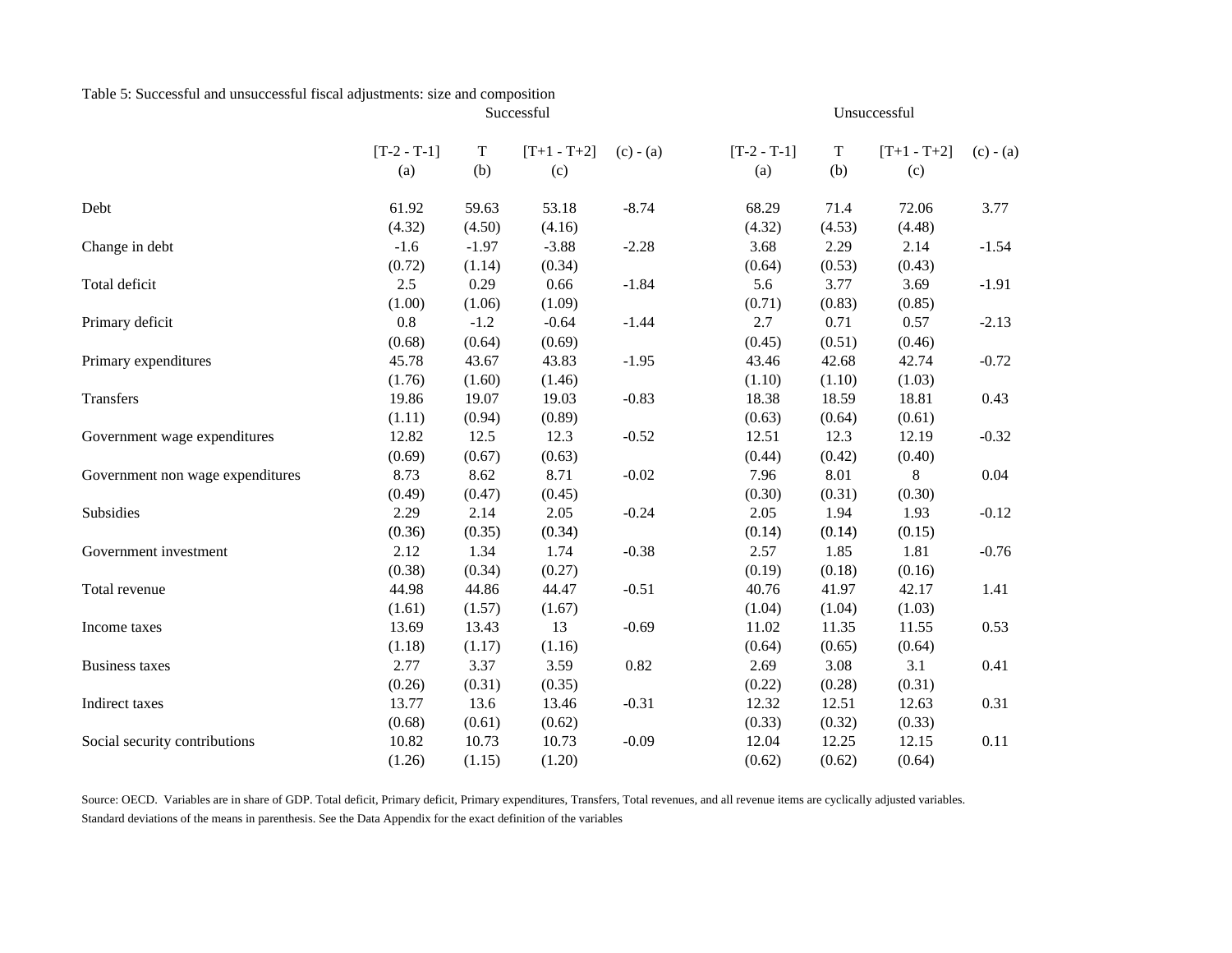Table 6: Successful and unsuccessful fiscal adjustments and growth

|                                   |               |        | Successful    |             |               |         | Unsuccessful  |             |
|-----------------------------------|---------------|--------|---------------|-------------|---------------|---------|---------------|-------------|
|                                   | $[T-2 - T-1]$ | T      | $[T+1 - T+2]$ | $(c) - (a)$ | $[T-2 - T-1]$ | T       | $[T+1 - T+2]$ | $(c) - (a)$ |
|                                   | (a)           | (b)    | (c)           |             | (a)           | (b)     | (c)           |             |
| G7 GDP Growth                     | 0.4           | 0.8    | 0.85          | 0.45        | $-0.18$       | $-0.22$ | $-0.12$       | 0.06        |
|                                   | (0.53)        | (0.46) | (0.37)        |             | (0.23)        | (0.22)  | (0.18)        |             |
| <b>GDP</b> Growth                 | 2.99          | 3.61   | 3.45          | 0.46        | 2.07          | 2.56    | 2.52          | 0.45        |
|                                   | (0.58)        | (0.5)  | (0.28)        |             | (0.25)        | (0.2)   | (0.21)        |             |
| Private Consumption Growth        | 2.75          | 3.74   | 3.02          | 0.27        | 2.01          | 2.28    | 2.42          | 0.41        |
|                                   | (0.6)         | (0.67) | (0.3)         |             | (0.26)        | (0.23)  | (0.2)         |             |
| <b>Total Investment Growth</b>    | 2.95          | 4.11   | 4.78          | 1.83        | 1.02          | 2.55    | 3.52          | 2.5         |
|                                   | (1.37)        | (1.54) | (1.24)        |             | (0.69)        | (0.56)  | (0.73)        |             |
| Private Investment Growth         | 3.45          | 5.6    | 5.07          | 1.62        | 1.18          | 3.43    | 4.23          | 3.05        |
|                                   | (1.46)        | (1.85) | (1.43)        |             | (0.81)        | (0.73)  | (0.9)         |             |
| <b>Business Investment Growth</b> | 3.2           | 5.46   | 6.06          | 2.86        | 3.23          | 5.17    | 5.84          | 2.61        |
|                                   | (1.79)        | (2.06) | (1.42)        |             | (1.07)        | (0.97)  | (1.08)        |             |
| <b>Trade Balance</b>              | 2.72          | 3.99   | 4.31          | 1.59        | $-0.19$       | 0.48    | 1.15          | 1.34        |
|                                   | (1.1)         | (1.03) | (1.51)        |             | (0.71)        | (0.77)  | (0.84)        |             |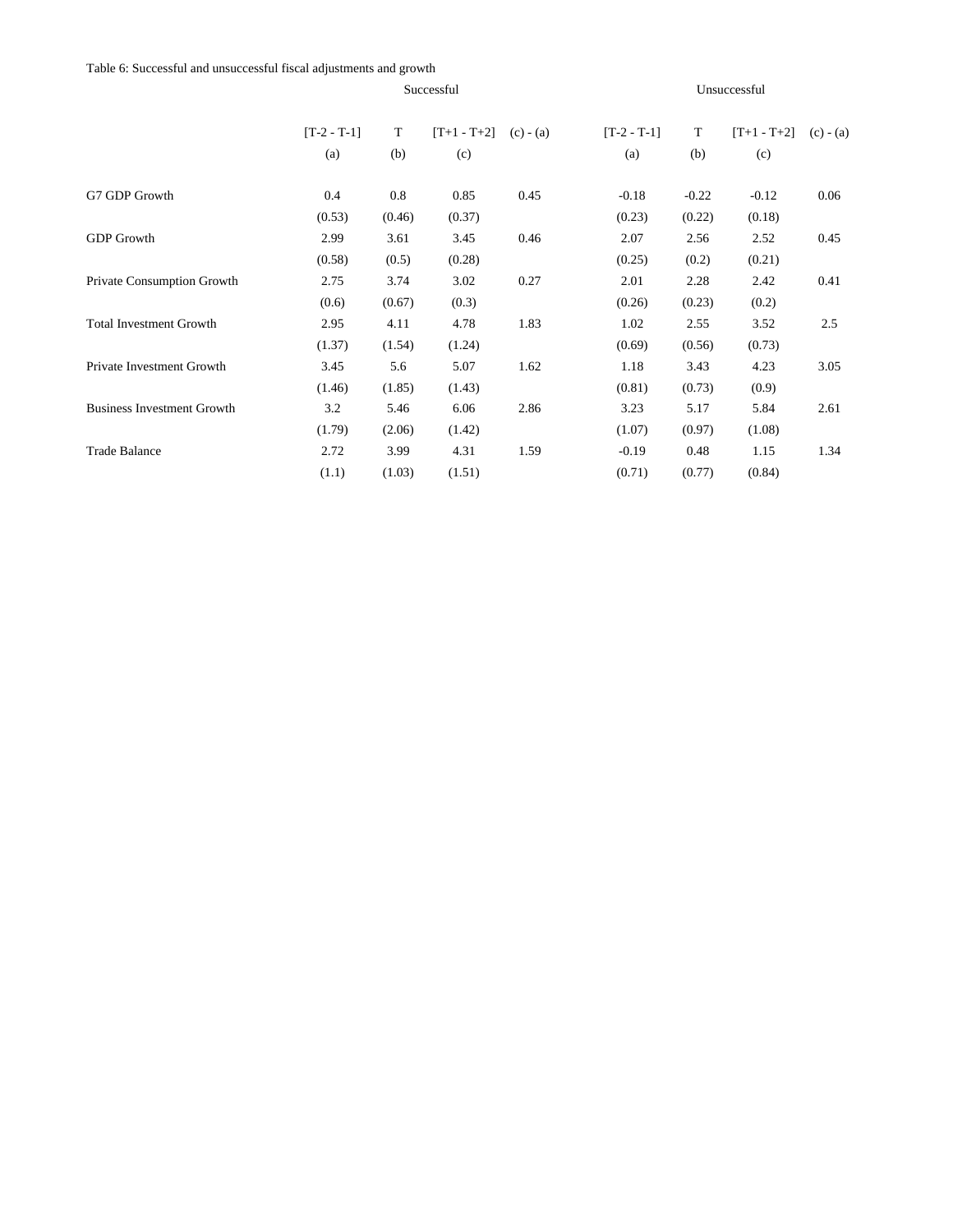|                                         | (1)        | (2)        | (3)        | (4)        | (5)          | (6)          | (7)          | (8)          |
|-----------------------------------------|------------|------------|------------|------------|--------------|--------------|--------------|--------------|
|                                         | GDP growth | GDP growth | GDP growth | GDP growth | Avg. GDP gr. | Avg. GDP gr. | Avg. GDP gr. | Avg. GDP gr. |
| GDP growth $(-1)$                       | $0.467***$ | $0.484***$ | $0.51***7$ | $0.48***$  | $0.217*$     | $0.236**$    | $0.266**$    | $0.237**$    |
|                                         | (3.18)     | (3.62)     | (3.76)     | (3.66)     | (1.84)       | (2.15)       | (2.40)       | (2.17)       |
| GDP growth $(-2)$                       | $-0.16$    | $-0.08$    | $-0.10$    | $-0.08$    | $-0.08$      | $-0.02$      | $-0.04$      | $-0.028$     |
|                                         | $(-1.16)$  | $(-0.60)$  | $(-0.78)$  | $(-0.68)$  | $(-0.74)$    | $(-0.19)$    | $(-0.39)$    | $(-0.27)$    |
| G7 GDP growth $(-1)$                    | $0.36*$    | 0.27       | 0.25       | 0.27       | $-0.164$     | $-0.23$      | $-0.244$     | $-0.228$     |
|                                         | (1.80)     | (1.47)     | (1.34)     | (1.49)     | $(-1.03)$    | $(-1.53)$    | $(-1.61)$    | $(-1.53)$    |
| Debt $(-1)$                             | $-0.004$   | $-0.007$   | $-0.009$   | $-0.0068$  | $-0.003$     | $-0.006$     | $-0.0061$    | $-0.005$     |
|                                         | $(-0.54)$  | $(-0.90)$  | $(-1.10)$  | $(-0.93)$  | $(-0.37)$    | $(-0.78)$    | $(-0.74)$    | $(-0.77)$    |
| $\Delta$ Curr. G                        |            | $-0.75***$ |            |            |              | $-0.44**$    |              |              |
|                                         |            | $(-2.87)$  |            |            |              | $(-2.02)$    |              |              |
| $\Delta$ Gov. Inv                       |            | $-0.256$   |            |            |              | $-0.076$     |              |              |
|                                         |            | $(-1.38)$  |            |            |              | $(-0.50)$    |              |              |
| $\Delta$ Tax                            |            | $-0.177$   |            |            |              | $-0.199$     |              |              |
|                                         |            | $(-0.62)$  |            |            |              | $(-0.85)$    |              |              |
| $\Delta$ Pr. Deficit                    | $-0.283$   |            | $-0.428**$ | $-0.264$   | $-0.102$     |              | $-0.197$     | $-0.089$     |
|                                         | $(-1.51)$  |            | $(-2.29)$  | $(-1.57)$  | $(-0.68)$    |              | $(-1.30)$    | $(-0.64)$    |
| $\Delta$ Curr. G/ $\Delta$ Pr. Deficit  |            |            | $-0.02***$ |            |              |              | $-0.016***$  |              |
|                                         |            |            | $(-3.43)$  |            |              |              | $(-3.37)$    |              |
| $\Delta$ Gov. Inv/ $\Delta$ Pr. Deficit |            |            | $-0.003$   |            |              |              | $-0.005$     |              |
|                                         |            |            | $(-0.39)$  |            |              |              | $(-0.73)$    |              |
| $\Delta$ Curr. G + $\Delta$ Tax         |            |            |            | $0.466***$ |              |              |              | $0.323***$   |
|                                         |            |            |            | (4.07)     |              |              |              | (3.44)       |
| Constant                                | 0.008      | 0.012      | $0.026***$ | 0.012      | $0.023***$   | $0.026***$   | $0.037***$   | $0.026***$   |
|                                         | (0.90)     | (1.38)     | (2.66)     | (1.45)     | (3.13)       | (3.52)       | (4.57)       | (3.78)       |
| Observations                            | 72         | 72         | 72         | 72         | 69           | 69           | 69           | 69           |
| R-squared                               | 0.28       | 0.43       | 0.40       | 0.43       | 0.06         | 0.21         | 0.21         | 0.21         |

Table 7: GDP growth during and in the aftermath of a fiscal stimulus

Notes: OLS regressions. Dependent variables: real GDP growth rate during the fiscal stimulus in columns 1-4; average real GDP growth rate during the fiscal stimulus and in the following two years in columns 5-8. T-statistics in parenthesis. See the Data Appendix for the exact definition of the variables.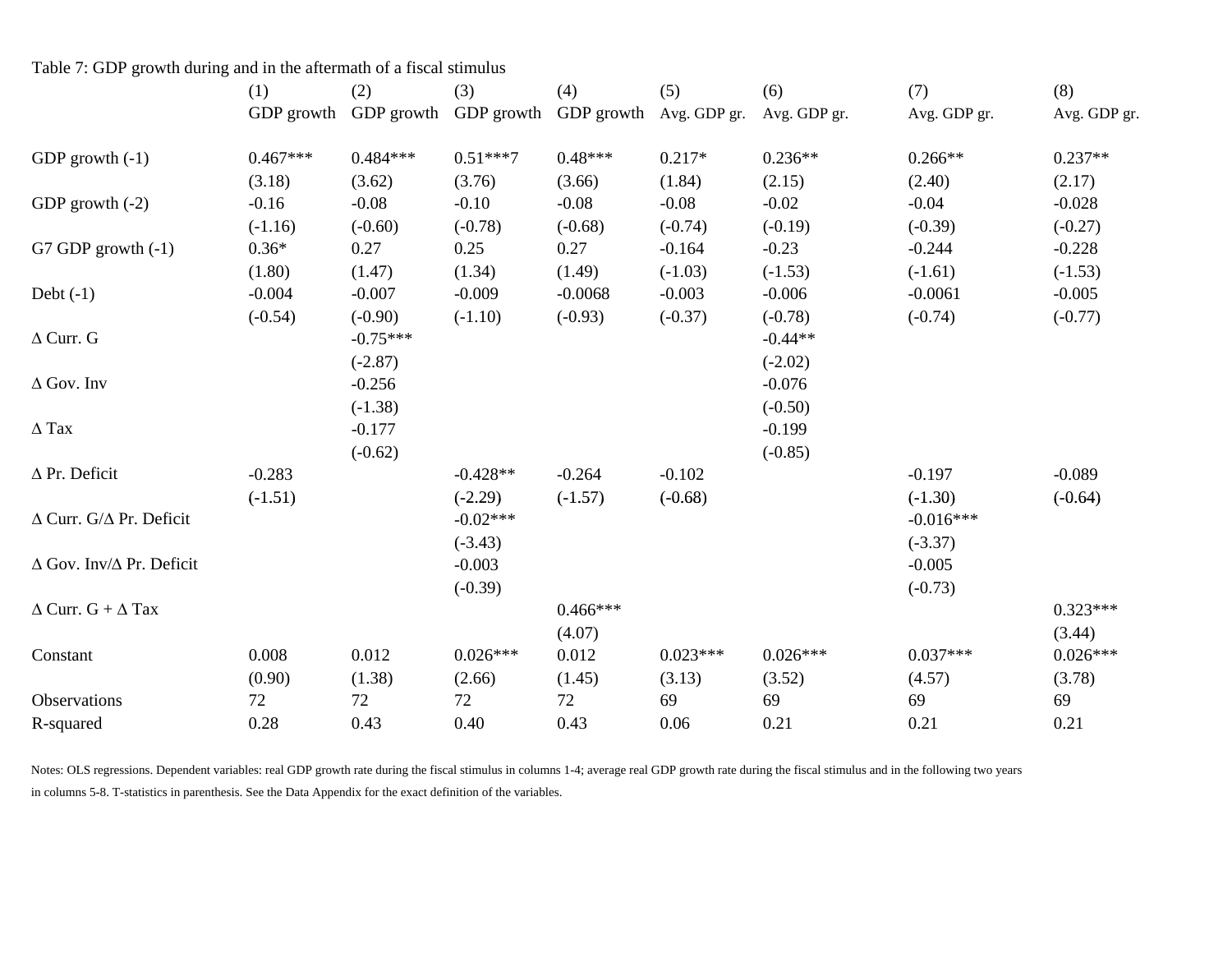| Table 8: GDP growth and the composition of a fiscal stimulus |             |             |            |            |                                                   |            |
|--------------------------------------------------------------|-------------|-------------|------------|------------|---------------------------------------------------|------------|
|                                                              | (1)         | (2)         | (3)        | (4)        | (5)                                               | (6)        |
|                                                              | GDP growth  | GDP growth  |            |            | GDP growth Avg. GDP gr. Avg. GDP gr. Avg. GDP gr. |            |
| GDP growth $(-1)$                                            | $0.36**$    | $0.53**$    | $0.48***$  | $0.26**$   | $0.38***$                                         | $0.25**$   |
|                                                              | (2.61)      | (3.81)      | (3.29)     | (2.25)     | (3.41)                                            | (2.11)     |
| GDP growth $(-2)$                                            | 0.05        | $-0.09$     | $-0.23$    | 0.046      | $-0.08$                                           | $-0.11$    |
|                                                              | (0.42)      | $(-0.71)$   | $(-1.64)$  | (0.41)     | $(-0.81)$                                         | $(-0.94)$  |
| G7 GDP growth $(-1)$                                         | 0.14        | 0.08        | 0.26       | $-0.343**$ | $-0.357**$                                        | $-0.27$    |
|                                                              | (0.78)      | (0.44)      | (1.29)     | $(-2.28)$  | $(-2.42)$                                         | $(-1.64)$  |
| Debt $(-1)$                                                  | $-0.0127*$  | $-0.01$     | $-0.0003$  | $-0.008$   | $-0.0004$                                         | $-0.0017$  |
|                                                              | $(-1.69)$   | $(-1.41)$   | $(-0.04)$  | $(-1.08)$  | $(-0.05)$                                         | $(-0.22)$  |
| $\Delta$ Tran                                                | $-0.23$     |             |            | $-0.345$   |                                                   |            |
|                                                              | $(-0.50)$   |             |            | $(-0.87)$  |                                                   |            |
| $\Delta$ Gov. non wage exp.                                  | $-3.10***$  |             |            | $-3.01***$ |                                                   |            |
|                                                              | $(-3.57)$   |             |            | $(-4.06)$  |                                                   |            |
| $\Delta$ Gov. wage exp.                                      | $-1.32**$   |             |            | $-0.034$   |                                                   |            |
|                                                              | $(-2.43)$   |             |            | $(-0.07)$  |                                                   |            |
| $\Delta$ Subsidies                                           | $-1.50$     |             |            | $-0.623$   |                                                   |            |
|                                                              | $(-1.49)$   |             |            | $(-0.73)$  |                                                   |            |
| $\Delta$ Gov. Inv                                            | $-0.22$     |             |            | $-0.059$   |                                                   |            |
|                                                              | $(-1.35)$   |             |            | $(-0.42)$  |                                                   |            |
| $\Delta$ Income taxes                                        | 0.12        |             |            | $-0.281$   |                                                   |            |
|                                                              | (0.30)      |             |            | $(-0.85)$  |                                                   |            |
| $\Delta$ Bus. taxes                                          | $-0.23$     |             |            | $-0.121$   |                                                   |            |
|                                                              | $(-0.73)$   |             |            | $(-0.45)$  |                                                   |            |
| $\Delta$ Soc. security contr.                                | 0.248       |             |            | 0.186      |                                                   |            |
|                                                              | (0.56)      |             |            | (0.50)     |                                                   |            |
| $\Delta$ Indirect taxes                                      | $-0.181$    |             |            | $-0.167$   |                                                   |            |
|                                                              | $(-0.37)$   |             |            | $(-0.40)$  |                                                   |            |
| $\Delta$ other taxes                                         | $-3.001***$ |             |            | $-2.022**$ |                                                   |            |
|                                                              | $(-2.80)$   |             |            | $(-2.24)$  |                                                   |            |
| $\Delta$ Pr. Deficit                                         |             | $-0.493***$ | $-0.32*$   |            | $-0.276*$                                         | $-0.077$   |
|                                                              |             | $(-2.76)$   | $(-1.80)$  |            | $(-1.93)$                                         | $(-0.53)$  |
| $\Delta$ Tran/ $\Delta$ Pr. Deficit                          |             | 0.002       |            |            | $-0.007$                                          |            |
|                                                              |             | (0.26)      |            |            | $(-1.06)$                                         |            |
| $\Delta$ Gov. non wage exp./ $\Delta$ Pr. Deficit            |             | $-0.053***$ |            |            | $-0.065***$                                       |            |
|                                                              |             | $(-3.05)$   |            |            | $(-4.72)$                                         |            |
| $\Delta$ Gov. wage exp/ $\Delta$ Pr. Deficit                 |             | $-0.032**$  |            |            | 0.0019                                            |            |
|                                                              |             | $(-2.07)$   |            |            | (0.16)                                            |            |
| $\Delta$ Subsidies/ $\Delta$ Pr. Deficit                     |             | $-0.062**$  |            |            | $-0.04*$                                          |            |
|                                                              |             | $(-2.14)$   |            |            | $(-1.75)$                                         |            |
| $\Delta$ Gov. Inv/ $\Delta$ Pr. Deficit                      |             | $-0.0016$   |            |            | $-0.007$                                          |            |
|                                                              |             | $(-0.20)$   |            |            | $(-1.10)$                                         |            |
| $\Delta$ Income taxes/ $\Delta$ Pr. Deficit                  |             |             | $0.016*$   |            |                                                   | $0.015**$  |
|                                                              |             |             | (1.93)     |            |                                                   | (2.29)     |
| $\Delta$ Bus. taxes/ $\Delta$ Pr. Deficit                    |             |             | $0.029***$ |            |                                                   | $0.017*$   |
|                                                              |             |             | (2.83)     |            |                                                   | (1.88)     |
| $\Delta$ Soc. security contr./ $\Delta$ Pr. Deficit          |             |             | 0.01       |            |                                                   | 0.008      |
|                                                              |             |             | (0.99)     |            |                                                   | (1.00)     |
| $\Delta$ Indirect taxes/ $\Delta$ Pr. Deficit                |             |             | $0.030**$  |            |                                                   | $0.023**$  |
|                                                              |             |             | (2.50)     |            |                                                   | (2.42)     |
| $\Delta$ other taxes/ $\Delta$ Pr. Deficit                   |             |             | $0.032**$  |            |                                                   | 0.014      |
|                                                              |             |             | (2.48)     |            |                                                   | (1.34)     |
| Constant                                                     | $0.027***$  | $0.035***$  | 0.006      | $0.035***$ | $0.041***$                                        | $0.019***$ |
|                                                              | (3.12)      | (3.65)      | (0.70)     | (4.72)     | (5.28)                                            | (2.73)     |
| Observations                                                 | 67          | 69          | 70         | 64         | 66                                                | 67         |
| R-squared                                                    | 0.63        | 0.51        | 0.43       | 0.47       | 0.39                                              | 0.21       |
|                                                              |             |             |            |            |                                                   |            |

Notes: OLS regressions. Dependent variables: real GDP growth rate during the fiscal stimulus in columns 1-3; average real GDP growth rate during the fiscal stimulus and in the following two years in columns 4-6. T-statistics in parenthesis.

#### See the Data Appendix for the exact definition of the variables.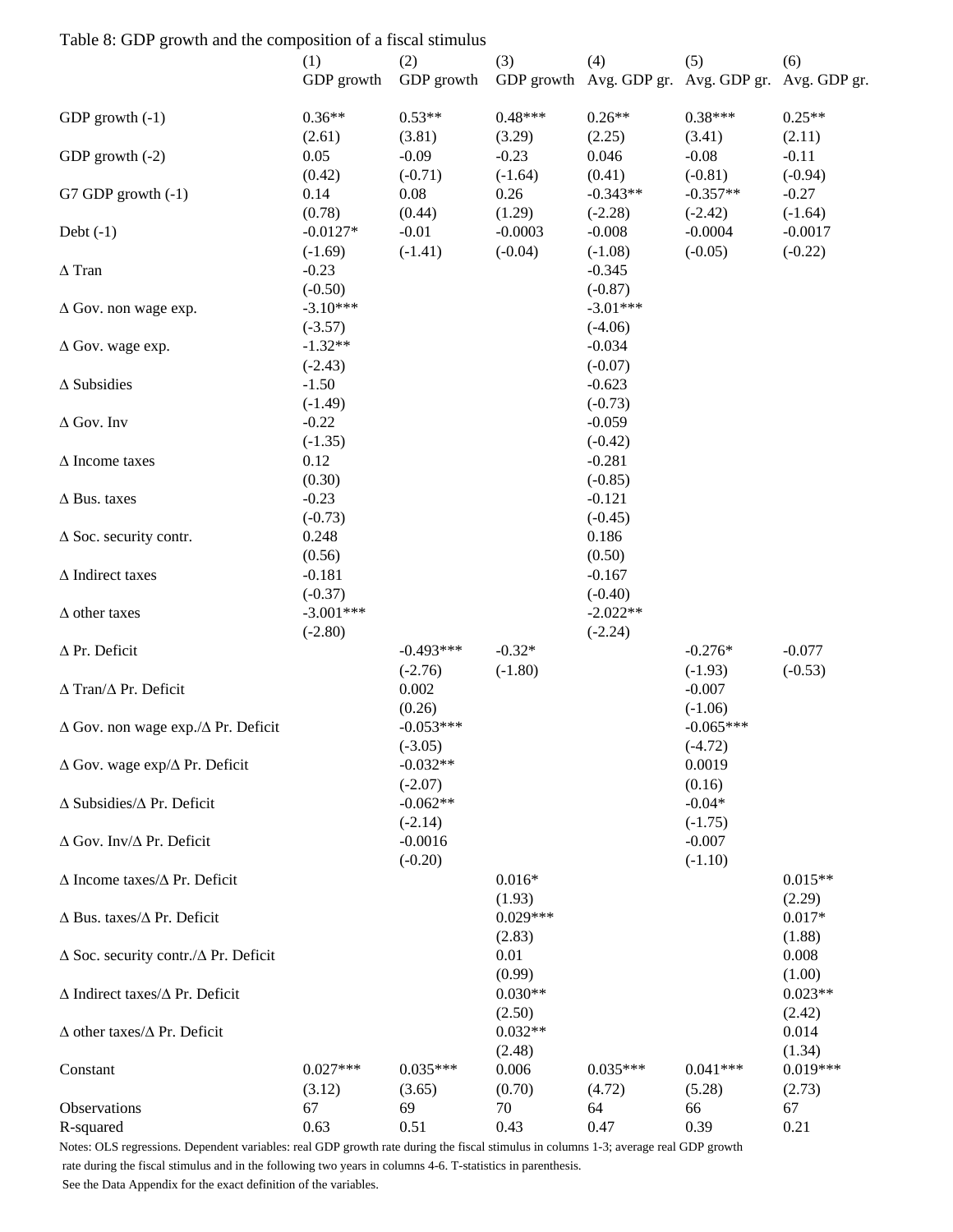| Table 9: GDP growth during and in the aftermath of a fiscal adjustment |            |            |                       |            |              |              |              |              |
|------------------------------------------------------------------------|------------|------------|-----------------------|------------|--------------|--------------|--------------|--------------|
|                                                                        | (1)        | (2)        | (3)                   | (4)        | (5)          | (6)          | (7)          | (8)          |
|                                                                        | GDP growth |            | GDP growth GDP growth | GDP growth | Avg. GDP gr. | Avg. GDP gr. | Avg. GDP gr. | Avg. GDP gr. |
| GDP growth $(-1)$                                                      | $0.296***$ | $0.288***$ | $0.269***$            | $0.30***$  | $0.198**$    | $0.197**$    | $0.182**$    | $0.202***$   |
|                                                                        | (2.99)     | (3.12)     | (3.04)                | (3.29)     | (2.41)       | (2.56)       | (2.48)       | (2.66)       |
| GDP growth $(-2)$                                                      | $-0.0013$  | 0.08       | 0.123                 | 0.07       | $-0.059$     | 0.01         | 0.045        | 0.007        |
|                                                                        | $(-0.01)$  | (0.98)     | (1.50)                | (0.86)     | $(-0.80)$    | (0.14)       | (0.66)       | (0.10)       |
| G7 GDP growth $(-1)$                                                   | 0.116      | 0.038      | 0.018                 | 0.025      | 0.005        | $-0.068$     | $-0.08$      | $-0.07$      |
|                                                                        | (0.76)     | (0.27)     | (0.13)                | (0.18)     | (0.04)       | $(-0.58)$    | $(-0.72)$    | $(-0.63)$    |
| Debt $(-1)$                                                            | $-0.011*$  | $-0.006$   | $-0.007$              | $-0.009$   | $-0.008$     | $-0.006$     | $-0.006$     | $-0.006$     |
|                                                                        | $(-1.84)$  | $(-1.11)$  | $(-1.33)$             | $(-1.54)$  | $(-1.42)$    | $(-1.05)$    | $(-1.22)$    | $(-1.20)$    |
| $\Delta$ Curr. G                                                       |            | $-0.433**$ |                       |            |              | $-0.296**$   |              |              |
|                                                                        |            | $(-2.55)$  |                       |            |              | $(-2.10)$    |              |              |
| $\Delta$ Gov. Inv                                                      |            | 0.082      |                       |            |              | 0.046        |              |              |
|                                                                        |            | (0.60)     |                       |            |              | (0.41)       |              |              |
| $\Delta$ Tax                                                           |            | $-0.22$    |                       |            |              | $-0.26$      |              |              |
|                                                                        |            | $(-1.09)$  |                       |            |              | $(-1.56)$    |              |              |
| $\Delta$ Pr. Deficit                                                   | $-0.044$   |            | $-0.023$              | 0.016      | $-0.027$     |              | 0.006        | 0.024        |
|                                                                        | $(-0.33)$  |            | $(-0.19)$             | (0.13)     | $(-0.24)$    |              | (0.06)       | (0.23)       |
| $\Delta$ Curr. G/ $\Delta$ Pr. Deficit                                 |            |            | $0.017***$            |            |              |              | $0.015***$   |              |
|                                                                        |            |            | (4.70)                |            |              |              | (4.81)       |              |
| ∆ Gov. Inv/∆ Pr. Deficit                                               |            |            | 0.0013                |            |              |              | 0.004        |              |
|                                                                        |            |            | (0.28)                |            |              |              | (0.96)       |              |
| $\Delta$ Curr. G + $\Delta$ Tax                                        |            |            |                       | $0.34***$  |              |              |              | $0.284***$   |
|                                                                        |            |            |                       | (3.80)     |              |              |              | (3.84)       |
| Constant                                                               | $0.027***$ | $0.024***$ | $0.019***$            | $0.027***$ | $0.029***$   | $0.029***$   | $0.024***$   | $0.03***$    |
|                                                                        | (3.85)     | (3.44)     | (2.97)                | (4.23)     | (4.90)       | (4.87)       | (4.28)       | (5.41)       |
| <b>Observations</b>                                                    | 88         | 88         | 88                    | 88         | 83           | 83           | 83           | 83           |
| R-squared                                                              | 0.22       | 0.35       | 0.40                  | 0.34       | 0.12         | 0.27         | 0.34         | 0.27         |

Notes: OLS regressions. Dependent variables: real GDP growth rate during the fiscal adjustment in columns 1-4; average real GDP growth rate during the fiscal adjustment and in the following two years in columns 5-8. T-statistics in parenthesis. See the Data Appendix for the exact definition of the variables.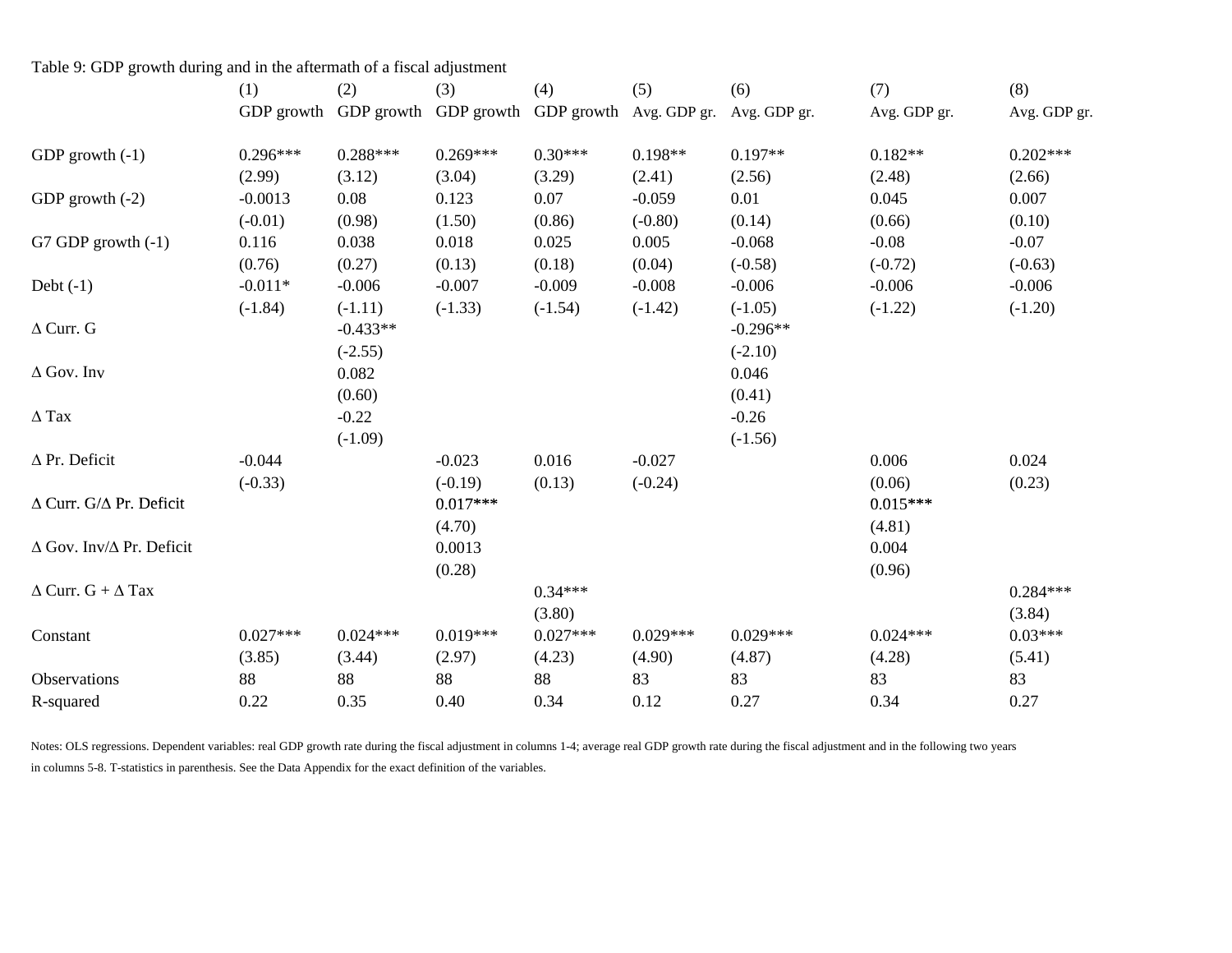| Table 10: GDP growth and the composition of a fiscal adjustment |                         |                        |                        |                                                                     |                        |                         |
|-----------------------------------------------------------------|-------------------------|------------------------|------------------------|---------------------------------------------------------------------|------------------------|-------------------------|
|                                                                 | (1)<br>GDP growth       | (2)                    | (3)                    | (4)<br>GDP growth GDP growth Avg. GDP gr. Avg. GDP gr. Avg. GDP gr. | (5)                    | (6)                     |
| GDP growth $(-1)$                                               | $0.208**$<br>(2.11)     | $0.26***$<br>(2.99)    | $0.276**$<br>(2.54)    | 0.127<br>(1.58)                                                     | $0.187**$<br>(2.56)    | $0.155*$<br>(1.80)      |
| GDP growth $(-2)$                                               | 0.112<br>(1.26)         | 0.13<br>(1.59)         | 0.072<br>(0.74)        | 0.079<br>(1.09)                                                     | 0.06<br>(0.88)         | 0.036<br>(0.47)         |
| G7 GDP growth $(-1)$                                            | 0.068<br>(0.44)         | $-0.05$<br>$(-0.37)$   | 0.108<br>(0.61)        | $-0.048$<br>$(-0.39)$                                               | $-0.15$<br>$(-1.33)$   | $-0.04$<br>$(-0.30)$    |
| Debt $(-1)$                                                     | $-0.013**$<br>$(-2.08)$ | $-0.010*$<br>$(-1.74)$ | $-0.013*$<br>$(-1.95)$ | $-0.014**$<br>$(-2.43)$                                             | $-0.008*$<br>$(-1.69)$ | $-0.012*$<br>$(-1.99)$  |
| $\Delta$ Tran                                                   | $-0.057$<br>$(-0.20)$   |                        |                        | $-0.30$<br>$(-1.27)$                                                |                        |                         |
| $\Delta$ Gov. non wage exp.                                     | $-1.53**$<br>$(-2.59)$  |                        |                        | $-0.46$<br>$(-0.94)$                                                |                        |                         |
| $\Delta$ Gov. wage exp.                                         | $-1.18***$<br>$(-2.66)$ |                        |                        | $-1.05***$<br>$(-2.85)$                                             |                        |                         |
| $\Delta$ Subsidies                                              | $-1.98**$<br>$(-2.61)$  |                        |                        | $-1.84***$<br>$(-2.93)$                                             |                        |                         |
| $\Delta$ Gov. Inv                                               | 0.044<br>(0.32)         |                        |                        | $-0.002$<br>$(-0.02)$                                               |                        |                         |
| $\Delta$ Income taxes                                           | $-0.016$<br>$(-0.06)$   |                        |                        | 0.04<br>(0.18)                                                      |                        |                         |
| $\Delta$ Bus. taxes                                             | $-0.57*$<br>$(-1.92)$   |                        |                        | $-0.79***$<br>$(-3.19)$                                             |                        |                         |
| $\Delta$ Soc. security contr.                                   | $-0.04$<br>$(-0.10)$    |                        |                        | $-0.24$<br>$(-0.64)$                                                |                        |                         |
| $\Delta$ Indirect taxes                                         | $-0.19$<br>$(-0.43)$    |                        |                        | $-0.37$<br>$(-1.03)$                                                |                        |                         |
| $\Delta$ other taxes                                            | $-0.27$<br>$(-0.50)$    |                        |                        | 0.106<br>(0.24)                                                     |                        |                         |
| $\Delta$ Pr. Deficit                                            |                         | $-0.084$<br>$(-0.70)$  | 0.051<br>(0.35)        |                                                                     | $-0.022$<br>$(-0.22)$  | 0.077<br>(0.67)         |
| $\Delta$ Tran/ $\Delta$ Pr. Deficit                             |                         | 0.006<br>(1.01)        |                        |                                                                     | $0.009*$<br>(1.93)     |                         |
| $\Delta$ Gov. non wage exp./ $\Delta$ Pr. Deficit               |                         | $0.025**$<br>(2.23)    |                        |                                                                     | 0.005<br>(0.56)        |                         |
| $\Delta$ Gov. wage exp/ $\Delta$ Pr. Deficit                    |                         | $0.026***$<br>(3.16)   |                        |                                                                     | $0.022***$<br>(3.04)   |                         |
| $\Delta$ Subsidies/ $\Delta$ Pr. Deficit                        |                         | $0.043***$<br>(2.69)   |                        |                                                                     | $0.036***$<br>(2.66)   |                         |
| $\Delta$ Gov. Inv/ $\Delta$ Pr. Deficit                         |                         | $-0.0004$<br>$(-0.08)$ |                        |                                                                     | 0.0026<br>(0.66)       |                         |
| $\Delta$ Income taxes/ $\Delta$ Pr. Deficit                     |                         |                        | $-0.009$<br>$(-1.42)$  |                                                                     |                        | $-0.005$<br>$(-1.11)$   |
| $\Delta$ Bus. taxes/ $\Delta$ Pr. Deficit                       |                         |                        | $-0.011$<br>$(-1.16)$  |                                                                     |                        | $-0.015*$<br>$(-1.84)$  |
| $\Delta$ Soc. security contr./ $\Delta$ Pr. Deficit             |                         |                        | $-0.01$<br>$(-1.04)$   |                                                                     |                        | $-0.015*$<br>$(-1.93)$  |
| $\Delta$ Indirect taxes/ $\Delta$ Pr. Deficit                   |                         |                        | $-0.015$<br>$(-1.62)$  |                                                                     |                        | $-0.02***$<br>$(-2.68)$ |
| $\Delta$ other taxes/ $\Delta$ Pr. Deficit                      |                         |                        | 0.0012<br>(0.11)       |                                                                     |                        | 0.0001<br>(0.01)        |
| Constant                                                        | $0.024***$<br>(3.29)    | $0.019***$<br>(3.11)   | $0.033***$<br>(3.99)   | $0.03***$<br>(4.92)                                                 | $0.025***$<br>(4.56)   | $0.04***$<br>(5.78)     |
| Observations<br>R-squared                                       | 81<br>0.47              | 88<br>0.46             | 80<br>0.28             | 77<br>0.41                                                          | 83<br>0.38             | 76<br>0.26              |

Notes: OLS regressions. Dependent variables: real GDP growth rate during the fiscal adjustment in columns 1-3; average real GDP growth rate during the fiscal adjustment and in the following two years in columns 4-6. T-statistics in parenthesis. See the Data Appendix for the exact definition of the variables.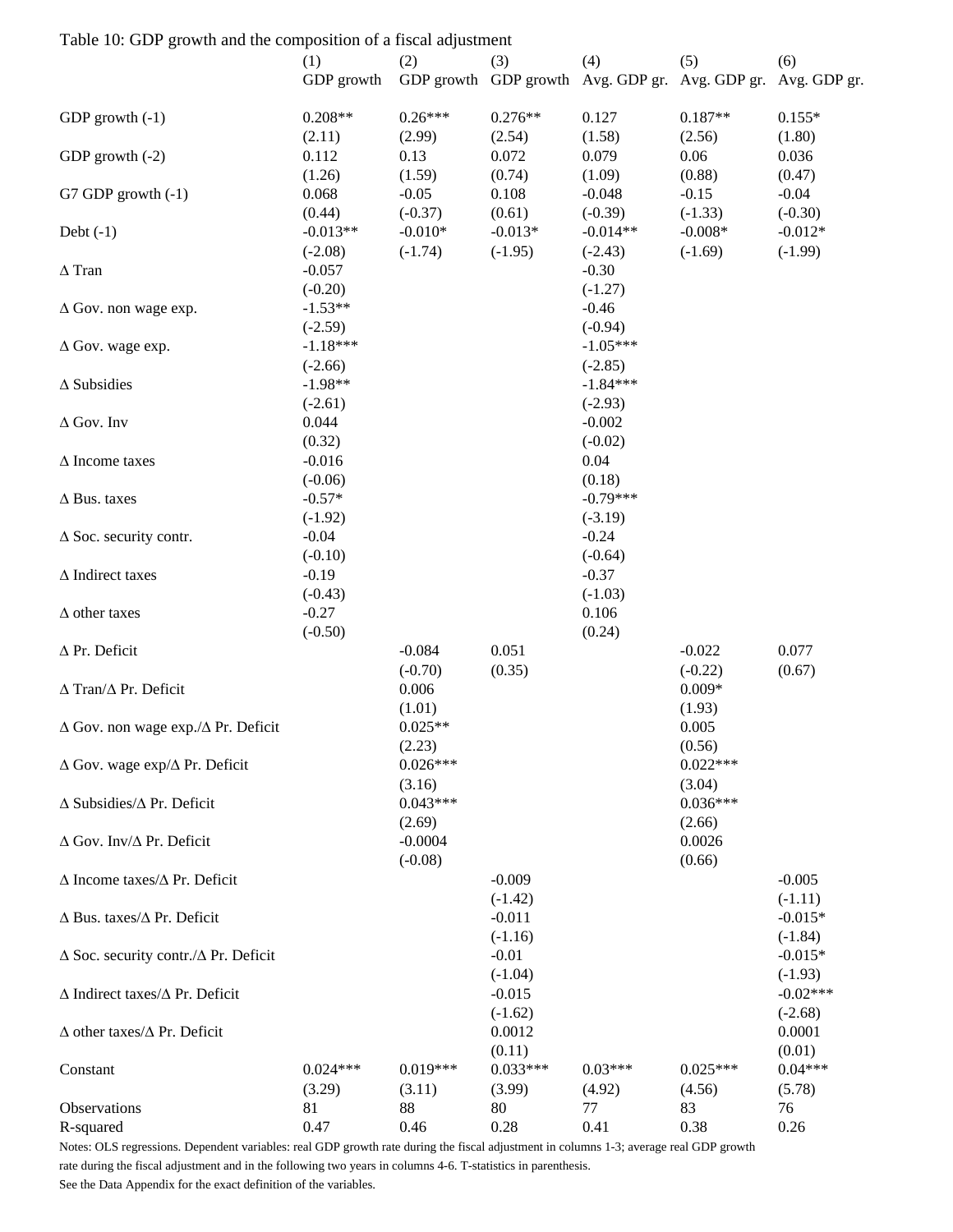| Table 11: GDP growth and fiscal policy              |                          |                       |                          |                         |                        |                         |                       |                              |                       |
|-----------------------------------------------------|--------------------------|-----------------------|--------------------------|-------------------------|------------------------|-------------------------|-----------------------|------------------------------|-----------------------|
|                                                     | (1)<br>GDP growth        | (2)<br>GDP growth     | (3)<br>GDP growth        | (4)<br>GDP growth       | (5)<br>GDP growth      | (6)<br>GDP growth       | (7)<br>GDP growth     | (8)<br>GDP growth            | 9<br>GDP growth       |
| GDP growth (-1)                                     | $0.35***$<br>(8.37)      | $0.37***$<br>(9.24)   | $0.37***$<br>(9.45)      | $0.34***$<br>(8.14)     | $0.36***$<br>(8.98)    | $0.37***$<br>(9.21)     | $0.34***$<br>(7.99)   | $0.35***$<br>(8.77)          | $0.36***$<br>(8.93)   |
| GDP growth (-2)                                     | $-0.038$<br>$(-0.91)$    | 0.016<br>(0.41)       | 0.014<br>(0.36)          | $-0.035$<br>$(-0.84)$   | $0.02\,$<br>(0.51)     | 0.017<br>(0.43)         | $-0.03$<br>$(-0.71)$  | 0.026<br>(0.65)              | 0.025<br>(0.62)       |
| Debt $(-1)$                                         | $-0.004$<br>$(-1.09)$    | $-0.005$<br>$(-1.31)$ | $-0.005$<br>$(-1.34)$    | $-0.004$<br>$(-1.04)$   | $-0.005$<br>$(-1.22)$  | $-0.005$<br>$(-1.27)$   | $-0.004$<br>$(-1.10)$ | $-0.005$<br>$(-1.28)$        | $-0.005$<br>$(-1.39)$ |
| $\Delta$ Pr. Deficit                                | $-0.154***$<br>$(-3.98)$ |                       | $-0.145***$<br>$(-3.99)$ | $-0.131**$<br>$(-1.99)$ |                        | $-0.136**$<br>$(-2.19)$ | $-0.11$<br>$(-1.08)$  |                              | $-0.14$<br>$(-1.58)$  |
| Tight*∆ Pr. Deficit                                 |                          |                       |                          |                         |                        |                         | 0.12<br>(0.74)        |                              | 0.16<br>(1.05)        |
| Loose*∆ Pr. Deficit                                 |                          |                       |                          |                         |                        |                         | $-0.213$<br>$(-1.27)$ |                              | $-0.126$<br>$(-0.80)$ |
| $\Delta$ Curr. G                                    |                          | $-0.51***$            |                          |                         | $-0.51***$             |                         |                       | $-0.51***$                   |                       |
| Tight <sup>*</sup> ∆ Curr. G                        |                          | $(-8.37)$             |                          |                         | $(-6.20)$              |                         |                       | $(-4.59)$<br>0.29            |                       |
| Loose*∆ Curr. G                                     |                          |                       |                          |                         |                        |                         |                       | (1.48)<br>$-0.25$            |                       |
| $\Delta$ Gov. Inv                                   |                          | $-0.07$               |                          |                         | $-0.067$               |                         |                       | $(-1.21)$<br>0.006           |                       |
| Tight <sup>*</sup> ∆ Gov. Inv                       |                          | $(-1.16)$             |                          |                         | $(-0.89)$              |                         |                       | (0.04)<br>0.036              |                       |
| Loose*∆ Gov. Inv                                    |                          |                       |                          |                         |                        |                         |                       | (0.19)<br>$-0.246$           |                       |
| $\Delta$ Tax                                        |                          | $-0.12**$             |                          |                         | $-0.12$                |                         |                       | $(-1.22)$<br>$-0.134$        |                       |
| Tight <sup>*</sup> ∆ Tax                            |                          | $(-1.97)$             |                          |                         | $(-1.45)$              |                         |                       | $(-1.29)$<br>0.025<br>(0.11) |                       |
| $\operatorname{Loose}^*\!\Delta \operatorname{Tax}$ |                          |                       |                          |                         |                        |                         |                       | 0.038<br>(0.17)              |                       |
| $\Delta$ Curr. G + $\Delta$ Tax                     |                          |                       | $0.314***$<br>(8.36)     |                         |                        | $0.312***$<br>(8.32)    |                       |                              | $0.315***$<br>(7.05)  |
| Tight* $\Delta$ Curr. G + $\Delta$ Tax              |                          |                       |                          |                         |                        |                         |                       |                              | $-0.145$<br>$(-1.52)$ |
| Loose* $\Delta$ Curr. $G + \Delta$ Tax              |                          |                       |                          |                         |                        |                         |                       |                              | 0.124<br>(1.34)       |
| Tight                                               |                          |                       |                          | $-0.0016$<br>$(-0.69)$  | $-0.0024$<br>$(-1.05)$ | $-0.0020$<br>$(-0.87)$  | 0.0019<br>(0.52)      | 0.0006<br>(0.16)             | 0.0015<br>(0.44)      |
| $\operatorname{Loose}$                              |                          |                       |                          | $-0.0038$<br>$(-1.45)$  | $-0.0027$<br>$(-1.11)$ | $-0.003$<br>$(-1.23)$   | 0.0014<br>(0.35)      | 0.002<br>(0.53)              | 0.0017<br>(0.44)      |
| Observations<br>R-squared                           | 569<br>0.58              | 569<br>0.64           | 569<br>0.63              | 569<br>0.59             | 569<br>0.64            | 569<br>0.64             | 569<br>0.59           | 569<br>0.64                  | 569<br>0.64           |

Notes: OLS regressions. Dep. var.: real GDP growth rate. Tight=1 in period of a fiscal adjustment, 0 otherwise. Loose = 1 in period of a fiscal stimulus, 0 otherwise. Country and year dummies included. T-stat in (). See Da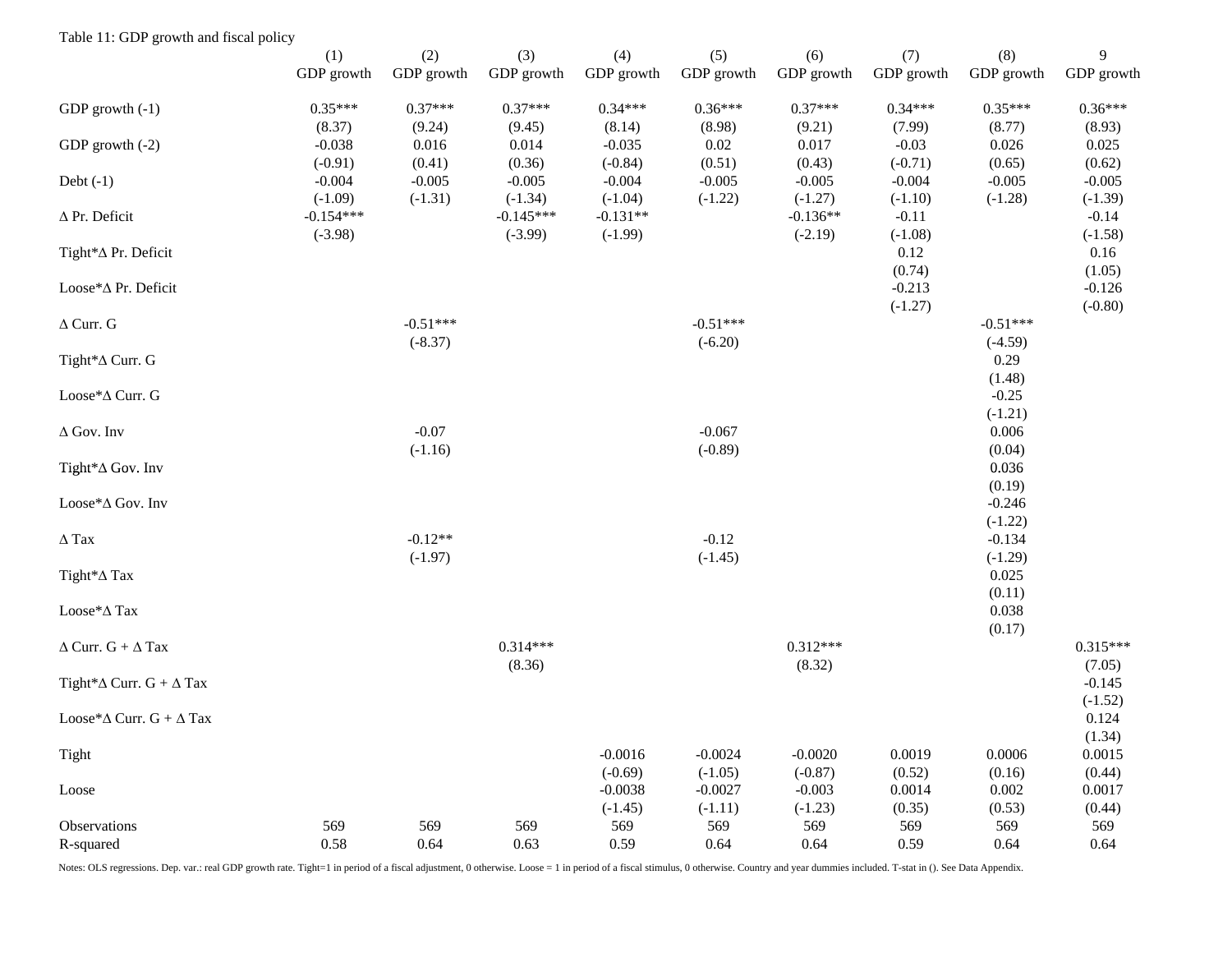Table A1: Episodes of fiscal stimuli and adjustments

Fiscal Stimuli

| Australia             | 1990 | 1991 |      |      |                           |      |      |      |      |
|-----------------------|------|------|------|------|---------------------------|------|------|------|------|
| Austria               | 1975 | 2004 |      |      |                           |      |      |      |      |
| Belgium               | 1975 | 1981 | 2005 |      |                           |      |      |      |      |
| Canada                | 1975 | 1982 | 1991 | 2001 |                           |      |      |      |      |
| Denmark               | 1974 | 1975 | 1980 | 1981 | 1982                      |      |      |      |      |
| Finland               | 1978 | 1982 | 1983 | 1987 | 1990                      | 1991 | 1992 | 2001 | 2003 |
| France                | 1975 | 1981 | 1992 | 1993 | 2002                      |      |      |      |      |
| Germany               | 1995 | 2001 |      |      |                           |      |      |      |      |
| Greece                | 1981 | 1985 | 1989 | 1995 | 2001                      |      |      |      |      |
| Ireland               | 1974 | 1975 | 1978 | 2001 | 2007                      |      |      |      |      |
| Italy                 | 1972 | 1975 | 1981 | 2001 |                           |      |      |      |      |
| Japan                 | 1975 | 1993 | 1998 | 2005 | 2007                      |      |      |      |      |
| Netherlands           | 1975 | 1980 | 1995 | 2001 | 2002                      |      |      |      |      |
| New Zealand           | 1988 |      |      |      |                           |      |      |      |      |
| Norway                | 1974 | 1976 | 1977 | 1986 | 1987                      | 1991 | 1998 | 2002 | 2007 |
| Portugal              | 1978 | 1985 | 1993 | 2005 |                           |      |      |      |      |
| Spain                 | 1981 | 1982 | 1993 |      |                           |      |      |      |      |
| Sweden                | 1974 | 1977 | 1979 | 1980 | 1991                      | 1992 | 2001 | 2002 |      |
| <b>United Kingdom</b> | 1971 | 1972 | 1973 | 1990 | 1991                      | 1992 | 2001 | 2002 | 2003 |
| <b>United States</b>  | 2002 |      |      |      |                           |      |      |      |      |
|                       |      |      |      |      |                           |      |      |      |      |
|                       |      |      |      |      | <b>Fiscal Adjustments</b> |      |      |      |      |
| Australia             | 1987 | 1988 |      |      |                           |      |      |      |      |
| Austria               | 1984 | 1996 | 1997 | 2005 |                           |      |      |      |      |
| Belgium               | 1982 | 1984 | 1987 | 2006 |                           |      |      |      |      |
| Canada                | 1981 | 1986 | 1987 | 1995 | 1996                      | 1997 |      |      |      |
| Denmark               | 1983 | 1984 | 1985 | 1986 | 2005                      |      |      |      |      |
| Finland               | 1973 | 1976 | 1981 | 1984 | 1988                      | 1994 | 1996 | 1998 | 2000 |
| France                | 1979 | 1996 |      |      |                           |      |      |      |      |
| Germany               | 1996 | 2000 |      |      |                           |      |      |      |      |
| Greece                | 1976 | 1986 | 1991 | 1994 | 1996                      | 2005 | 2006 |      |      |
| Ireland               | 1976 | 1984 | 1987 | 1988 | 1989                      | 2000 |      |      |      |
| Italy                 | 1976 | 1980 | 1982 | 1990 | 1991                      | 1992 | 1997 | 2007 |      |
| Japan                 | 1984 | 1999 | 2001 | 2006 |                           |      |      |      |      |
| Netherlands           | 1972 | 1973 | 1983 | 1988 | 1991                      | 1993 | 1996 |      |      |
| New Zealand           | 1987 | 1989 | 1993 | 1994 | 2000                      |      |      |      |      |
| Norway                | 1979 | 1980 | 1983 | 1989 | 1996                      | 2000 | 2004 | 2005 |      |
| Portugal              | 1982 | 1983 | 1986 | 1988 | 1992                      | 1995 | 2002 | 2006 |      |
| Spain                 | 1986 | 1987 | 1994 | 1996 |                           |      |      |      |      |
| Sweden                | 1981 | 1983 | 1984 | 1986 | 1987                      | 1994 | 1996 | 1997 | 2004 |
| <b>United Kingdom</b> | 1977 | 1982 | 1988 | 1996 | 1997                      | 1998 | 2000 |      |      |